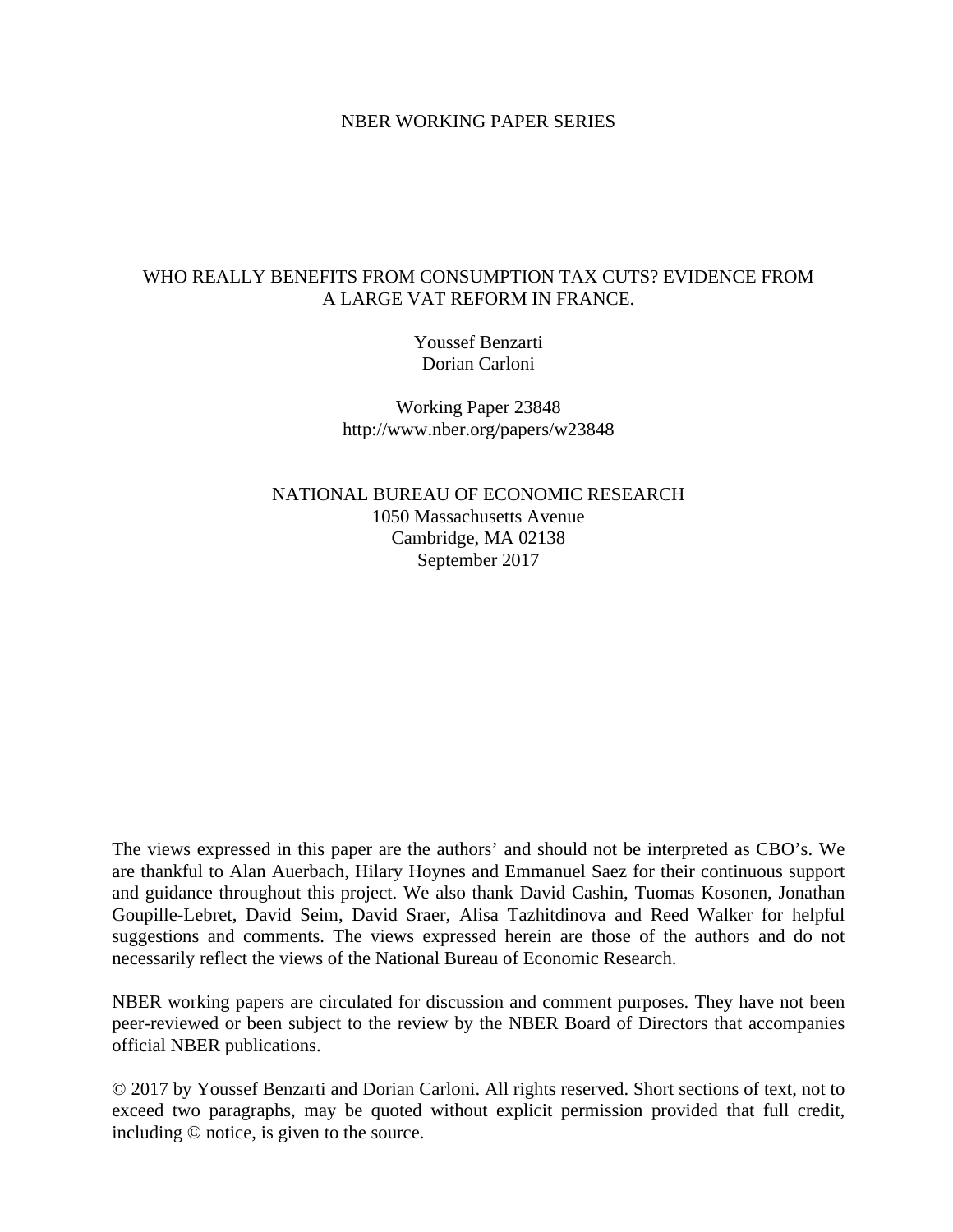Who Really Benefits from Consumption Tax Cuts? Evidence from a Large VAT Reform in France. Youssef Benzarti and Dorian Carloni NBER Working Paper No. 23848 September 2017 JEL No. H20,H22,H23

# **ABSTRACT**

In this paper we evaluate the incidence of a large cut in value-added taxes (VAT) for French sitdown restaurants. In contrast to previous studies that focus on prices only, we estimate its effect on four groups: workers, firm owners, consumers and suppliers of material goods. Using a difference-in-differences strategy on firm-level data we find that: (1) the effect on consumers was limited, (2) employees and sellers of material goods shared 25 and 16 percent of the total benefit, and (3) the reform mostly benefited owners of sit-down restaurants, who pocketed 41 percent of the tax cut.

Youssef Benzarti Department of Economics University of California, Los Angeles Bunche Hall, 315 Portola Plaza Los Angeles, CA 90095 and NBER benzarti@econ.ucla.edu

Dorian Carloni Congressional Budget Office Dorian.Carloni@cbo.gov

An online appendix is available at http://www.nber.org/data-appendix/w23848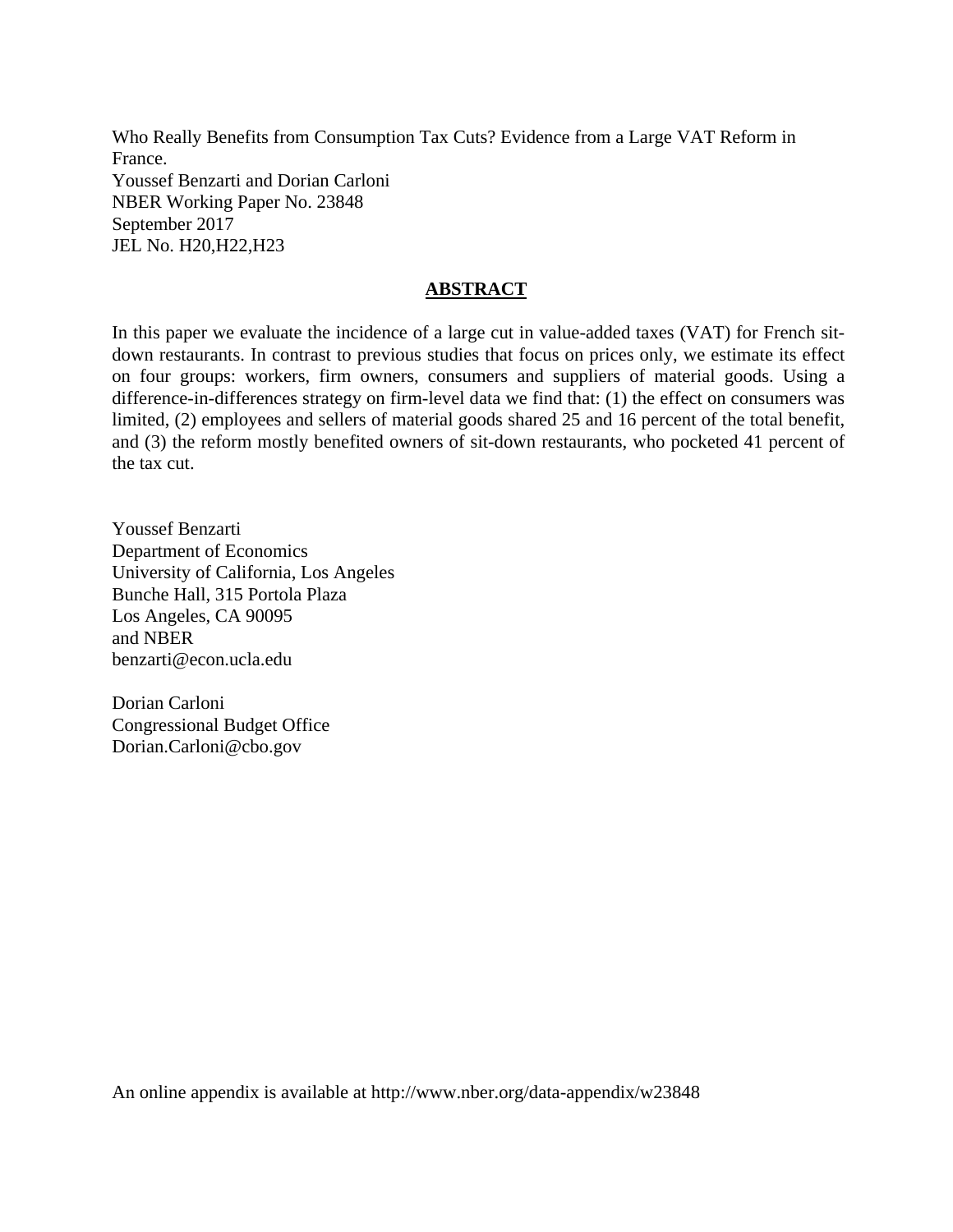The Value-Added Tax (VAT) is one of the most important taxes in the world. All developed economies – with the exception of the United States (US) – have adopted a form of  $VAT$ .<sup>[1](#page-2-0)</sup> VATs often represent the largest source of Government revenue, for example in the European Union (EU), they raise 30% of total tax revenue, or 12% of GDP. Some US politicians have proposed adopting a VAT, either as a replacement for other taxes or to fund specific Government programs.<sup>[2](#page-2-1)</sup> However, relatively little attention has been dedicated to this tax compared to other taxes.<sup>[3](#page-2-2)</sup> In this paper, we help fill this gap by analyzing the incidence of a large VAT cut for French sit-down restaurants.

Member States of the European Union have increasingly relied on sector-specific and general VAT cuts to stimulate the economy. Through these tax breaks, Governments generate windfalls for firms hoping they would use them to increase demand through price reductions, increase employee wages and firm investments. However, little is known about the efficacy of such fiscal policies. But these policies are often very expensive, for example it is estimated that the French sit-down restaurant VAT cut cost 3 billion euros in 2010, making it the fourth largest firm subsidies in France.<sup>[4](#page-2-3)</sup> Another large VAT cut, the one year temporary VAT reduction in the UK cost 12.4 billion pounds in 2009.<sup>[5](#page-2-4)</sup> This paper sheds light on the effect of VAT cuts and finds that they mostly benefit firm owners through increased profits.

Empirical studies on tax incidence have provided limited evidence on the effects of VAT changes on outcomes other than prices. Primarily because of data limitations, previous research has been unable to disentangle the effects of VATs on employees, suppliers of non-labor intermediate inputs and capital owners.<sup>[6](#page-2-5)</sup> One notable exception is [Kosonen](#page-24-0)  $(2015)$  who estimates the incidence of a large VAT cut on hairdressers in Finland. While the dataset he uses would in principle allow him to estimate the full incidence of the VAT cut, the hairdressing sector relies substantially less on employees (most firm owners are the sole employees) and material goods (hairdressers require very little input costs) making the analysis on these two groups limited. Our paper helps fill this gap by being the first to provide a full incidence analysis of a large reduction in the VAT rate. In July

<span id="page-2-0"></span><sup>&</sup>lt;sup>1</sup>160 countries have adopted a form of VAT since its creation in the 1950's in France.

<span id="page-2-2"></span><span id="page-2-1"></span><sup>&</sup>lt;sup>2</sup>See for example *Washington Post, May 27, 2009*.

<sup>3</sup>See for example [Hines and Desai](#page-24-1) [\(2005\)](#page-24-1) and [Slemrod](#page-24-2) [\(2011\)](#page-24-2) for the effect of VAT on trade and [Naritomi](#page-24-3) [\(2013\)](#page-24-3) and [Pomeranz](#page-24-4) [\(2015\)](#page-24-4) on the evasion of VATs.

<span id="page-2-3"></span><sup>&</sup>lt;sup>4</sup>In comparison, research and development credits cost 4 billion euros in 2010 in France.

<span id="page-2-5"></span><span id="page-2-4"></span><sup>5</sup>The standard VAT rate was cut from 17.5% to 15% from December 2008 to December 2009.

 ${}^{6}$ See [Houel](#page-24-5) [\(2010\)](#page-24-5) and Lafféter and Sillard [\(2014\)](#page-24-6) for an analysis of the incidence of the French sit-down restaurant VAT cut on prices, [Carbonnier](#page-23-0) [\(2007\)](#page-23-0) and [Carbonnier](#page-23-1) [\(2008\)](#page-23-1) for the effect of other VAT changes on prices and [Chouinard and Perloff](#page-23-2) [\(2004\)](#page-23-2), [Doyle and Samphantharak](#page-24-7) [\(2008\)](#page-24-7), [Kopczuk et al.](#page-24-8) [\(2013\)](#page-24-8)), [Gruber and K˝oszegi](#page-24-9) [\(2004\)](#page-24-9), [Hanson and Sullivan](#page-24-10) [\(2009\)](#page-24-10), and [Kenkel](#page-24-11) [\(2005\)](#page-24-11) the incidece of sales and excise taxes on prices in the US.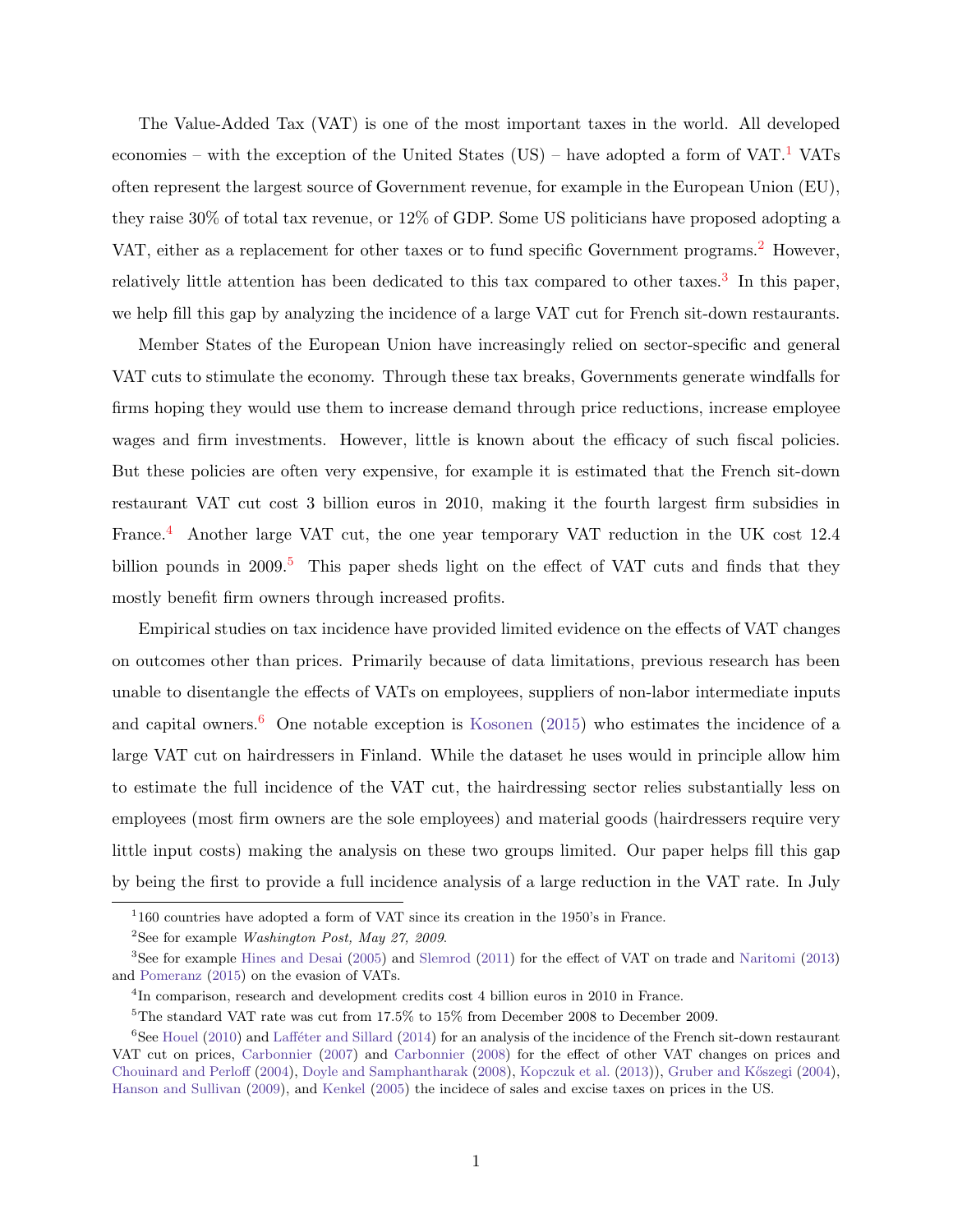2009, the VAT rate for meals consumed in sit-down restaurants was reduced from 19.6 percent to 5.5 percent, while the VAT rates applied to the rest of the economy were unaffected. To study the effects of the reform we combine information on national prices from the French National Institute of Statistics and Economic Studies (INSEE) and Eurostat with firm level data from AMADEUS (Bureau van Dijk). Our empirical analysis proceeds in two steps.

First, we use a difference-in-differences strategy and compare sit-down restaurants (our treatment group) to non-restaurant market services (our control group). We find that prices charged by sit-down restaurants decreased slightly after the tax cut. The reform also led to a moderate increase in the costs of both labor and non-labor intermediate inputs, and large increases in owners' profits. These findings imply that sit-down restaurant owners were the main beneficiaries of the tax cut, while the remaining windfall was shared between employees, consumers and suppliers of material goods.

Second, we build on the theoretical framework of [Auerbach and Hines](#page-23-3) [\(2002\)](#page-23-3) and use the reduced-form coefficients to develop a welfare analysis, in which we estimate the incidence of the VAT cut on consumers, employees, sellers of material goods and firm owners. Our estimates suggest that in the long-run (30 months after the reform) firm owners pocketed around 41 percent of the VAT cut, employees and sellers of material goods received around 25 and 16 percent respectively, while consumers received the remaining 18 percent.

Our study faces two main limitations. First, although we do have information on restaurants' employment, we do not have information on wages or other characteristics of employees.<sup>[7](#page-3-0)</sup> We use survey data on hours worked to provide evidence consistent with higher wages – rather than hours worked – driving the observed increase in labor costs. We also rule out the possibility that the cost of employees increases because firm owners are paying themselves as employees for tax purposes.<sup>[8](#page-3-1)</sup>

The second limitation relates to the estimated effect on consumers. First, our measure focuses exclusively on prices paid and ignores changes in the quality of goods purchased. Second, our incidence analysis relies on national rather than firm-level price indexes. Therefore, we are unable to observe the price charged by each individual firm in our sample, but can only provide an estimate of the aggregate effect of the reform on prices. Given that balance sheet data is missing for very small firms, which are also less likely to react to the reform, it is probable that our estimate of the

<span id="page-3-0"></span><sup>7</sup>Firms' balance sheet data report the total cost of employees, which includes wages and the employer's share of payroll taxes.

<span id="page-3-1"></span><sup>&</sup>lt;sup>8</sup>Payroll taxes are so high in France that payments in profits are almost always more tax advantageous than wages.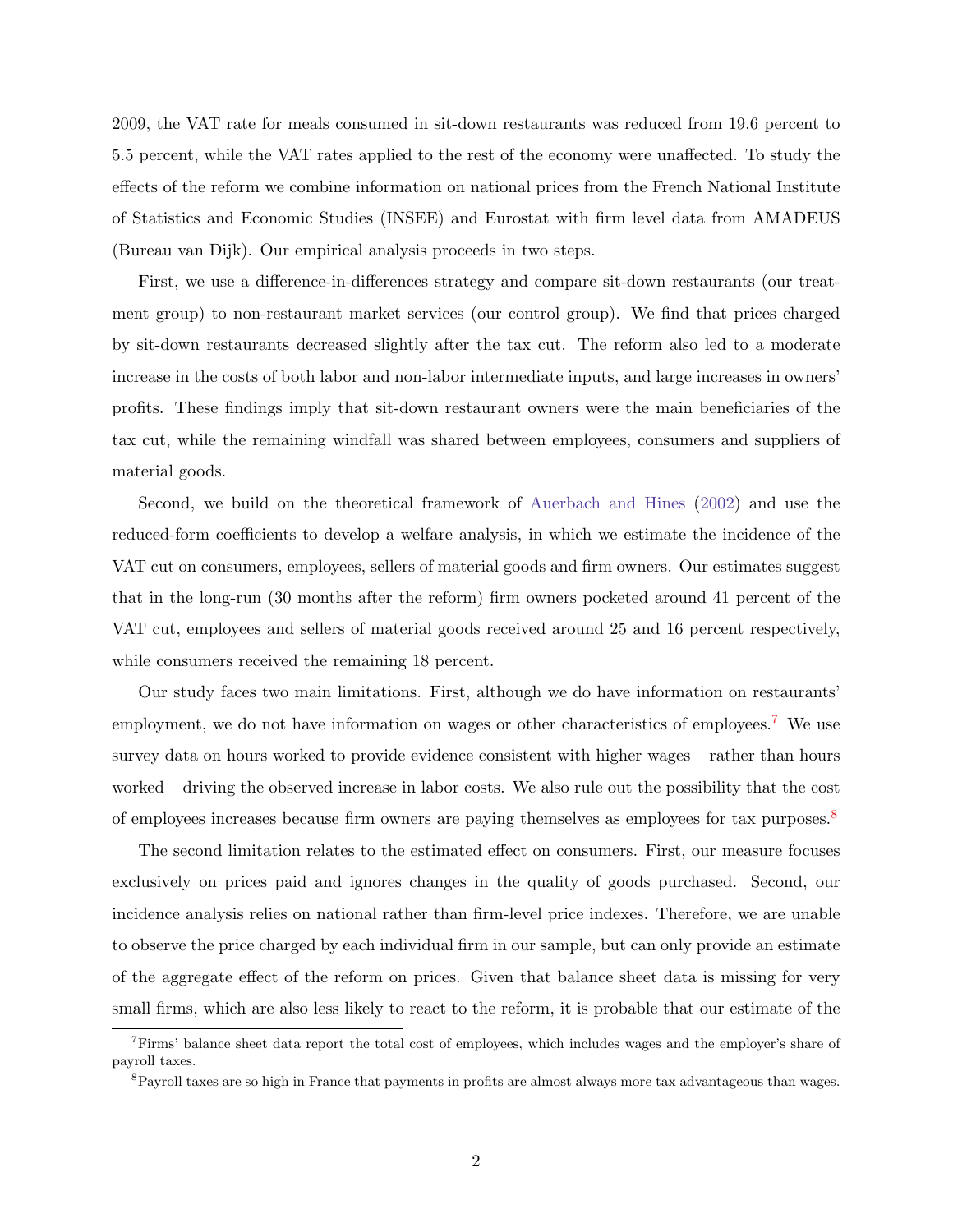incidence on consumers is biased upward.[9](#page-4-0)

# 1 Institutional Background

## 1.1 The 2009 VAT Reform

Before the reform was implemented in 2009, the French restaurant industry had two different VAT regimes: a standard rate of 19.6 percent applied to sit-down meals, and a reduced rate of 5.5 percent for take-away meals. Following a campaign promise by then French President Jacques Chirac, France applied for an authorization to re-classify sit-down restaurants from the standard to the reduced VAT rate in 2002. The application was first turned down by the European Commission because of strong opposition by then German Chancellor Gerhard Schroder. After some negotiations between France and Germany, an agreement was reached on January 20, 2009 allowing all Member States to re-classify sit-down restaurants to the reduced rate. The reclassification was implemented in France on July 1st 2009.

The reform's main goals were to (a) decrease the price of meals consumed in sit-down restaurants, (b) stimulate employment and investment in the sit-down restaurant industry, where total turnover had declined by around 10 percent in the period 1995-2009, and (c) equalize the VAT rate between sit-down meals and take-away meals. Importantly, the French government gathered the representatives of the business associations of the restaurant sector (Etats généraux de la restauration) and asked them to commit to a non-binding agreement called Contrat d'Avenir three months before the reform was implemented. This agreement, which was signed on April 28th 2009, offered precise directives on how the tax cut should be used to benefit consumers, and to increase both employment and investment.<sup>[10](#page-4-1)</sup> However, the limited decrease in prices we observe in the 30 months following the reform signals that the Contrat d'Avenir played a limited role.

At the same time the French government removed a payroll subsidy to which all restaurants and hotels had been eligible since August 2004, and which had been introduced as a temporary measure to stimulate employment in restaurants and hotels. The monthly amount of the subsidy received for each employee hired depended on whether the worker was paid close to minimum wage, and on the tenure of the firm, and reached a maximum of  $1.368$  euros per year.<sup>[11](#page-4-2)</sup> While the timing

<span id="page-4-0"></span> $^{9}$ [Harju et al.](#page-24-12) [\(2017\)](#page-24-12) focus on a VAT cut for sit-down restaurants in Finland and show that small firms are less likely to cut their prices than larger firms.

<span id="page-4-1"></span><sup>&</sup>lt;sup>10</sup>See section [A.1](#page-38-0) in the appendix of the paper for details on the *Contrat d'Avenir*.

<span id="page-4-2"></span> $11$ See the appendix of the paper for more information on the subsidy program.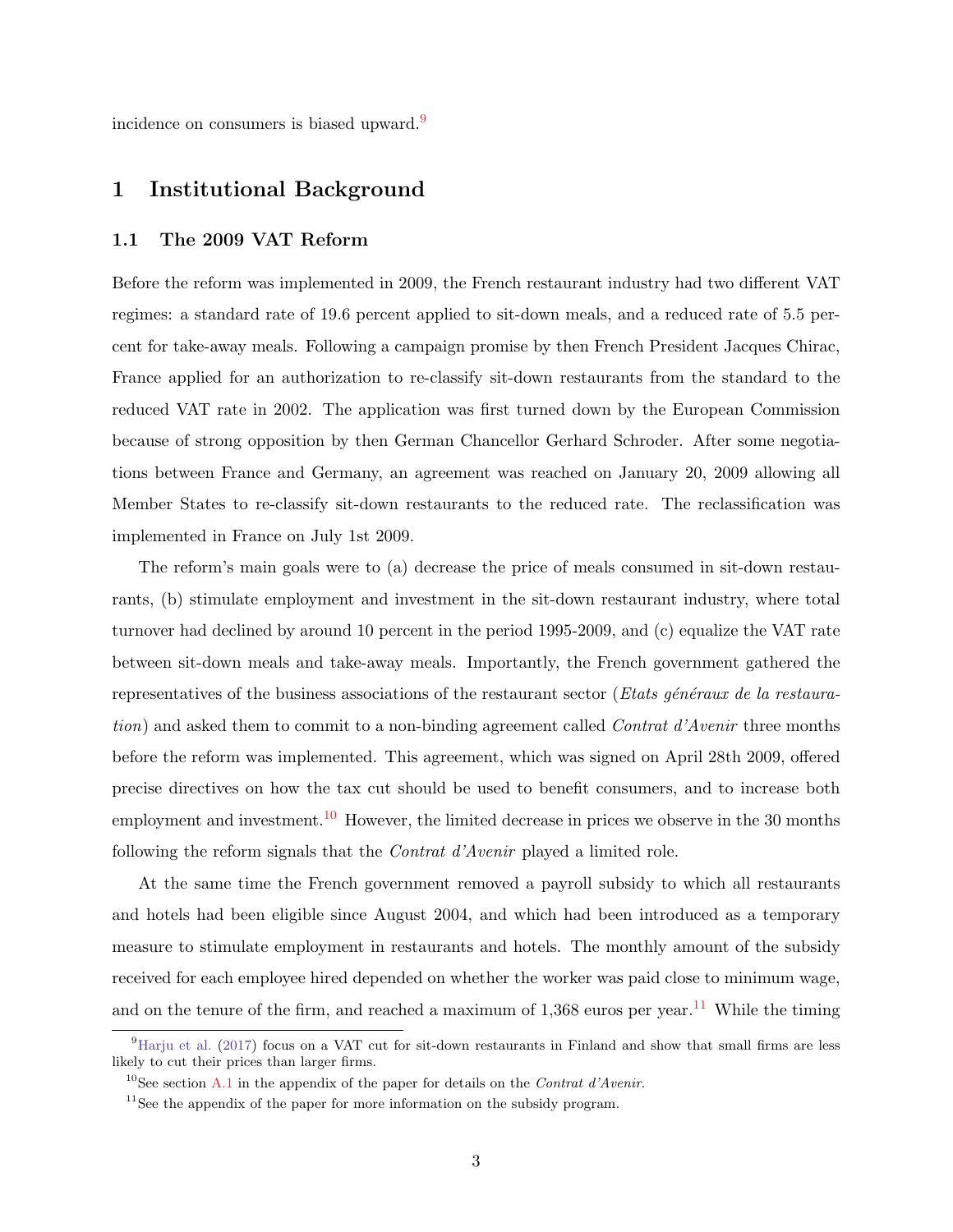of the subsidy removal overlapped with the VAT reform, previous studies have shown that the employment effects of the subsidy were limited.<sup>[12](#page-5-0)</sup> We discuss and address these concerns in more details in section [5](#page-14-0) and conclude that the increase in wages we find is unlikely to be due to the effects of the removal of the payroll subsidy.

### 1.2 Employment and Wages in the Restaurant Sector

Restaurants are an important part of the economy in France. According to the INSEE, the share of consumer spending on restaurants has increased from 5.1 percent to 5.9 percent between 1960 and 2007, while the share on food expenditures has decreased from 31.4 percent to 21.9 percent.<sup>[13](#page-5-1)</sup> Around two thirds of consumer spending on food services outside the home goes to sit-down and fast-food restaurants, with the remaining third spent on caterers, canteens, bars and cafeterias.

While the industry has been growing over the years, the traditional structure of sit-down restaurants has not changed over time. According to [FAFIH](#page-24-13) [\(2011\)](#page-24-13), which reports employment characteristics for French restaurants and hotels, around 47 percent of workers were employed in establishments with less than 10 workers in 2010, while 14 percent were in restaurants or hotels with more than 50 workers. In addition, sit-down restaurants are highly labor-intensive: labor costs are a major cost in restaurants, and wage setting dynamics can be summarized as follows.

First, labor is not very flexible. Indeed, around 78 percent of individuals working in restaurants and hotels were hired with open-ended contracts (Contrat à Durée Indeterminée – CDI) in 2013, while around 16 percent had fixed-term contracts (*Contrat à Durée Determinée –* CDD). CDI are contracts that are very hard to revoke: if a worker is fired, employers can incur substantial penalties. It is also costly to fire a worker under a CDD contract, but employers are not required to extend expired contracts.<sup>[14](#page-5-2)</sup> The remaining share of workers is composed of apprentices, workers whose employment is subsidized by the government (Contrats  $Aid\acute{e}s$ ), and owners, who account for 1.8 percent of the industry workforce.

Secondly, a considerable fraction of workers are minimum wage employees. The French minimum wage (SMIC, Salaire Minimum Interprofessionel de Croissance) is set at the national level and applies to all employees and types of firms. It is indexed to both inflation and past wage growth and is raised every year in July. The wage varies depending on the employee's tenure and job

<span id="page-5-0"></span> $12$ See for example [Houel](#page-24-5) [\(2010\)](#page-24-5) for a description of the effects of the subsidy program.

<span id="page-5-1"></span><sup>13</sup>See [Consales et al.](#page-23-4) [\(2009\)](#page-23-4) for a more detailed analysis.

<span id="page-5-2"></span><sup>&</sup>lt;sup>14</sup>Details on these contractual forms can be found in appendix section [A.3.](#page-40-0)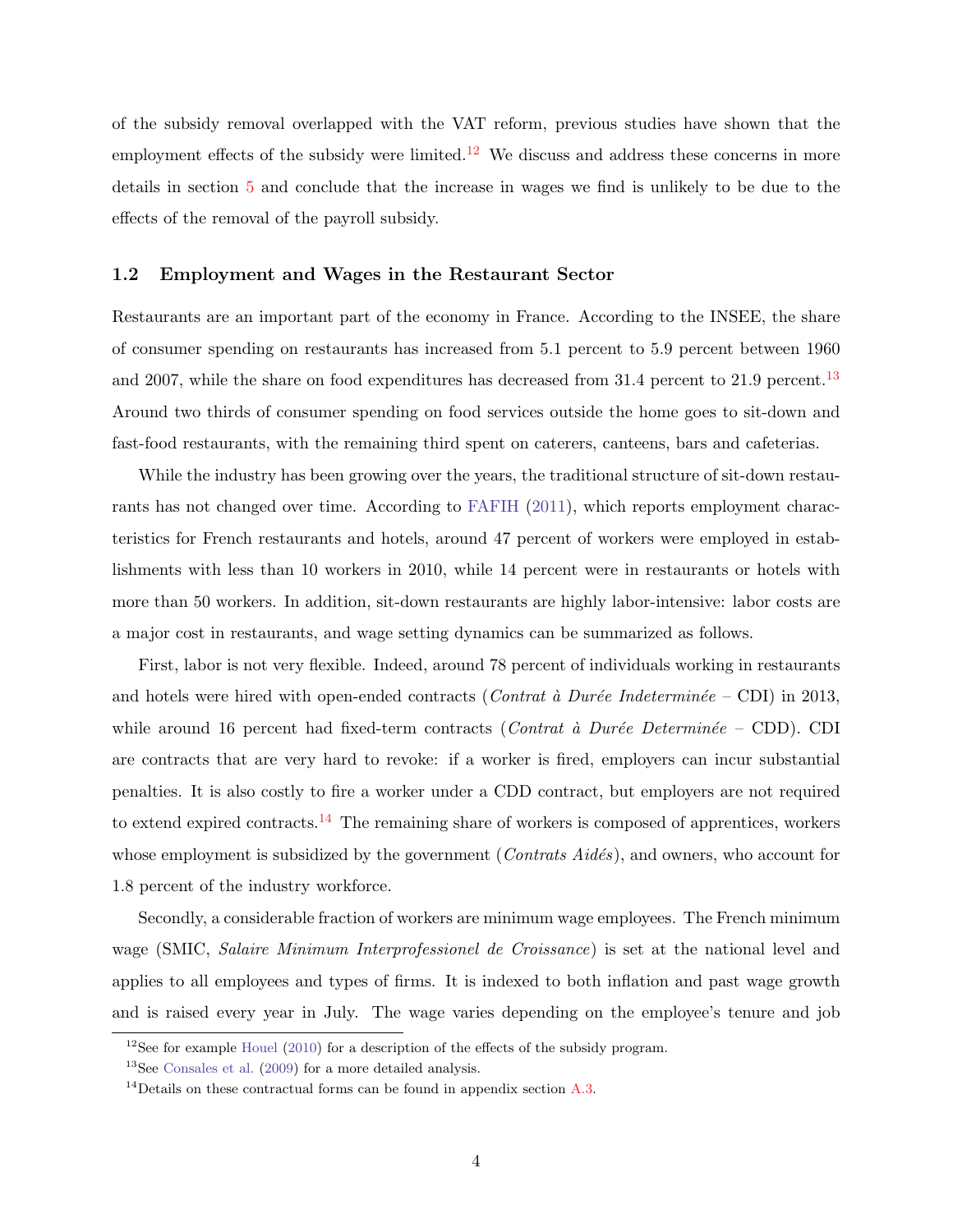category, and in 2015 started at 9.61 euros per hour. [Seguin](#page-24-14) [\(2011\)](#page-24-14) estimated that in restaurants and hotels, around 40 percent of employees were paid the minimum wage in 2003, compared to 12-15 percent nation-wide.

Lastly, wage setting is unaffected by collective bargaining because the industry is dominated by very small firms and collective agreements are very scarce (Fougère et al.  $(2010)$ ). This feature differentiates the restaurant sector from other sectors of the economy, where annual wage negotiations between employer associations and union or employee representatives occurs at both the industry and company level.

# 2 Data

Our analysis combines firm-level balance sheet information with aggregate national price indexes in the period 2004-2012. Annual data on French firms' balance sheets come from the Bureau van Dijk (BvD) AMADEUS dataset, which covers all private firms reporting to local tax authorities and/or data collection agencies.<sup>[15](#page-6-0)</sup> The data include standard income statement and balance sheet information such as total turnover, cost of employees, profits, material costs, and firms' assets and liabilities. The data also contain detailed information on the industry in which the firm operates, which allows us to distinguish between sit-down restaurants and other firms operating in the restaurant industry, such as take-away restaurants. Industries are classified according to the NAF Rev.2 classification, the French national statistical classification of activities introduced in 2008. Each firm in the dataset is associated with a unique industry code, corresponding to its main activity. For instance, if a restaurant offers both sit-down and take-away services, it only receives one industry code. Although this could be a potential source of bias in our analysis, the data do not allow us to control for it. VAT rates do not specifically apply to restaurants but rather to goods. Therefore if a restaurant is classified as sit-down but offers take-out food, the VAT rate applied to this transaction should be the take-out rate. In practice, prices are VAT-inclusive and restaurants rarely charge different prices for sit-down and take-out meals.

We only consider unconsolidated balance sheets to avoid biasing our estimates with any reporting manipulation that could occur between a subsidiary and its parent company. Unconsolidated data constitute around 70 percent of observations in the AMADEUS data.<sup>[16](#page-6-1)</sup>

<span id="page-6-0"></span><sup>15</sup>Access to AMADEUS was obtained through the Wharton Research Data Services (WRDS) license. The dataset includes around 1/3 of French sit-down restaurants, and the universe comprises around 100,000 establishments per year.

<span id="page-6-1"></span> $16$ Most of the remaining share of firm level observations is constituted by firms with limited financial information.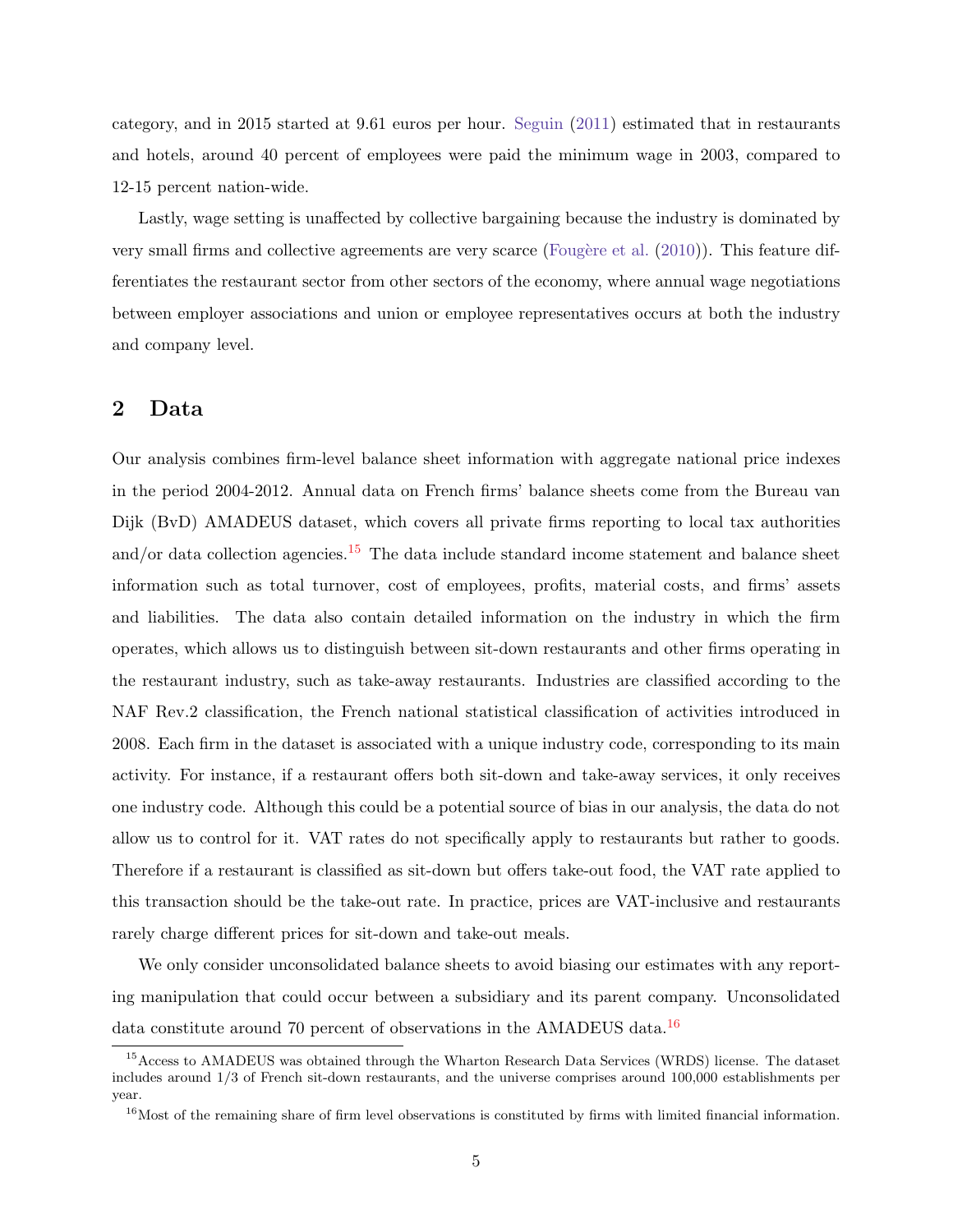In addition, our analysis focuses on firms providing information on their number of employees. While only half of unconsolidated balance sheets contained in AMADEUS has information on the average number of employees, this information allows us to distinguish between the employment and wage effects of the reform.<sup>[17](#page-7-0)</sup>

As shown in Table [1,](#page-33-0) which displays summary statistics for our treatment and control groups, this selection leaves us with 147,958 sit-down restaurants, 1,482,447 firms operating in non-restaurant market services, and 1,737,234 non-restaurant small firms in the period 2004-2012.

We are primarily interested in estimating the effect of the reform on the number of employees, the cost per employee (which includes wages, salaries and taxes on salaries), the return to owners of sit-down restaurants (which we call return to capital) and the cost of materials purchased by sitdown restaurants. While the number of employees, the cost per employee and cost of materials are measured directly in AMADEUS, the return to capital is a measure we compute by subtracting the cost of employees, the cost of materials and other expenses from a firm's total sales. The return to capital is therefore a residual measure which includes firm profits, depreciation, interest payments and expenses that are neither labor nor material goods expenses.<sup>[18](#page-7-1)</sup> Throughout the analysis, return to capital represents gross income received by firm owners, either in the current period (in the form of profits), or in the future (through investment in the current period):

Return to Capital<sub>j</sub> = Sales<sub>j</sub> – Material Costs<sub>j</sub> – Cost of Employees<sub>j</sub>

Monthly price data for sit-down meals consumed in France are from the French National Institute of Statistics (INSEE), while prices for our control groups are computed using Eurostat monthly price data.[19](#page-7-2) Eurostat provides information on the price of goods by 4-digit Classification of Individual Consumption According to Purpose (COICOP) as well as weights used to compute aggregate indexes. While we cannot distinguish between the price charged by small firms versus large firms, we use this information to compute the average price of goods sold in the economy in non-restaurant market services and non-restaurant firms.

Consolidated data account for only 0.2 percent of observations in the period 2004-2012.

<span id="page-7-0"></span> $17$ At the end of the paper we show that our evidence on aggregate outcomes is robust to including the full sample of firms, which includes those without employment information.

<span id="page-7-1"></span><sup>&</sup>lt;sup>18</sup>For example, operating expenses (purchase of capital goods and supplies, repair and improvements, advertising and promotion, etc.), occupancy and utilities expenses (rent, real estate taxes, utilities, property insurance), as well as general and administrative expenses.

<span id="page-7-2"></span> $19$ The INSEE surveys around 200,000 commodities across 27,000 firms every month, from which it constructs its price indexes by consumption category. See Laffeter and Sillard [\(2014\)](#page-24-6) for a detailed description of the INSEE survey methodology.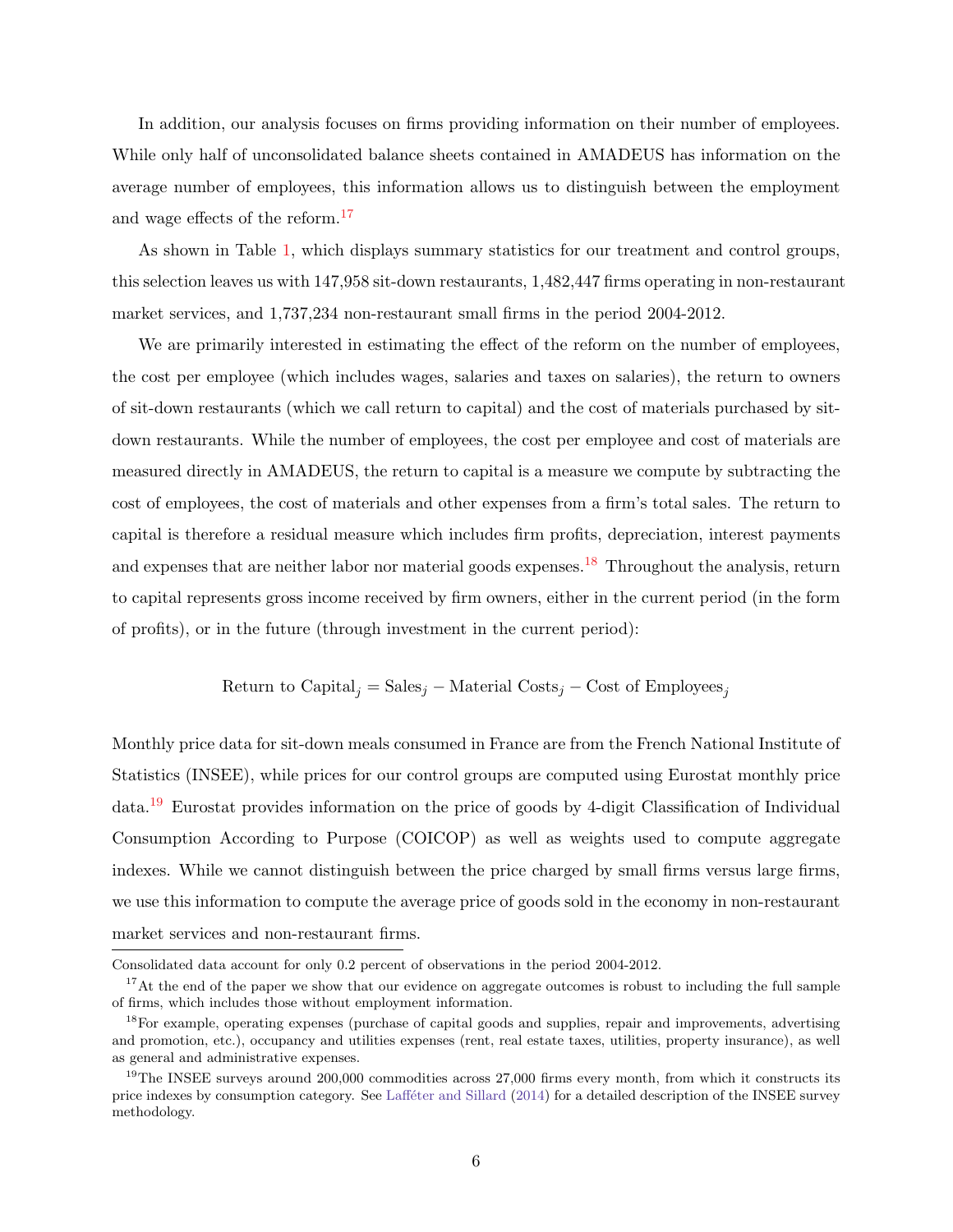Finally, we use information on hours and days worked per week from the labor force survey Enquete Emploi en Continu (EEC), which contains detailed information on employment (as well as unemployment and training activities) over the twelve months prior to the date of the interview. The survey samples around 400,000 individuals per year and interviews them for six quarters. It contains self-reported information on the industry of employment, the total number of hours worked during a reference week, and the number of hours worked above the legal limit set by French law.

# 3 Empirical Strategy

## 3.1 Mean Impact Estimation

In order to effectively model the mean impact of the VAT change, we use a difference-in-differences (DD) framework, in which  $T$  denotes the treatment group affected by the tax reform, and  $C$  is the control group. In the mean impact estimation we consider the pre-reform period 2004-2008 and limit the post-reform period to 2009-2011, given that an additional VAT reform was implemented in the restaurant sector on January 1, 2012, when the VAT rate was raised from 5.5 to 7 percent. The mean effect of the VAT reform on the outcomes of interest is estimated with the following unweighted regression:[20](#page-8-0)

<span id="page-8-2"></span>
$$
\log Y_{idt} = \eta \cdot \mathbb{1}\{i \in T\} \times After + \lambda_t + \omega_i + \epsilon_{idt} \tag{1}
$$

where i indexes the individual firm, d indicates the département in which the firm is located, t indexes the year in which the outcome is measured,  $After$  is a dummy variable equal to one in the post-reform period 2009-2011 and Y represents each balance sheet item of interest (profits, cost of employees, cost of material goods etc.).<sup>[21](#page-8-1)</sup> In addition, the estimation model includes year fixed effects  $\lambda_t$ , which controls for differences across years shared by the treatment and control groups, and firm fixed effects  $\omega_i$ , which controls for firm characteristics that do not change over time. As a

<span id="page-8-0"></span><sup>&</sup>lt;sup>20</sup>While weighting does change the magnitude of the estimated coefficients slightly, reducing the incidence of the tax on employees and firm owners, we believe that un-weighted estimates are preferable for our analysis. First they are more likely to reflect the average response of a firm in the economy. Given that 90 percent of sit-down restaurants have less than ten employees (and a within group average of 4 employees per firm) while the remaining 10 percent hires around 19 employees per firm, weighting by number of employees would increase the weight on the medium-sized and large firms. Second, very small firms are under-represented in AMADEUS, meaning that our estimates already assign higher weight to firms that are larger than the population average. Weighting by number of employees would exacerbate this problem.

<span id="page-8-1"></span> $^{21}$ France is divided into 96 *départements*, which are administrative divisions whose land area covers around 2300 square miles on average, and median population around 500,000 in 2001, which is around 21 times the median population of a U.S. county.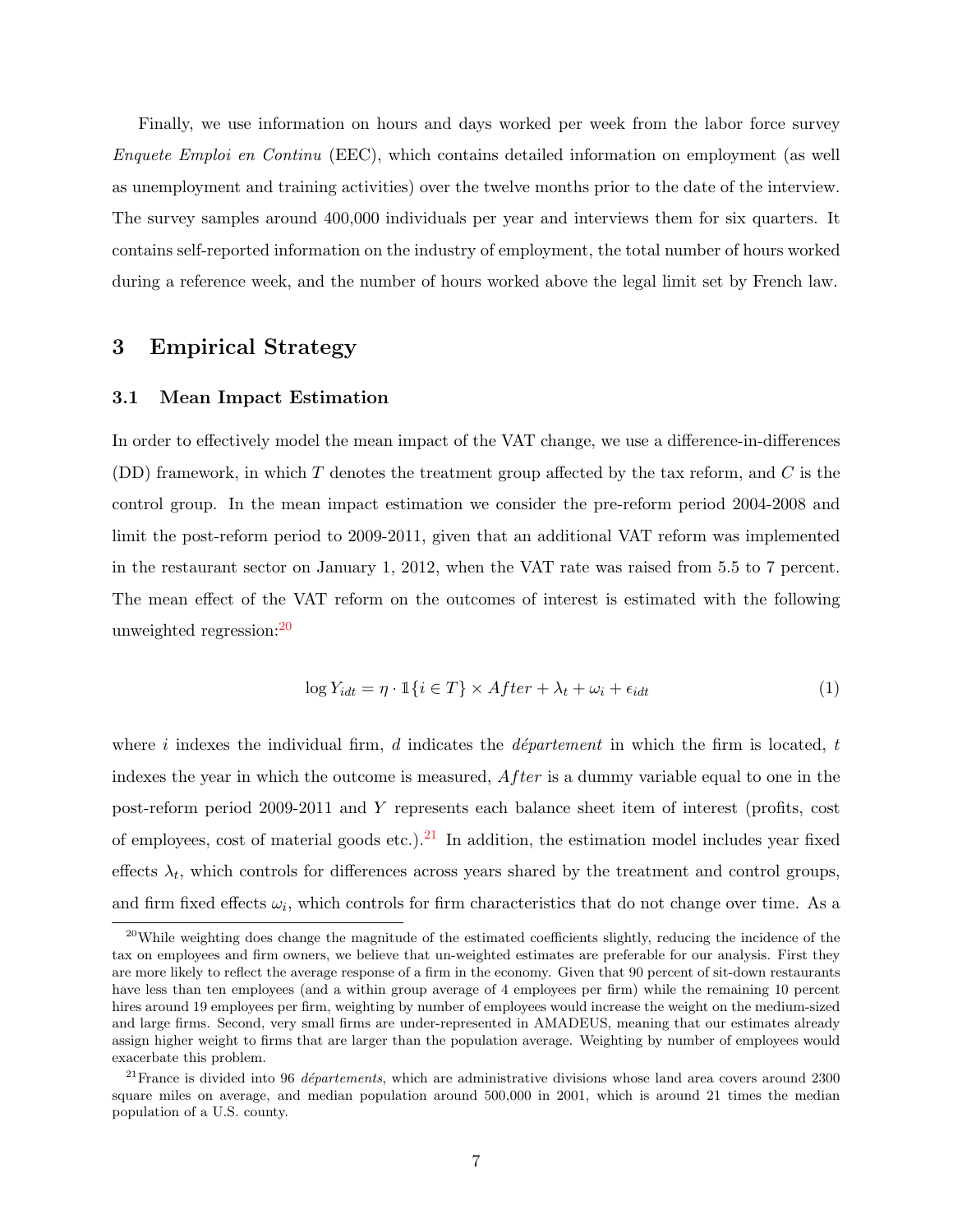result, our identification strategy uses within firm variation across time once aggregate differences over time are controlled for.[22](#page-9-0)

The error term  $\epsilon_{idt}$  is clustered by *département* to control for the possibility of within group correlation among firms located in the same geographical area.  $\epsilon_{idt}$  captures unobserved individual  $\times$  département  $\times$  year shocks to the outcome of interest. It is also assumed to be uncorrelated with the regressor of interest, so that

$$
E[\epsilon_{idt} \times (\mathbb{1}\{i \in T\} \times After)|\lambda_t, \omega_i] = 0
$$

is satisfied. While this identifying assumption is not directly testable in the data, it would be violated only if there were omitted factors that are not controlled by firm characteristics and that affect the treatment and control groups differentially over time.

Our preferred control group includes all non-restaurant firms operating in market services. The definition of market services follows the INSEE definition and includes services that are comparable to the restaurant industry because of their similar nature, but not directly substitutable with restaurants.[23](#page-9-1) It includes wholesale and retail trade; repair of motor vehicles and motorcycles; accommodation service activities; information and communication; financial and insurance activities; real estate activities; professional, scientific and technical activities; and administrative and support service activities. It excludes sectors that are not traded on the market such as transportation, public administration activities, education, human health and social work activities as well as entertainment and recreation activities.<sup>[24](#page-9-2)</sup>

### 3.2 Estimates of Dynamic Effects

The mean impact estimation defined above does not provide evidence on the dynamics of the adjustment in the outcomes we are interested in. We extend the previous analysis by assessing how quickly the variables we are interested in react to the change in the VAT, and how the impact evolves over time. This allows us to assess whether changes are long-lasting, and informs our

<span id="page-9-0"></span> $^{22}$ In principle we could also include observable firm characteristics that change over time and across individual firms: legal status, the amount of fixed assets (tangible, intangible and other), the amount of current assets (stocks, debt and other), the amount of non-current assets (long-term debt and other) and current liabilities (loans, creditors and other) and the amount of shareholder funds (capital and other). In practice however they do not change the results substantially and may be mechanically correlated with the outcomes of interest.

<span id="page-9-1"></span><sup>&</sup>lt;sup>23</sup>In principle one could restrict the set of services considered even further by only including services that are offered to consumers and not to corporations. This would for example exclude services like financial and insurance activities. Results do not change substantially if we narrow the control to only include consumer services.

<span id="page-9-2"></span><sup>24</sup>See data appendix for a detailed description of services included in the analysis.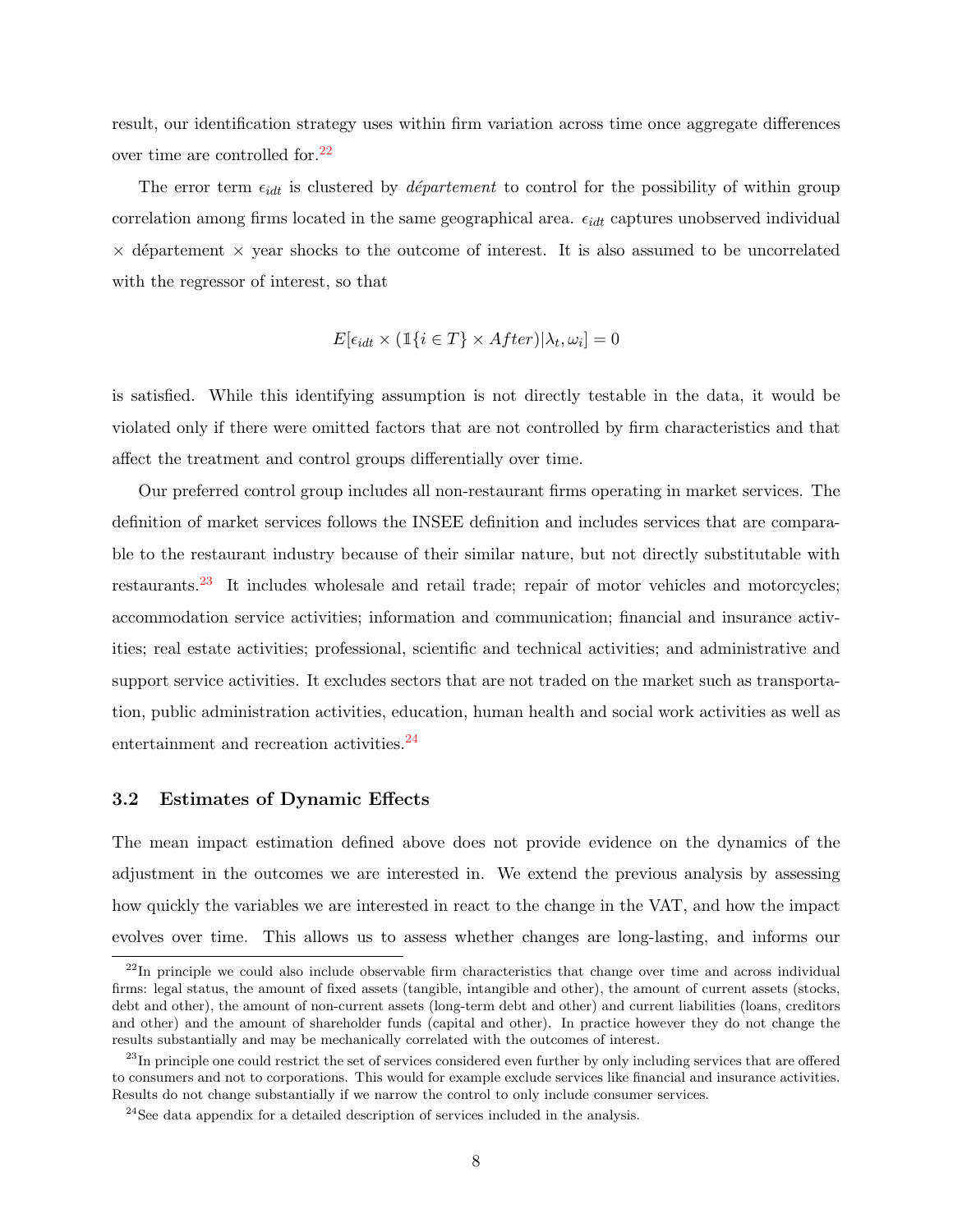incidence analysis, which distinguishes between short-run, medium-run and long-run effects of the reform. In order to explore the dynamics, we augment our main model with leads and lags indicator variables and consider the period 2004-2012:

<span id="page-10-0"></span>
$$
\log Y_{idt} = \sum_{\nu=-k}^{q} \eta_{\nu} \cdot \mathbb{1}\{i \in T\} \times \mathbb{1}\{t = \nu\} + \lambda_t + \omega_i + \epsilon_{idt}
$$
 (2)

where  $\lambda_t$  capture shocks across years that are common to both the treatment and the control group. Given that we are controlling for time-invariant characteristics of the treatment group, not all the difference-in-difference coefficients are identified. For this reason, we normalize the coefficient on the event dummy in 2008 to be zero. The coefficients of interest  $\eta_{\nu}$  deliver event-study like coefficients, and allow us to quantify the effect of the reform every year before and after it is implemented. It can be interpreted as the percent change in the outcome of interest in each given year relative to the pre-reform year assuming that, absent the tax change, the difference between treatment and control groups would have been the same as in 2008.

# 4 Results

In this section we show evidence on aggregate prices around the time of the reform and discuss the evidence on both the average and dynamic effects of the VAT cut on the number of employees per firm, the cost of employees, the cost of material goods purchased and the return to sit-down restaurant owners.

Overall, our estimates suggest that the VAT reform caused a decrease in prices, as well as an increase in the cost of employees, the cost of materials purchased and the return to sit-down restaurant owners. We show that the reform had a small effect on the quantity of goods sold. In addition, as described below, the reform did not produce a statistically significant increase in employment: neither the number of employees hired by each firm nor the number of sit-down restaurants increased significantly around the time of the reform.

### 4.1 Effect on Prices

Our price analysis compares the price of sit-down meals to the price of non-restaurant market services. We observe a discontinuous drop in the price of sit-down meals at the time of the reform in July 2009. Panel a. of Figure [1](#page-25-0) shows that it was small relative to the VAT cut. Prices dropped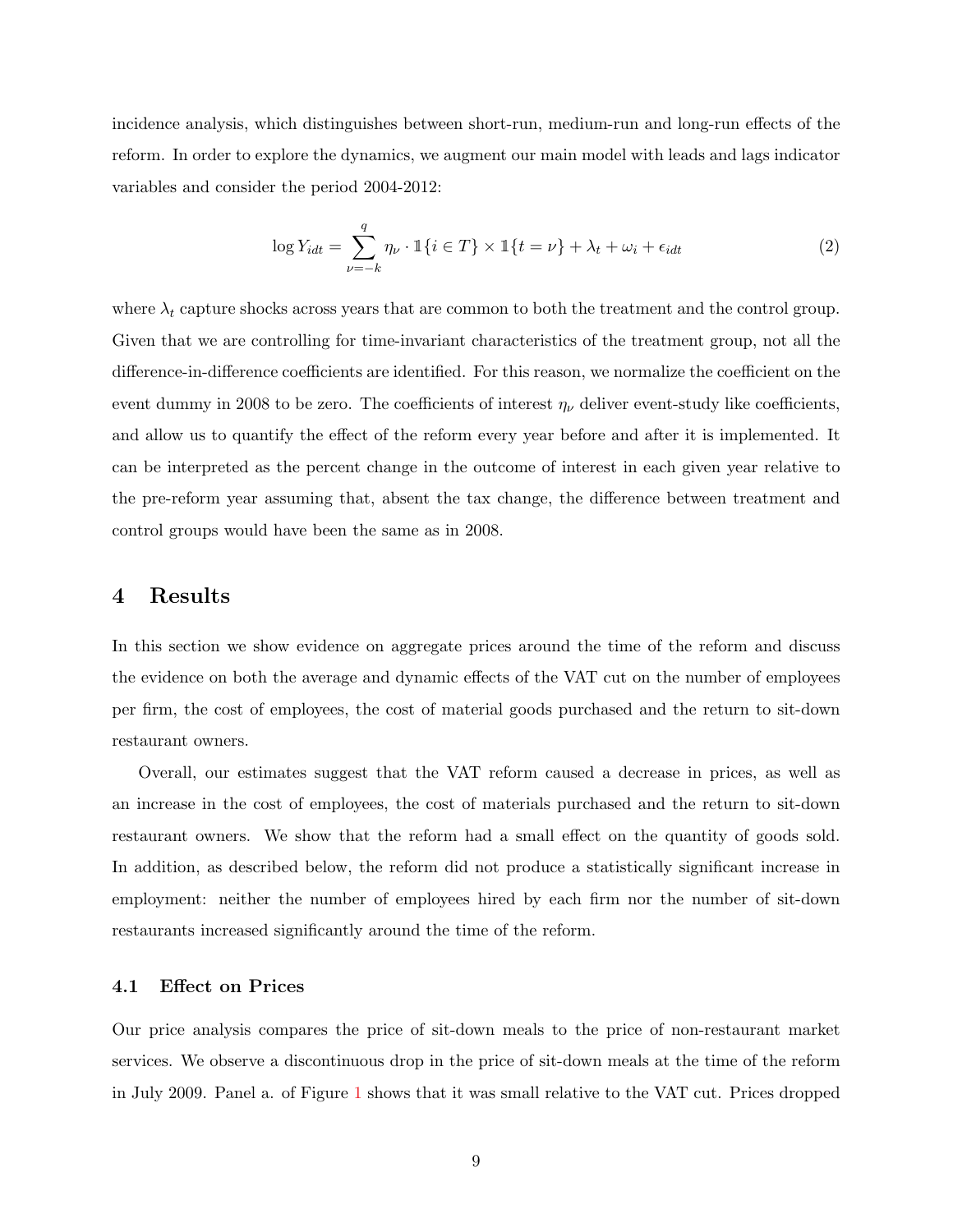by around 1.3 percent in the first month after the reform, while the VAT cut amounted to 14.1 percent, implying a pass-through of  $9.7$  percent.<sup>[25](#page-11-0)</sup>

Panel b. of Figure [1](#page-25-0) shows the log-difference between the seasonally adjusted price of sit-down meals and the price of market services relative to June  $2009$ .<sup>[26](#page-11-1)</sup> The Figure shows that, relative to the control group, the price of sit-down meals dropped by around 2.1 percent in the month after the reform, that the log-difference increased until the beginning of 2010, and that it started to decrease from then on to reach around 1.9 percent in December 2011. This evidence suggests that while the VAT cut had an immediate effect on prices using market services as a comparison, it was both small and temporary.[27](#page-11-2)

We also use an alternative control group which, though not as desirable as non-restaurant market services, serves as a robustness check to our findings. Given that most sit-down restaurants are small firms with less than 10 employees, we consider all non-restaurant small firms as a second control group. In our sample, around 90 percent of sit-down restaurants are small firms, which is close to the aggregate data reported by the INSEE, according to which 86 percent of restaurants employ less than 10 workers. This second control group is not as close to sit-down restaurants as market services in terms of the nature of the activity, but is more comparable in terms of firm size.[28](#page-11-3)

While the pass-through of the VAT cut was low, the true effect on prices could have been even

<span id="page-11-0"></span> $^{25}$ The small drop in prices following a VAT cut is consistent with the more general findings of [Benzarti et al.](#page-23-5) [\(2017\)](#page-23-5): the authors consider a large set of commodities across European countries over 20 years, and show that prices respond less to VAT decreases relative to VAT increases. The authors also show that the pass-through of the tax is especially small if one compares the 2009 reform to the 2012 and 2014 reforms, when the VAT rate on restaurants was raised from 5.5 to 7 percent and from 7 to 10 percent respectively. The pass-through to prices amounted to 49% for the 2012 reform, and 38 percent for the 2014 reform.

<span id="page-11-1"></span><sup>&</sup>lt;sup>26</sup>We seasonally adjust the price series estimating monthly fixed effects for the period January 2004 to December 2011, and subtracting them to the non-seasonally adjusted series provided by both the INSEE and EUROSTAT. In the price data, market services include COICOP commodities that EUROSTAT classifies as services and that are produced in sectors that the INSEE classifies as non-restaurant market services. See the data appendix for more details on the list of services considered.

<span id="page-11-2"></span> $27A$  direct implication is that the before-tax producer price charged by restaurants increased considerably after the reform. If prices dropped by 2.1 percent, and the cost of materials had remained unchanged, both sales and value-added would have increased by 12 percent. In practice value-added increased by less than that because the cost of materials purchased by restaurants also went up in 2009.

<span id="page-11-3"></span> $^{28}$ While *other restaurants* (which includes both cafes and other self-service catering (56.10B) and take-away restaurants (56.10C)) would also seem at first glance to be an appealing control group because it has similar characteristics to the sit-down restaurants sector and was not affected by the VAT reform, we do not consider it in our analysis. First, from a consumer perspective, it is likely that sit-down restaurants and other restaurant services are highly substitutable. Therefore, when sales increase in one sector, they probably decrease in the other sector as consumers move from one to the other. Secondly, from a producer perspective, *other restaurants* might react to price changes in sit-down restaurants by adjusting their own prices in the same direction. This is consistent for example with the evidence in panel c. of Figure [1](#page-25-0) and is likely to bias our difference-in-differences estimation downward. Finally, there is a large pre-trend in the difference between prices of sit-down restaurant meals and goods consumed in other restaurants.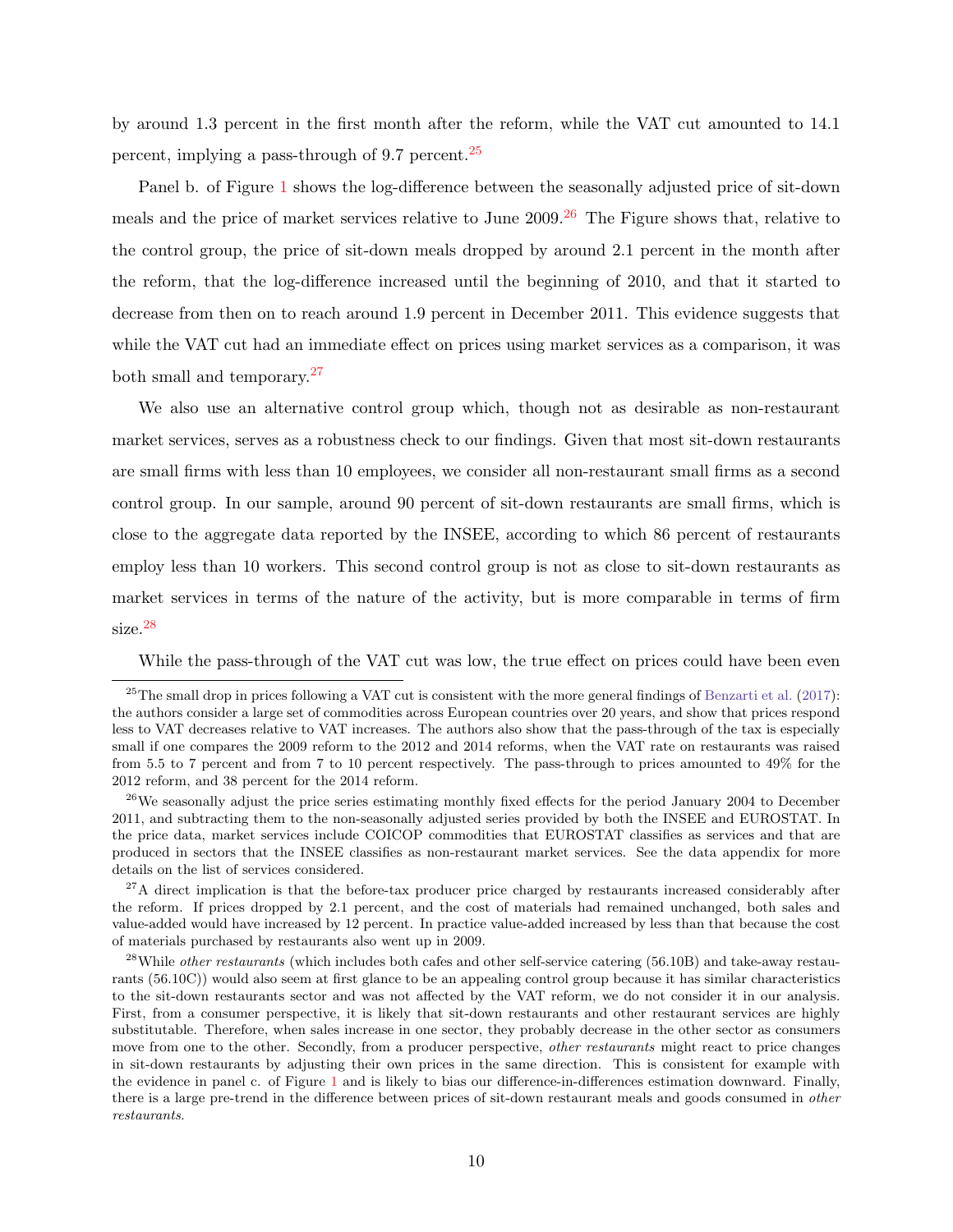lower if sit-down restaurants had increased their prices in anticipation of the reform. This concern is shared by the study of Laff $\acute{e}$ ter and Sillard [\(2014\)](#page-24-6), which points out that prices increased at an unusually high rate in the months preceding the reform. Though this is a possibility, the increase in price observed for restaurants and hotels in the period January 2008-July 2009 was not specific to France but was also observed in other European countries, as reported in Laffeter and Sillard [\(2014\)](#page-24-6). It is possible that this increase had been partly driven by the increase in the international price of food materials, which peaked in the middle of 2008.

Furthermore, the change in VAT rate applied to sit-down restaurants was approved by the European Commission in January 2009, while the increasing price trend started at the beginning of 2008. It is therefore unlikely that the observed price increase was due to restaurant owners anticipating the reform. As shown in panel d. of Figure [1,](#page-25-0) a counterfactual price distribution which incorporated anticipatory effects in the months prior to the reform would lead to an even lower benefit of the VAT cut to consumers.

#### 4.2 Effect on Balance Sheet Items

Table [2](#page-33-1) shows the mean effect of the reform on balance sheet variables, estimated by specification [\(1\)](#page-8-2). Column (1) of Table [2](#page-33-1) shows that there was no effect on firm employment while column (2) of Table [2](#page-33-1) shows that the cost per employee increased by 3.9 percent after the reform.<sup>[29](#page-12-0)</sup> Figure [3](#page-27-0) uses equation [\(2\)](#page-10-0) to estimate the dynamic effects of the reform and shows that there was no effect on number of employees (panel a.) and an increase in the cost of employees that lasts until 2012 (panel b.). The estimated coefficients displayed in Figure [3](#page-27-0) confirm that the number of workers employed by each sit-down restaurant did not change significantly after the reform. Although the average number of employees in each given firm also did not change, a possible concern is that firms entered the market at the time of the reform, thereby increasing total employment: we do not find evidence of this pattern in our sample.<sup>[30](#page-12-1)</sup> We therefore conclude that the reform did not have a significant effect on employment, which is consistent with the fact that the output produced

<span id="page-12-0"></span><sup>&</sup>lt;sup>29</sup>While the increase could have been due to either an increase in wages and salaries or an increase in the employer's share of payroll taxes on wages, we later show evidence supporting the conclusion that wages and salaries increased slightly after the reform. In addition, panel b. of Figure [3](#page-27-0) shows that the effect on the average cost per employee is long-lasting. The Figure, which plots event-time coefficients for the period 2004-2012, shows that in the pre-reform period 2004-2008 the difference in the average cost per employee between sit-down restaurants and market services is zero relative to 2008, while it is positive and strongly significant in the years following the reform.

<span id="page-12-1"></span> $30$ See appendix Figure [A.2.](#page-46-0) A limitation is that AMADEUS only records information on firms that are required to report to local tax authorities and misses information on small firms. Our results are therefore missing the potential positive effect on employment driven by unrecorded small sit-down restaurants increasing employment more than small firms offering non-restaurant market services.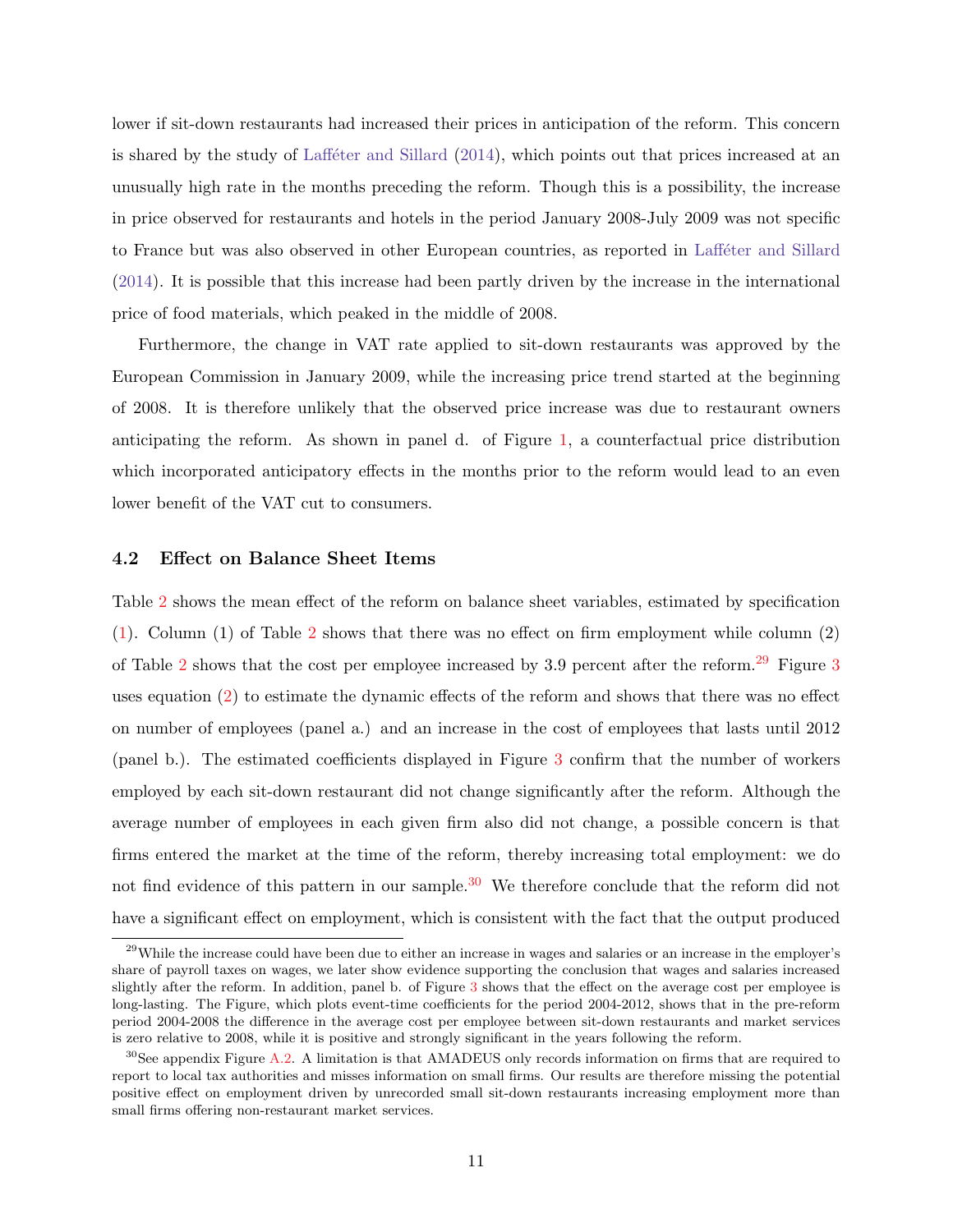by sit-down restaurants also did not change significantly, as shown in Figure [2.](#page-26-0)

The reform had a positive effect on both profits and return to capital. Column (3) of Table [2](#page-33-1) shows that the return to capital increased by around 10 percent in the post-reform period, while column (4) indicates that profits (which are one component of the return to capital) increased by 18 percent.<sup>[31](#page-13-0)</sup> The dynamic effects of the reform on the return to capital and profits are shown respectively in panel a. of Figure [4](#page-28-0) and panel c. of Figure  $3.32$  $3.32$  Panel a. of Figure 4 shows that the return to capital increased by around 10 percent from 2008 to 2009, that it kept increasing in 2010, and that it started decreasing in 2011, perhaps because of increasing competitive pressures in the industry. Given the downward trend in the log-difference between the return to capital of sit-down restaurants and non-restaurant market services, we also show in panel c. of Figure [4](#page-28-0) that taking into account this downward trend would lead to an even higher benefit of the VAT cut to restaurant owners.

Lastly, panel d. of Figure [3](#page-27-0) shows that the VAT reform had an effect on the cost of material goods. This increase could be due to either an increase in the price of material goods: suppliers try to extract the rent generated by the VAT cut by increasing their prices. It could also be due to an increase in the "quantity" of material goods: while we find no effects on the volume of goods sold, it could be that restaurants are providing better quality meals or investing in improving their restaurant.[33](#page-13-2)

Overall, the reduced-form evidence is consistent with sit-down restaurant owners being the main beneficiaries of the VAT cut. This finding is in contrast with the goals set by the Government directives contained in the *Contrat d'Avenir*, which demanded the VAT cut to be equally split between consumers, employees and restaurant owners. The results therefore raise questions on the effectiveness of non-binding government directives in significantly affecting firm price setting and hiring decisions.

<span id="page-13-0"></span> $31$  Given that the average profit-per-employee in 2008 was 2,500 euros, our findings suggest that total profits increased by about 2,250 euros for an average sit-down restaurants hiring 5 employees.

<span id="page-13-1"></span> $32$ Alternative measures of return to capital can be used. For example, one could exclude depreciation and interest payments from our measure of return to capital. In practice this does not substantially change our results. Panel b. of Figure [4](#page-28-0) shows how our results change when using alternative measures of return to capital.

<span id="page-13-2"></span><sup>&</sup>lt;sup>33</sup>In addition, an increase in the per-unit cost of inputs purchased might be due to reasons that are unrelated to the reform, such as an increase in the international price of the commodities used by restaurants. While this is unlikely to be the case for food commodities, which did not change dramatically throughout 2009, we cannot completely rule out this mechanism as we do not observe the exact composition of the inputs purchased.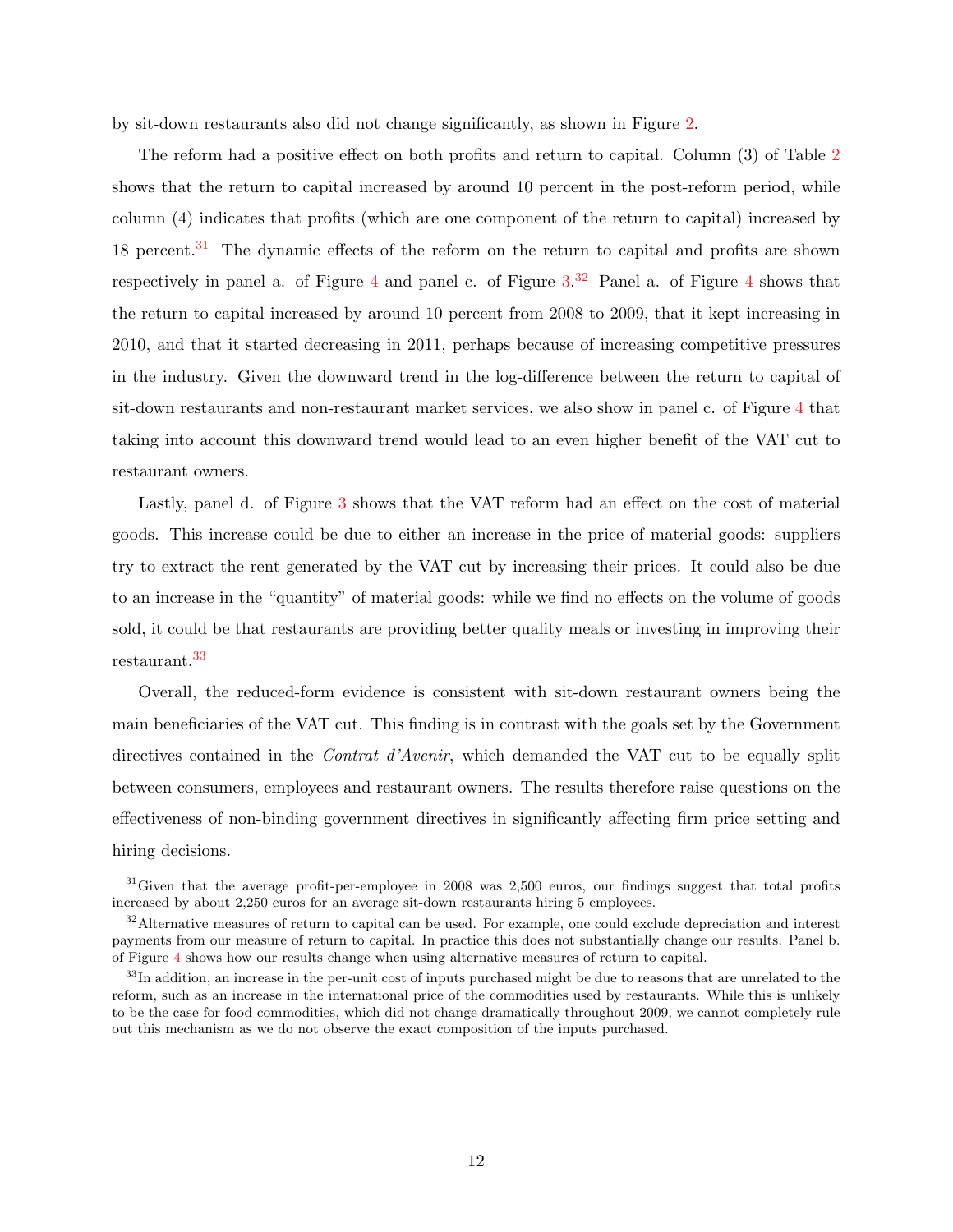# <span id="page-14-0"></span>5 Are Wages Really Higher?

#### 5.1 No Increase In Hours Worked

We show that the observed change in the cost per employee reflects an increase in the hourly wage rather than an increase in the number of hours worked. While hours worked per week are highly regulated in France, employees are allowed to work supplementary hours in an amount that varies with firm size, the nature of the business and the period of the year. The national legal limit on hours worked is 39 hours per week for restaurant employees, which is higher than the 35 hours per week in most of the other sectors of the economy. Supplementary hours are allowed with the condition that total hours do not exceed 48 per week.<sup>[34](#page-14-1)</sup> It is therefore possible that employees adjusted their hours worked after the reform, and that the increase in the average cost per employee observed is due to increased working hours rather than increased wages.

In order to test for this, we use survey data from the *Enquete Emploi en Continu* (EEC) and estimate dynamic effect coefficients for changes in hours worked using within region and across time variation in hours worked: $35$ 

<span id="page-14-5"></span>
$$
\log h_{irt} = \gamma \cdot \mathbb{1}\{i \in T\} + \sum_{\nu=-k}^{q} \delta_{\nu} \cdot \mathbb{1}\{i \in T\} \times \mathbb{1}\{t = \nu\} + X_{irt} + \lambda_t + \omega_r + \epsilon_{irt}
$$
(3)

where  $h_{irt}$  is a measure of the labor intensity of individual i employed in region r in year t, the treatment group  $T$  includes all employees of sit-down restaurants,  $X_{irt}$  includes individual characteristics,  $\lambda_t$  are year fixed effects,  $\omega_r$  are region fixed effects, and standard errors are clustered by region.<sup>[36](#page-14-3)</sup> The outcome variables we focus on are self-reported measures of the number of hours worked during a reference week (both base and supplementary), as well as the average number of days worked in a given week.<sup>[37](#page-14-4)</sup> Table [3](#page-34-0) and Figure [5](#page-29-0) use specification [\(3\)](#page-14-5) to show that there was no statistically significant response in the number of hours and days worked.

<span id="page-14-2"></span><span id="page-14-1"></span><sup>34</sup>60 hours per week are allowed under very specific circumstances.

 $35$  France is divided into 27 administrative regions, which are larger than *départements*, and are the most detailed geographic information contained in the EEC data.

<span id="page-14-3"></span><sup>&</sup>lt;sup>36</sup>We include age, gender, education, tenure, occupation, marital status, number of employed workers, number of unmarried children living in the household, establishment size, firm size, birth region, and quarter in which worker was surveyed.

<span id="page-14-4"></span> $37$ Considering alternative definitions of hours worked such as the number of hours normally worked in a given week or the number of hours corresponding to the salary declared in the survey does not change the results.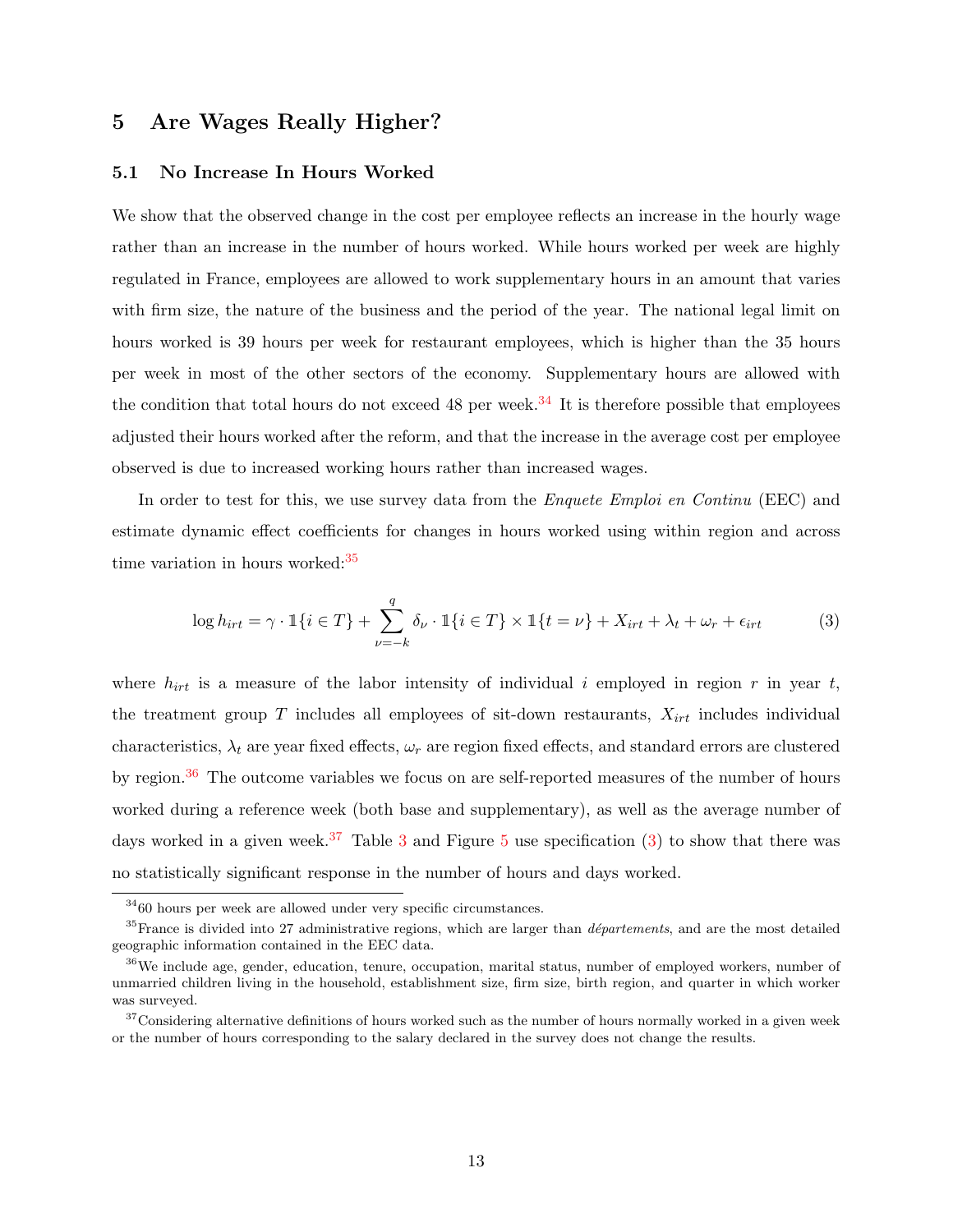## 5.2 The Effect of the Payroll Subsidy Cut

So far, we have interpreted the post-reform increase in the cost per employee as an increase in wages and salaries rather than an increase in payroll taxes. In this section we substantiate this claim by showing that the payroll subsidy cut that took place in July 2009, at the same time the VAT cut was implemented, had limited effect on the cost per employee. All restaurants and hotels had been eligible for a monthly payroll subsidy for each employee hired since 2004, and the amount varied based on the employee's wage and the tenure of the firm.<sup>[38](#page-15-0)</sup> This payroll subsidy expired in July 2009, raising the cost of employees hired by restaurants and hotels.

The effect of the removal of the payroll subsidy is likely to be limited compared to the VAT cut because the payroll subsidy granted to hotels and restaurants was substantially smaller than the 2009 VAT cut. Payroll subsidies were at most 1,368 euros per employee per year, while the VAT cut was a 14.1 percent reduction in the tax on total value-added. Given that the average value-added in our sample is around 300,000 euros, and that each sit-down restaurants hires around 5.5 employees, it follows that on average the VAT cut resulted in savings of around 7,500 euros per employee per year.

In order to take into account this additional effect on the cost of employees we compare the evolution of the cost of employees in the hotel industry, which was affected by the subsidy cut but not the VAT cut, to that of the same outcome in non-restaurant market services, which was not affected by the subsidy cut nor the VAT cut.

Our treatment group includes three sub-sectors of the hotel industry: (a) hotels and similar accommodation, (b) holiday and other short-stay accommodation and (c) camping grounds and recreational vehicle parks. We denote the treatment group by SC and compare it to firms in market services by estimating:

$$
\log Y_{idt} = \alpha \cdot \mathbb{1}\{i \in SC\} \times After + \lambda_t + \omega_i + \epsilon_{idt} \tag{4}
$$

where  $\lambda_t$  are year fixed effects,  $\omega_i$  are firm fixed effects and  $\alpha$  measures the change in the outcome variable Y in the period 2009-2011 when one compares the hotel industry to non-restaurant market services. Table [4](#page-34-1) shows that removing the hiring subsidy had a negative effect on employment, while having a positive effect on the remaining variables. We use the estimated  $\alpha$  for each of the outcome variables and subtract them from the coefficients in our main estimates, which includes both the

<span id="page-15-0"></span> $38$  $38$ See appendix section 3 for details on the payroll subsidy program.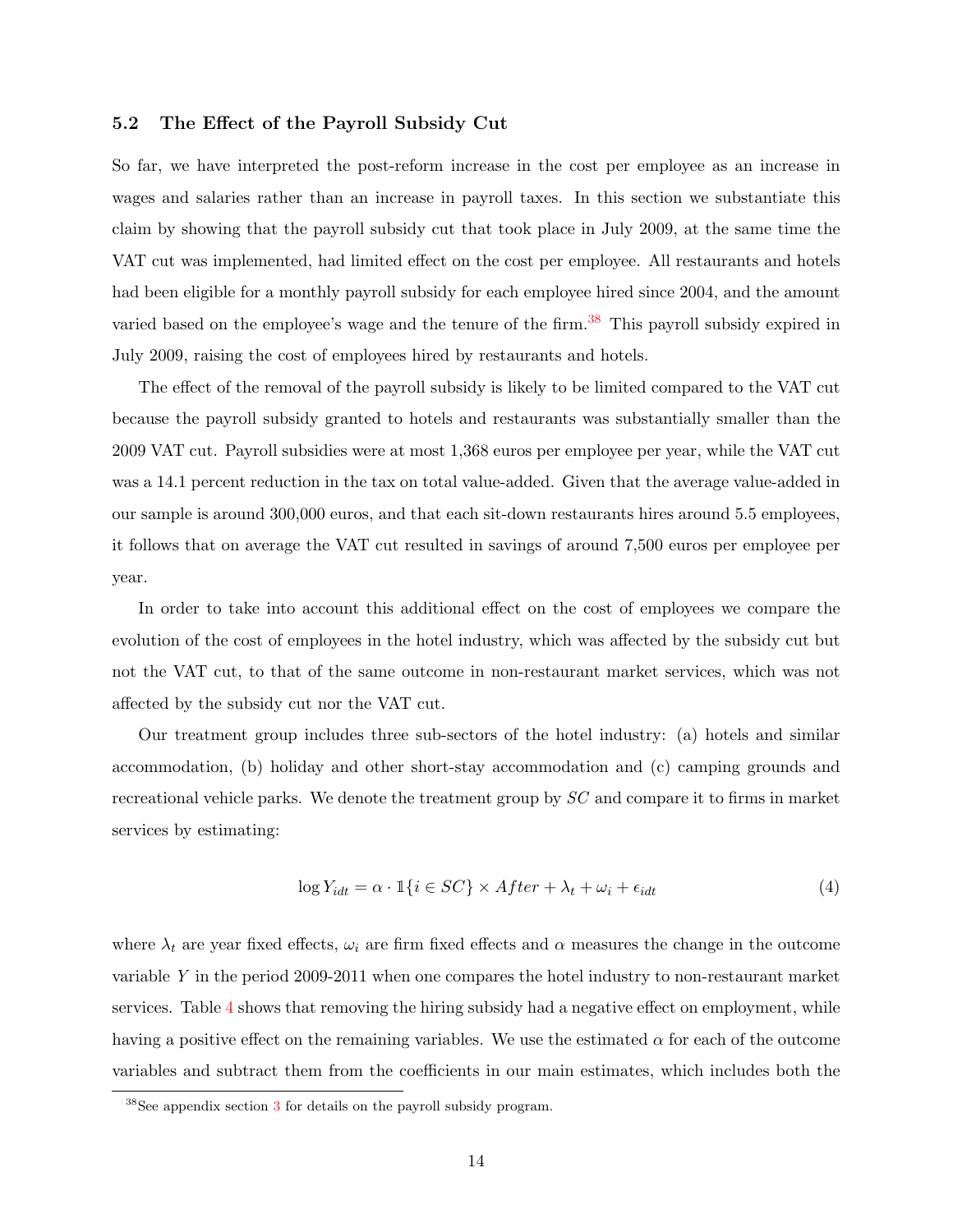effect of the VAT cut and the effect of the payroll subsidy cut. We report these deflated event-type coefficients in Figure [6.](#page-30-0) We find that – holding constant the payroll subsidy – the effect of the VAT cut on cost per employee, return to capital and cost of materials are similar to the ones reported using our main specification. However, had the payroll subsidy been in place, we would have observed an increase in the number of employees caused by the VAT cut. Therefore, the reason why we observe no increase in hiring following the VAT cut is due to the removal of the payroll subsidy.

#### 5.3 Restaurant Owners Have No Tax Incentive to Reclassify Profits as Wages

It is also unlikely that the cost per employee increased as a result of sit-down restaurant owners paying higher wages to themselves. This is unlikely because restaurant owners in France are primarily self-employed, and it is more beneficial for self-employed individuals to declare income in the form of profits, an incentive that the VAT cut did not change. Restaurants in France are considered part of the artisants, commercants et industriels (craftsmen and traders) sector and are subject to a specific tax regime, under which the tax on firm owners is lower than the tax on employees. Profits in this sector, from which firm owners pay themselves, are called *revenue mixte* by the fiscal authority and are treated as a mix of wage and profit income. The revenue mixte is subject to a sum of income tax and an *artisants, commercants et industriels* specific payroll tax rate, which is lower than the regular payroll tax rate paid by employees because firm owners do not contribute to (and are therefore not eligible for) unemployment insurance. Hence reducing firm profits to increase wages and salaries would not be beneficial from a tax perspective. We therefore conclude that, even if small restaurants were managed by several individuals – some of whom could be family members hired as employees – it is unlikely that firm owners reclassified value-added from profits to wages.

## 6 Welfare Analysis

### 6.1 Theory

In this section we build on the theoretical framework of [Auerbach and Hines](#page-23-3) [\(2002\)](#page-23-3) and develop a formula that allows us to empirically estimate the share of the consumption tax falling on consumers, employees, firm owners and sellers of material goods. The framework defined in [Auerbach and Hines](#page-23-3) [\(2002\)](#page-23-3) shows that while the marginal excess burden created by an increase in consumption taxes can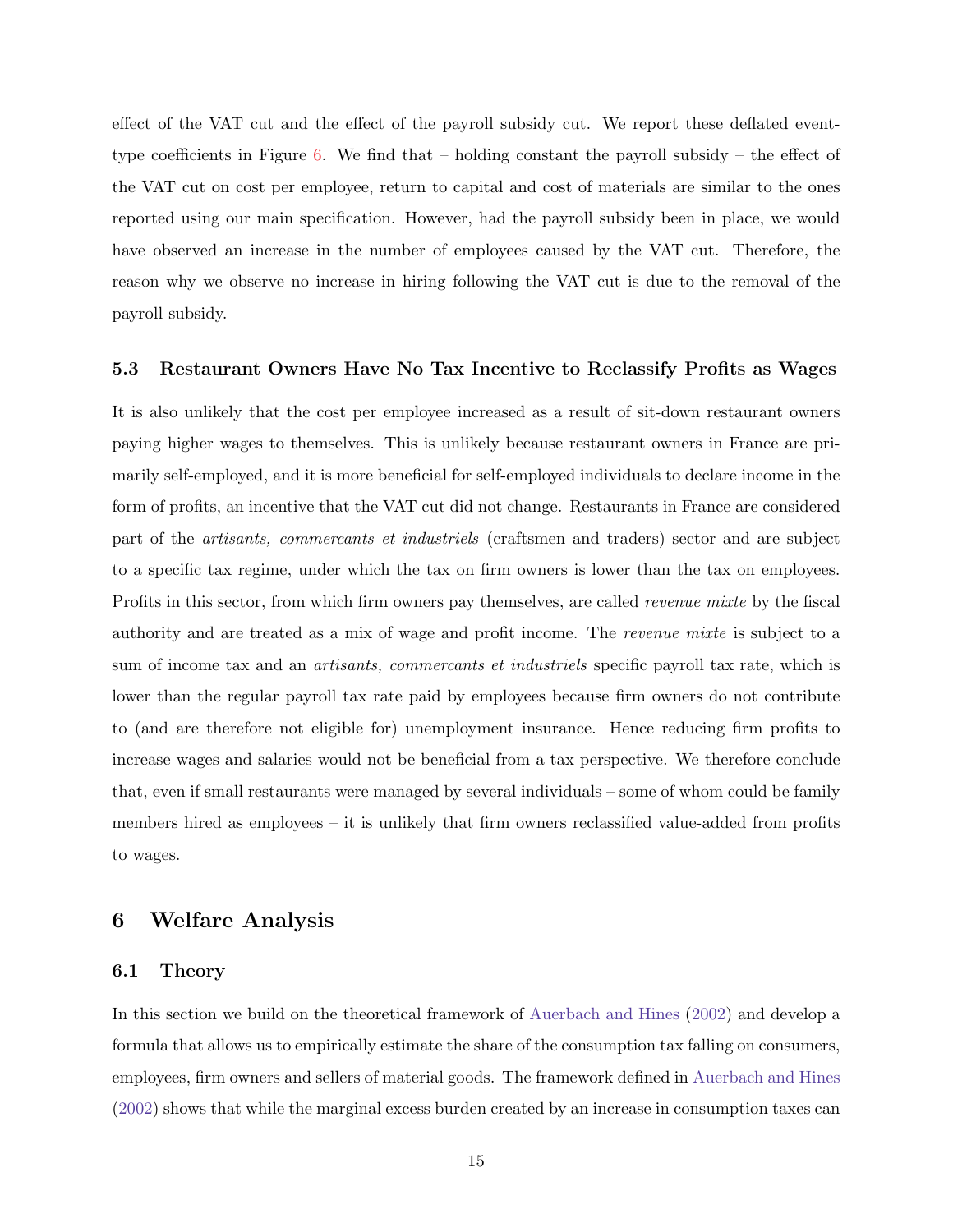be of first order significance if a tax is already in place, the first order welfare effect of the tax is given by the change in the revenue collected keeping quantities fixed and is a reasonable approximation for the total welfare effect of the tax.<sup>[39](#page-17-0)</sup> This framework offers a reasonable approximation of the incidence of the reform we consider in this paper given that, as documented above, the reform did not have large effect on output and employment in the restaurant industry.

Figure [7](#page-31-0) illustrates the effect of a VAT cut on consumers. In order to build intuition, we consider the scenario in which prices faced by consumers decrease by exactly the amount of the tax change, that is  $p_1 = p_0 + \Delta \tau$ . The change in total revenue produced by the tax equals A-D, with A being the loss in revenue on the quantity sold before the reform, and  $D$  being the revenue collected on the additional units sold as the tax is lowered. Given that the deadweight loss decreases by  $C+D$ with the tax cut, the overall welfare effect of the tax equals  $A+C$ , where A is first-order and C is second-order. In our analysis, we are assigning shares of the first order welfare effect of the tax A to consumers, employees, firm owners, and sellers of material goods. If, as it is the case in Figure [7,](#page-31-0) the price cut observed after the reform equals the pre-reform price plus the tax change  $(p_1 = p_0 + \Delta \tau)$ , then consumers are the only beneficiaries of the tax cut, because the change in tax revenue (holding quantities fixed) corresponds to the first order effect of the tax on consumers. If instead  $p_1 > p_0 + \Delta \tau$   $(p_1 < p_0 + \Delta \tau)$ , then the effect on consumers is smaller (larger) than the change in tax revenue, and some of the tax cut is distributed to (paid by) employees, sellers of material goods and firm owners through changes in wages  $(w_x)$ , per-unit cost of material goods  $(c_x)$ and the return to capital  $(r_x)$ . In a perfectly competitive market, the value of output is distributed between capital, labor and sellers of material goods. Using the envelope theorem we have that:

$$
(1 - \tau)p_x dX = w_x dL_x + (1 - \tau)c_x dM_x + r_x dK_x
$$

and therefore ignore changes in quantities produced by the tax cut. The first order welfare effect of the tax is thus given by the sum of the extra revenue collected on the pre-reform value-added and the extra revenue collected from the increase in value-added produced by the change in the price

<span id="page-17-0"></span><sup>&</sup>lt;sup>39</sup>While the framework defined in [Auerbach and Hines](#page-23-3) [\(2002\)](#page-23-3) is mostly suited to studying differential changes in taxes and prices, the change in revenue keeping quantities fixed is a better approximation of the total welfare effect of the tax than the change in the total revenue collected after the tax change, which would include the extra revenue raised on the units sold previous to the tax change and the revenue loss from the decrease in quantity sold.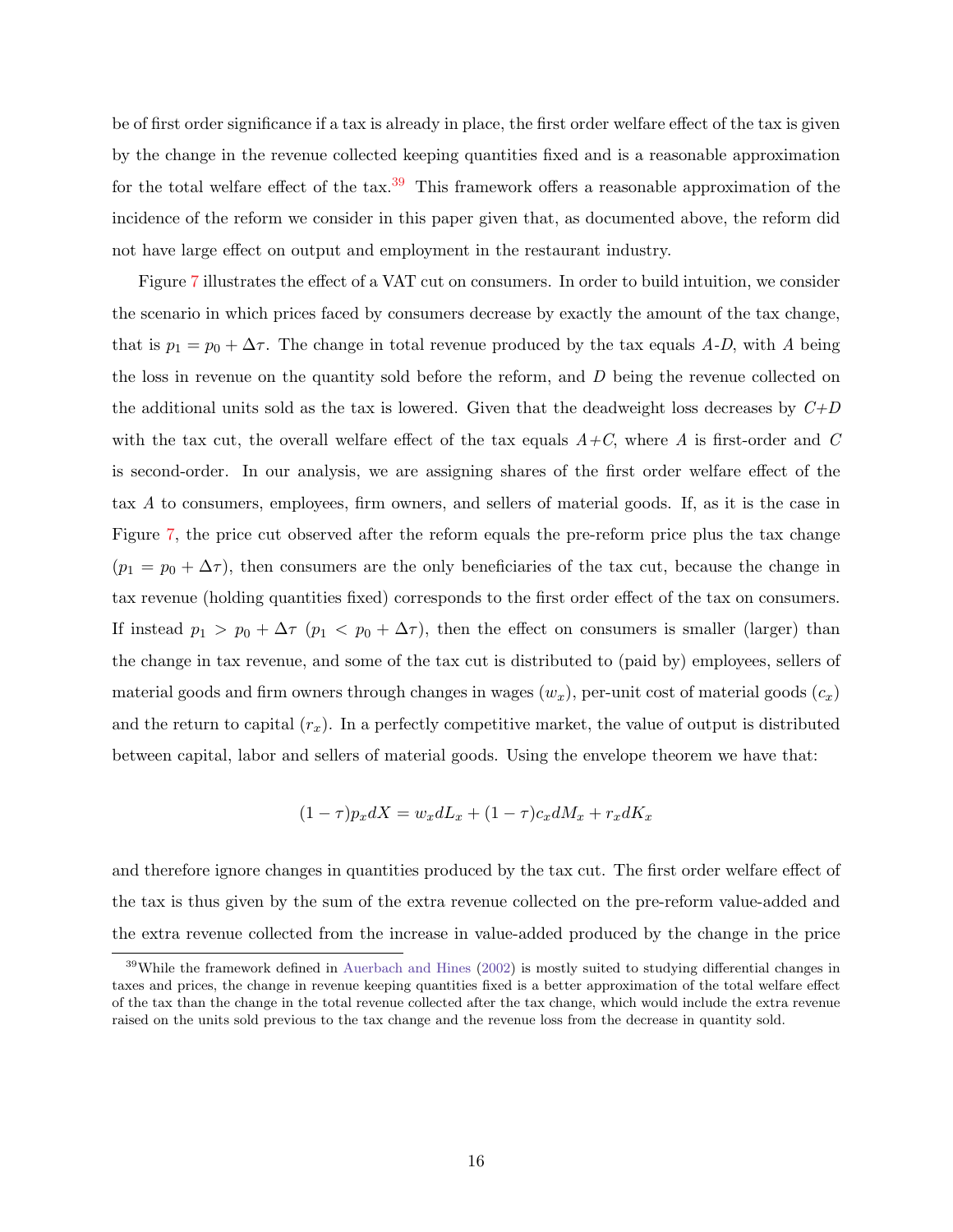of output and material goods:

$$
d\tau[Xp_x - c_x M_x] + \tau[Xdp_x - M_x dc_x] = Xdp_x + L_x(-dw_x) + K_x(-dr_x) + M_x(-dc_x)
$$

It follows that the burden of the tax on consumers, employees, capital owners and sellers of material goods can be decomposed as:

<span id="page-18-0"></span>
$$
\frac{d\ln p_x}{d\tau(1-\delta) + \tau(d\ln p_x - \delta d\ln c_x)} - \underbrace{\gamma \frac{d\ln w_x}{d\tau(1-\delta) + \tau(d\ln p_x - \delta d\ln c_x)}}_{\text{Share on Consumers}} - \underbrace{\gamma \frac{d\ln w_x}{d\tau(1-\delta) + \tau(d\ln p_x - \delta d\ln c_x)}}_{\text{Share on Employees}} - \underbrace{\delta \frac{d\ln c_x}{d\tau(1-\delta) + \tau(d\ln p_x - \delta d\ln c_x)}}_{\text{Share on Capital Owners}} = 1 \qquad (5)
$$

In this formula, each term is divided by the first order welfare effect of the tax on value-added, and the sum of the incidence shares is guaranteed to sum to one. While for example firm owners might also be consumers of the taxed good, this simple framework is useful to separate the incidence of the tax on the different groups, keeping everything else equal. If a firm owner is also a consumer, then the overall incidence on that individual takes into account both the incidence on consumers and the incidence on firm owners.

#### 6.2 Results

In this section we use the reduced form estimates and the formula derived above to compute the incidence of the VAT reform on consumers, employees, sellers of material goods and firm owners. Figure [8](#page-31-1) shows our incidence estimates, and focus on three time horizons, which correspond to the normal firms' balance sheet closing dates (December of 2009, 2010 and 2011). These three time horizons help create an overlap between firm balance sheet information, which is recorded only once a year, and the monthly price data. We denote the short-run as 6 months after the reform (December 2009), the medium-run as 18 months after the reform (December 2010), and the longrun as 30 months after the reform (December 2011). December 2011 is a reasonable choice for our longest time horizon because a new VAT reform was implemented on January 1st 2012, when the VAT rate on all restaurants was raised from 5.5 to 7 percent.

To implement equation [\(5\)](#page-18-0) empirically we need information on the percent changes in  $p_x$ ,  $w_x$ ,  $c_x$  and  $r_x$ , as well as the sales share going to consumers, employees, sellers of material goods and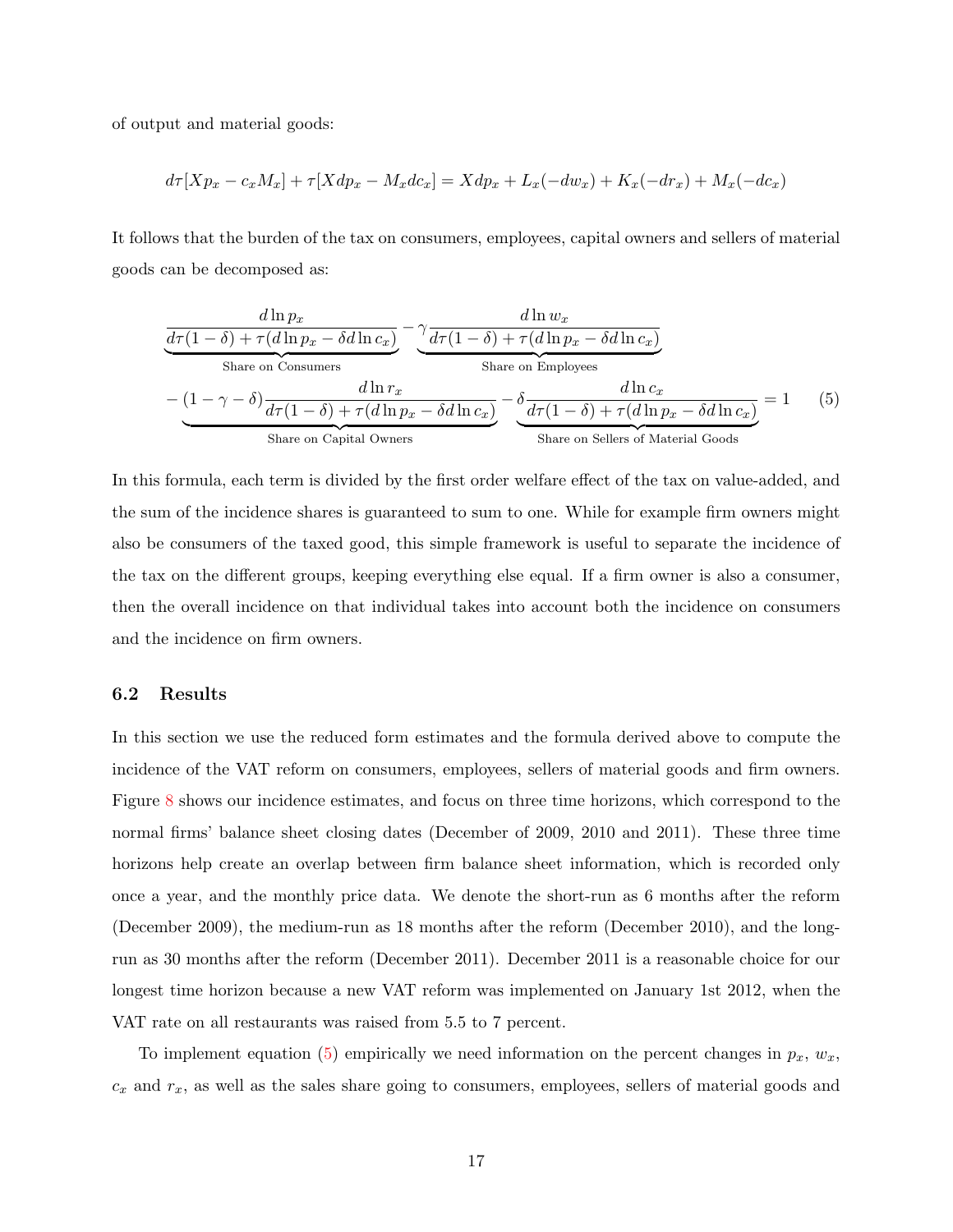firm owners. Therefore we use the  $\eta_{\nu}$ 's from Table [2](#page-33-1) estimated in the reduced form analysis to approximate  $d \ln w_x$ ,  $d \ln r_x$  and  $d \ln c_x$ , and the log-differences in prices shown in panel b. of Figure [1](#page-25-0) as an estimate for  $d\ln p_x$ .<sup>[40](#page-19-0)</sup>

We divide each firm's cost of employees, cost of material goods and return to capital by its total sales, and compute the average share of sales revenue going to workers  $(\hat{\gamma})$ , sellers of material goods  $(\widehat{\delta})$  and capital owners  $(1 - \gamma - \delta)$  in the pre-reform year 2008. For instance, the share of income going to employed workers is estimated as:

$$
\widehat{\gamma} = \sum_{j=1}^{J} \gamma_j = \sum_{j=1}^{J} \frac{\text{Cost of Employes}_j}{\text{Sales}_j}
$$

Given that return to capital is total sales minus the cost of employees and materials, this guarantees that a firm's sales are split between firm owners, employees and sellers of material goods. Empirically, we find that  $\hat{\gamma} = 0.39, \hat{\delta} = 0.32$  and  $(1 - \gamma - \delta) = 0.29$ .

Finally, we approximate the denominator of equation [\(5\)](#page-18-0) with the sum of the numerators, so that the shares sum to one. In general, this approximation is reasonable if the reform does not produce large changes in quantities but mainly affect output and input prices. We show in Table [6](#page-35-0) that in the case of the particular reform we analyze the approximation error is not very large. Besides changes in quantities, in our case the error might also reflects the fact that (1) we are combining national prices with firm-level balance-sheet information and (2) equation [\(5\)](#page-18-0) is better suited for small changes in taxes, while in our scenario we consider a large VAT cut.

Short-Run Incidence The short-run incidence of the reform is measured in December 2009, six months after the reform. Panel a. of Table [5](#page-35-1) shows that the VAT cut increased the return to capital by 9.8 percent between June and December 2009. While the number of employees did not change significantly with the reform, Table [5](#page-35-1) shows that the cost of employees and the cost of materials both increased 6 months after the VAT reform, but less than the return to capital. On average, the cost of employees went up by 1.5 percent and the cost of materials increased by 3.8 percent. These estimates, which are weighted by the 2008 sales share as explained in the previous subsection, imply that the VAT cut largely benefited sit-down restaurant owners. Panel a. of Table [5](#page-35-1) shows that 41.4 percent of the incidence was on restaurant owners, as opposed to 8.6 on employees and 17.1

<span id="page-19-0"></span> $^{40}$ In the appendix of the paper we also show incidence estimates under two alternative scenarios. First, the first three columns of Table [7](#page-36-0) shows the incidence under the counterfactual price series displayed in panel d. of Figure [1.](#page-25-0) Second, the last three columns of Table [7](#page-36-0) shows the incidence using the counterfactual change in the return to capital displayed in panel c. of Figure [4](#page-28-0) using a linear fit of the pre-reform years 2004-2008.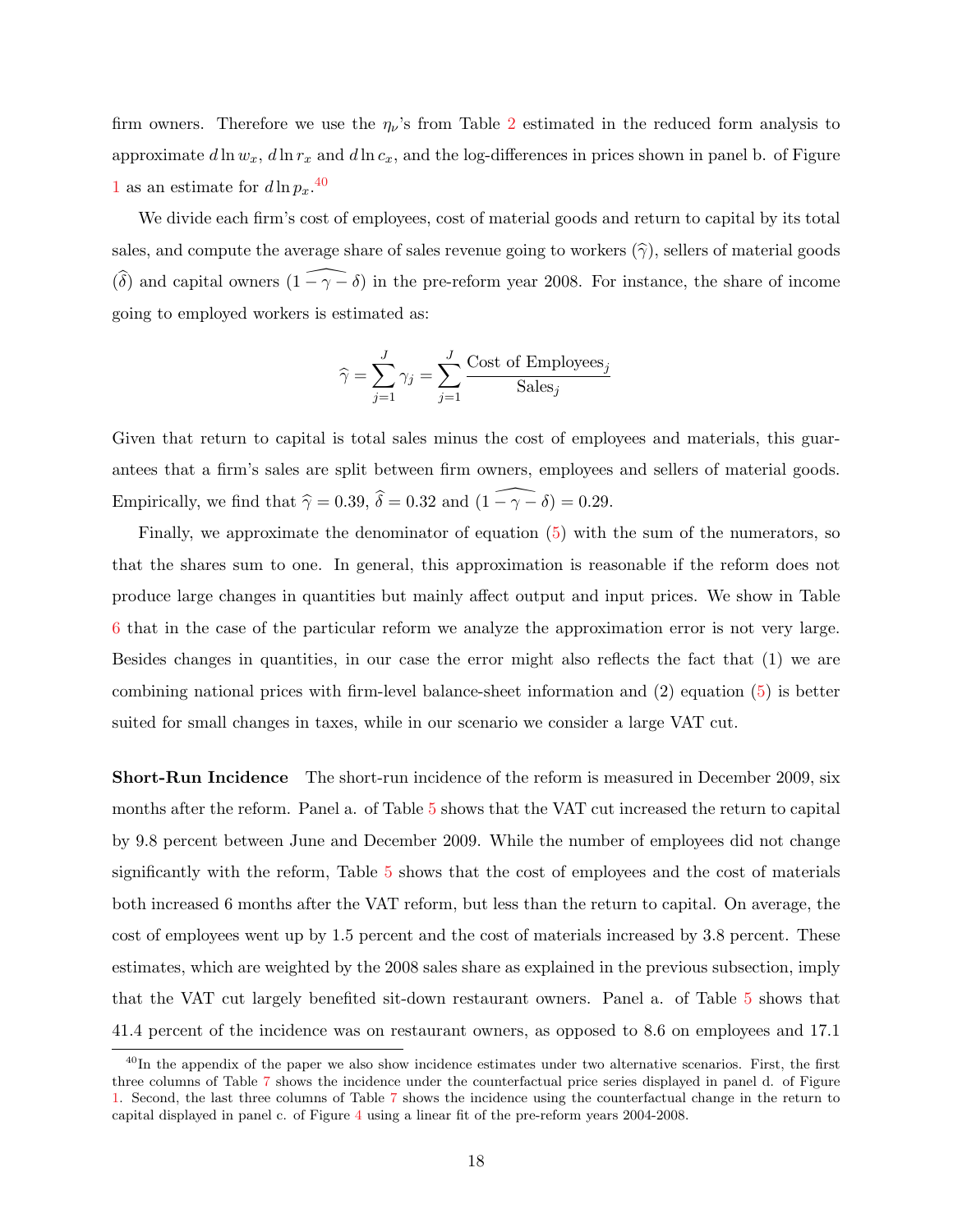on sellers of material goods.

Surprisingly our estimates also suggest that 32.9 percent of the short-run incidence of the tax fell on consumers, as displayed by the green area in Figure [8.](#page-31-1) There is one main reason why this result is likely an upper bound of the incidence on consumers. Our analysis combines national price data with balance sheet information from a subset of firms sampled in the AMADEUS data: if the price reaction of the firms not sampled in AMADEUS is smaller than that of the firms we consider, then our estimated incidence on consumers is larger than it is in the population. While we would need firm-level price data to address this point fully, smaller firms being less likely to cut prices is consistent with the evidence provided by [Harju et al.](#page-24-12) [\(2017\)](#page-24-12).

Medium-Run Incidence The medium-run impact of the reform reflects the effect of the tax 18 months after the reform, in December 2010. Panel b. of Table [5](#page-35-1) shows that the cost of employees increased by 4.7 percent relative to 2008, a larger increase if compared to the short-run effect reported in panel a. of the same Table. On the other hand, the percent change in the cost of materials in the medium-run is comparable to the one estimated in the short-run. In addition, panel b. of Table [5](#page-35-1) shows that firm owners are again the main beneficiaries of the tax cut while the benefit to consumers is smaller in the medium-run than it was in the short-run. The lower incidence on consumers relates to the medium-run increase in the price of sit-down meals, as shown in Figure [1.](#page-25-0) Our results for the medium-run incidence on consumers are comparable to what Laffeter and [Sillard](#page-24-6)  $(2014)$  find 18 months after the same reform.<sup>[41](#page-20-0)</sup>

On the whole, sit-down restaurant owners share 47 of the benefit from the VAT cut in the medium-run, as shown by the red area in Figure [8.](#page-31-1) The share of the VAT cut going to employees (17.7 percent) is higher 18 months after the reform than it was 6 months after the reform, likely because wages take some time to adjust, while the share of the VAT cut going to sellers of material goods (11.8 percent) and consumers (23.5 percent) decreases in the medium-run relative to the short-run.

Long-Run Incidence Panel c. of Table [5](#page-35-1) shows that in the long-run, which we define as December 2011 (two and a half years after the VAT cut), the share of the burden on employees and sellers of material goods increased to 24.5 percent and 15.7 percent respectively. This is consistent

<span id="page-20-0"></span><sup>&</sup>lt;sup>41</sup>In their study they compare the price of sit-down meals and other goods to the price of control groups that are different from ours. Their control groups are the price of goods in other sub-sectors of the restaurant industry, the price of sit-down restaurants in Italy, and a composite price index. In addition, they assume that with full pass-through, prices would decrease by 11.8 percent  $\left(\frac{dt}{(1+t)} = \frac{0.141}{1.196} = 11.8\% \right)$  rather than 14.1 percent.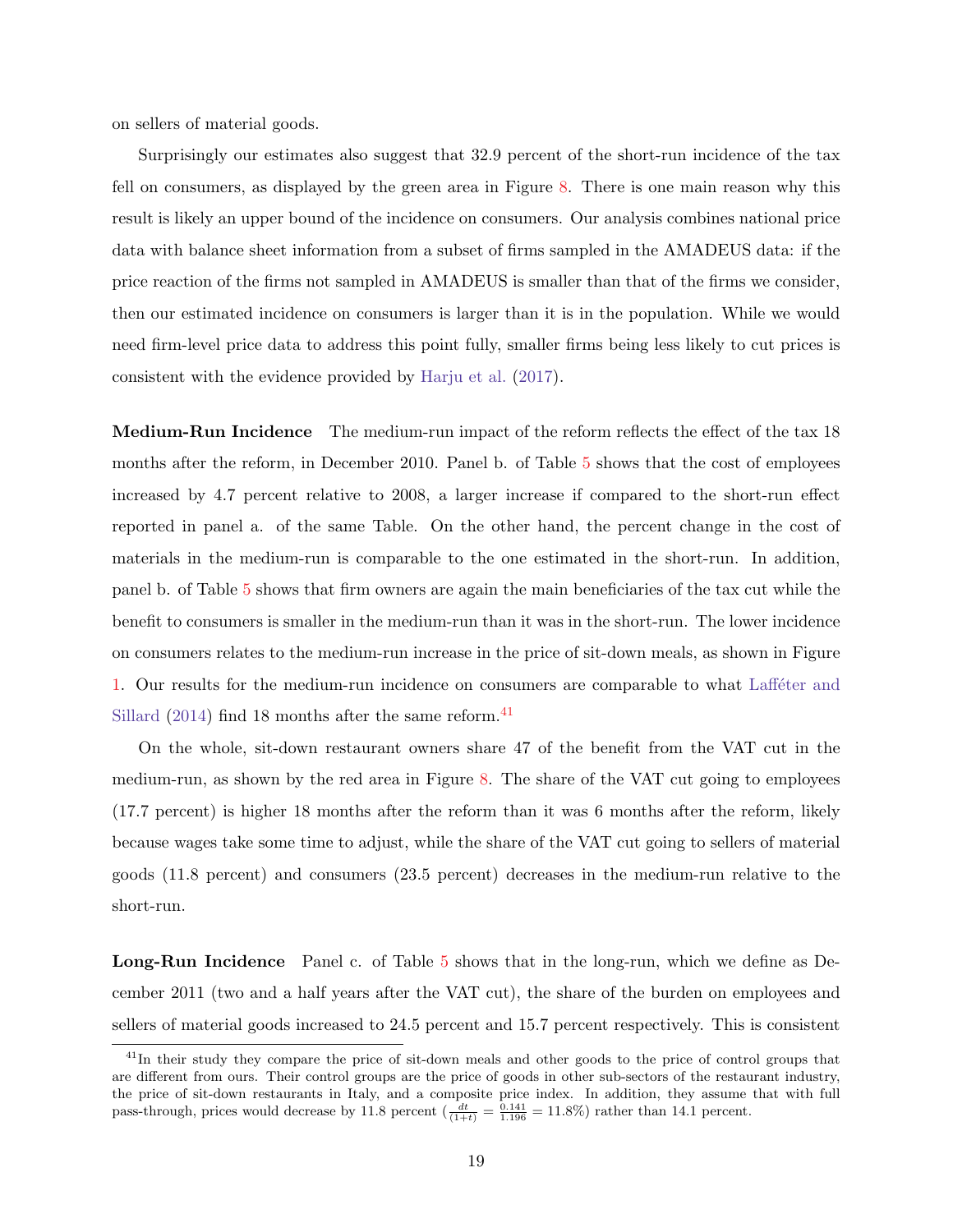with lower wage rigidities and with sit-down restaurants purchasing larger amounts of intermediate goods (or higher quality inputs) in response to changes in demand. On the other hand, and as a result of the price of sit-down restaurant meals increasing relative to the price of other services in the economy, the benefit to consumers further decreases (to 18.6 percent) in the long-run. Finally, as was the case for both our short- and medium-run estimates, sit-down restaurant owners are still the main beneficiaries of the VAT cut 18 months after the reform. This is shown in both Figure [8](#page-31-1) and Table [5:](#page-35-1) we estimate that 41.2 percent of the incidence of the VAT cut in the long-run is on sit-down restaurant owners.

Incidence using Counterfactual Distributions As mentioned in a previous section of the paper, prices of sit-down restaurant meals increased in the months preceding the reform, likely because of an increase in the price of international price of food materials. If one interpreted this increase as an anticipatory effect, a counterfactual price series could be constructed, as shown in panel d. of Figure [1.](#page-25-0) If this counterfactual price series was used, the benefit of the VAT cut on consumers would be even lower and the benefit to restaurant owners would be larger. Our incidence estimates are shown in the first three columns of Table [7.](#page-36-0) We show that in this case only 17 percent of the VAT cut would go to consumers in the medium-run and 11.7 percent in the long-run.

In addition, the log-difference in the return to capital between sit-down restaurants and nonrestaurant market services had a downward trend in the years preceding the reform. If we used a line to fit this downward trend, as shown in in panel c. of Figure [4,](#page-28-0) the benefit on restaurant owners would be even larger. Our incidence results using this counterfactual log-difference are reported in the last three columns of Table [7.](#page-36-0) In this case 52.6 percent of the VAT cut would go to restaurant owners in the medium-run and 50 percent in the long-run.

## 7 Robustness Checks

Changes in Local Economic Conditions In principle the effects we identify could be driven by changes in local economic conditions that are different for the treatment and control groups. We therefore add a control for the *département* unemployment rate:

$$
\log Y_{idt} = \eta \cdot \mathbb{1}\{i \in T\} \times After + \gamma \cdot \text{URate}_{dt} + \lambda_t + \omega_i + \epsilon_{idt}
$$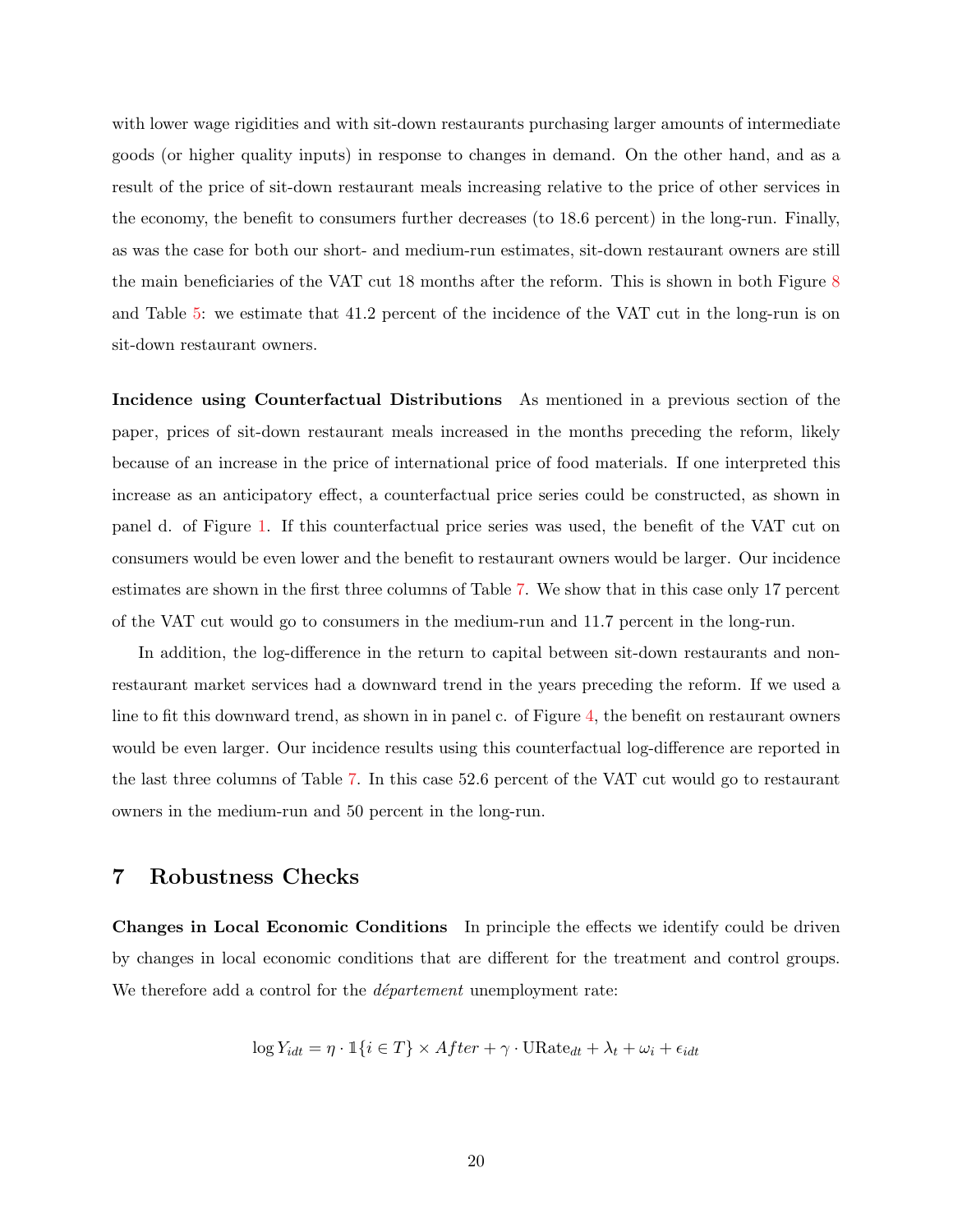For this purpose we use INSEE data on quarterly unemployment rates by *département* and compute the average unemployment rate by *département* in each given year. Table [8](#page-37-0) shows that the results of our main analysis are robust to controlling for local unemployment rate. The estimated coefficients are comparable to the ones we get in our main specification, which are reported in Table [2.](#page-33-1)

Alternative Control Group The results of the main analysis are also robust to using an alternative control group. Table [9](#page-37-1) considers non-restaurant small firms as a control group and shows that the estimated mean impact of the reform is comparable to what we found in our main analysis, with the exception of the effect on the number of employees.

Column (1) of Table [9](#page-37-1) shows that the effect on the number of employees is positive and statistically significant. Though this result would seem to undermine the accuracy of the coefficients estimated in our main analysis, the positive coefficient is unlikely to be driven by the reform. Importantly, panel a. of Figure [9](#page-32-0) shows a positive trend even in years preceding the reform, which suggests that the average size of sit-down restaurants has increased over time.

The remaining coefficients reported in Table [9](#page-37-1) are very similar to the ones found in the main analysis. Column (2) shows that the cost per employee increased by 3.8 percent, whereas column (3) and (4) show that the coefficients for return to capital and profits increased by 11 and 20 percent respectively. Finally, the cost of material goods purchased also increased, though by a slightly lower amount than estimated in the main analysis.

The causal effect on prices (shown in Figure [A.3\)](#page-47-0) is hard to interpret in this case, given the positive trend in the pre-reform years, but the log-difference in prices between the treatment and control group in the post-reform years is similar to what we found when using our main control group.<sup>[42](#page-22-0)</sup> Figure [9](#page-32-0) shows dynamic effect coefficients when using non-restaurant small firms as a control group: the evidence is comparable to the findings of our main analysis, suggesting that our main estimates are robust.

Full Sample The main analysis of this paper uses a sample of firms with information on the number of employees. The main advantage of restricting the sample this way is that we can

$$
p_{non-rest} = \frac{p_{all}100 - p_{rest}w_{rest}}{100 - w_{rest}}
$$

<span id="page-22-0"></span> $42$ Non-restaurant prices are computed from Eurostat data, taking the national price index excluding energy prices  $p_{all}$ , the restaurant prices  $p_{rest}$  and weights  $w_{rest}$ , and computing:

The limitation of this measure is that it reflects the price charged by all rather than just small non-restaurant firms, for which we do not have specific information.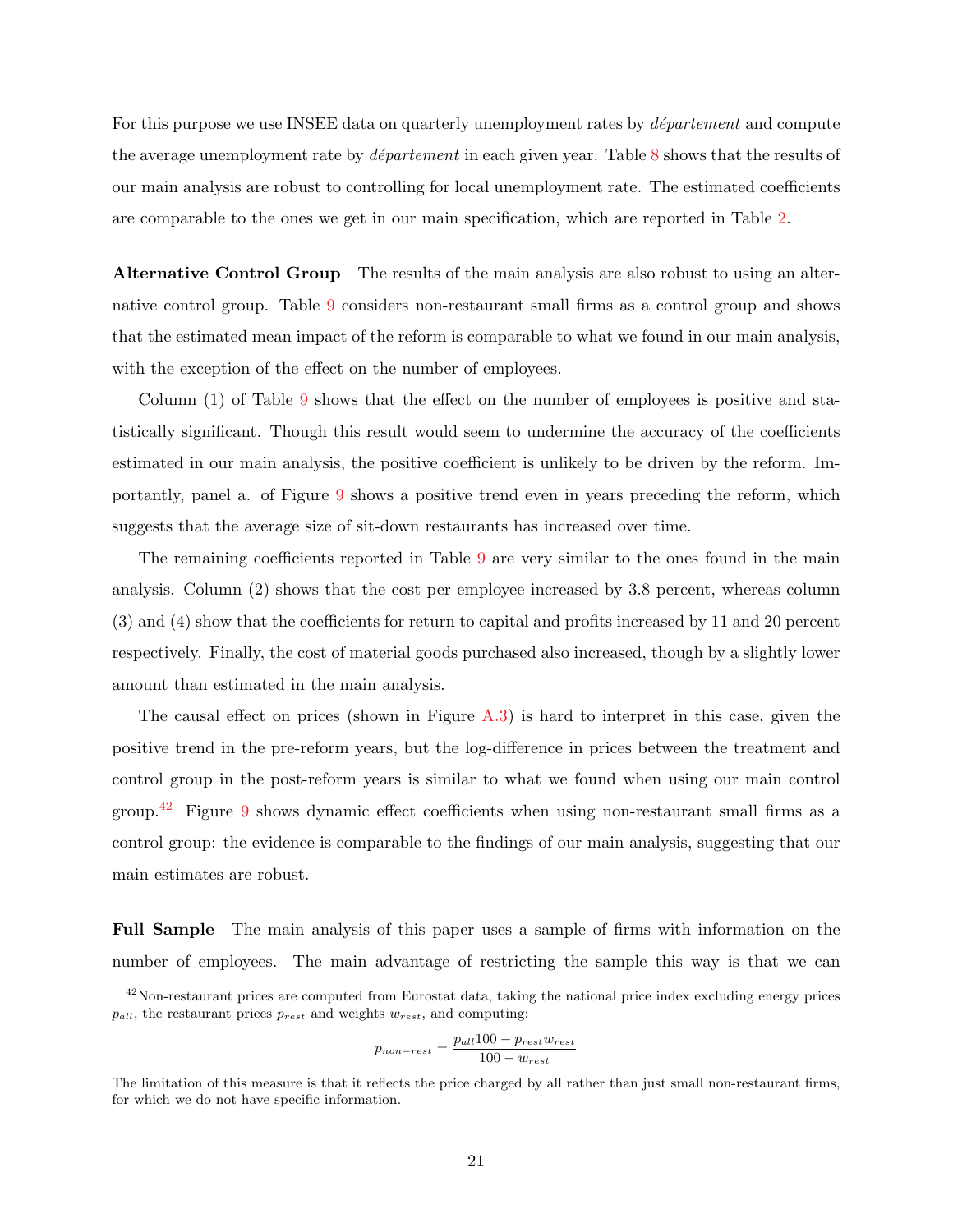separate the effect of the reform on wages and salaries from changes in employment. While this helps the interpretation of our results, it comes at the cost of reducing the sample size by half.

Figure [A.4](#page-48-0) shows event-time Figures estimated using the whole sample, when non-restaurant market services are used as a control group. The Figure shows that the reform had a positive and statistically significant effect on all the outcomes considered, as in our main analysis.

# 8 Conclusion

In this paper, we consider a large VAT cut in France and estimate the share of incidence that falls on consumers, employees, sellers of material goods and sit-down restaurant owners. Differently from previous papers in the literature, our results provide important insights on the distributional effects of consumption tax cuts, taking into account the effect on employees and sellers of material goods.

Our results show that prices had only decreased by 2 percent thirty months after the VAT cut, that the cost of employees and material goods increased by 3.9 and 4.4 percent respectively, and that the return to sit-down restaurants owners increased by around 10 percent. Using these reduced-form estimates we conduct a welfare analysis and find that : (1) the effect on consumers was limited, (2) employees and sellers of material goods shared 25 and 16 percent of the total benefit, and (3) the reform mostly benefited owners of sit-down restaurants.

# References

- <span id="page-23-3"></span>Auerbach, A. J. and J. R. Hines (2002). Taxation and economic efficiency. *Handbook of public* economics 3, 1347–1421.
- <span id="page-23-5"></span>Benzarti, Y., D. Carloni, J. Harju, and T. Kosonen (2017). What goes up may not come down: asymmetric incidence of value-added taxes. Available at SSRN .
- <span id="page-23-0"></span>Carbonnier, C. (2007). Who pays sales taxes? evidence from french vat reforms, 1987–1999. Journal of Public Economics 91 (5), 1219–1229.
- <span id="page-23-1"></span>Carbonnier, C. (2008). Différence des ajustements de prix à des hausses ou baisses des taux de la tva: un examen empirique à partir des réformes françaises de 1995 et 2000. Economie et *statistique*  $413(1)$ , 3-20.
- <span id="page-23-2"></span>Chouinard, H. and J. M. Perloff (2004). Incidence of federal and state gasoline taxes. Economics Letters  $83(1)$ , 55–60.
- <span id="page-23-4"></span>Consales, G., M. Fesseau, and V. Passeron (2009). La consommation des ménages depuis cinquante ans. Cinquante ans de consommation en France.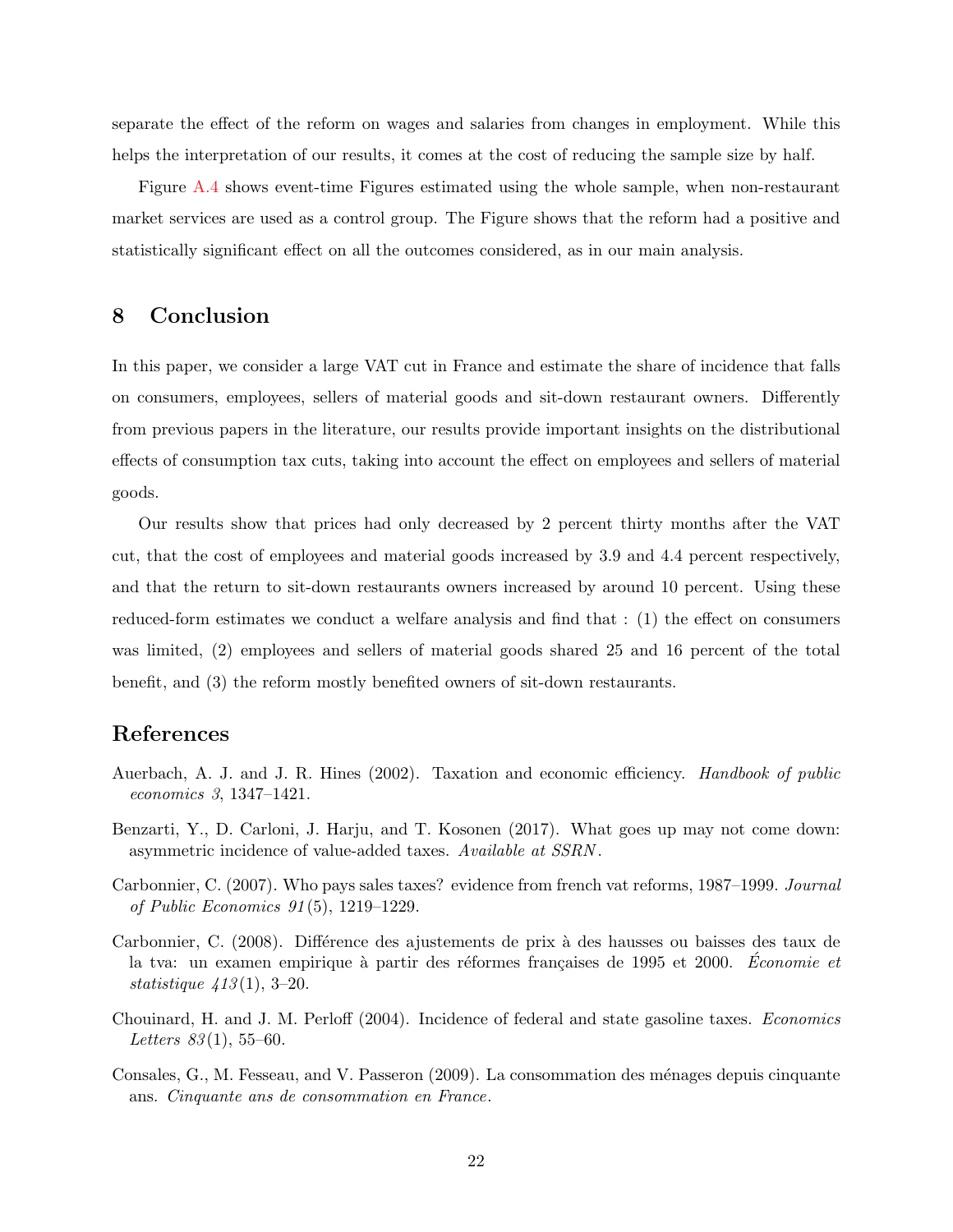- <span id="page-24-7"></span>Doyle, J. J. and K. Samphantharak (2008). \$2.00 gas! studying the effects of a gas tax moratorium. Journal of Public Economics 92 (3), 869–884.
- <span id="page-24-13"></span>FAFIH (2011). Portrait sectoriel, l'observatoire de l'hôtellerie et la restauration.
- <span id="page-24-15"></span>Fougère, D., E. Gautier, and H. Le Bihan (2010). Restaurant prices and the minimum wage. Journal of Money, Credit and Banking 42 (7), 1199–1234.
- <span id="page-24-9"></span>Gruber, J. and B. K˝oszegi (2004). Tax incidence when individuals are time-inconsistent: the case of cigarette excise taxes. Journal of Public Economics 88 (9), 1959–1987.
- <span id="page-24-10"></span>Hanson, A. and R. Sullivan (2009). The incidence of tobacco taxation: evidence from geographic micro-level data. National Tax Journal, 677–698.
- <span id="page-24-12"></span>Harju, J., T. Kosonen, and O. Nordström Skans (2017). Firm types, price-setting strategies, and consumption-tax incidence. Labor Institute for Economic Research Working Papers (70).
- <span id="page-24-1"></span>Hines, J. and M. Desai (2005). Value-added taxes and international trades: the evidence. Working Paper.
- <span id="page-24-5"></span>Houel, M. (2010). Bilan du taux réduit de tva dans le secteur de la restauration. Rapport  $d'information, Sénat.$
- <span id="page-24-11"></span>Kenkel, D. S. (2005). Are alcohol tax hikes fully passed through to prices? evidence from alaska. American Economic Review, 273–277.
- <span id="page-24-8"></span>Kopczuk, W., J. Marion, E. Muehlegger, and J. Slemrod (2013). Do the laws of tax incidence hold? point of collection and the pass-through of state diesel taxes.
- <span id="page-24-0"></span>Kosonen, T. (2015). More and cheaper haircuts after vat cut? on the efficiency and incidence of service sector consumption taxes. Journal of Public Economics 131, 87–100.
- <span id="page-24-6"></span>Lafféter, Q. and P. Sillard (2014). L'addition est-elle moins salée ? la réponse des prix à la baisse de tva dans la restauration en france. Technical Report F1404.
- <span id="page-24-3"></span>Naritomi, J. (2013). Consumers as tax auditors. Working Paper.
- <span id="page-24-4"></span>Pomeranz, D. (2015). No taxation without information: Deterrence and self-enforcement in the value added tax. The American Economic Review 105 (8), 2539–2569.
- <span id="page-24-14"></span>Seguin, S. (2011). Les bénéficiaires de la revalorisation du smic et des garantes mensuelles au 1er juillet 2004.
- <span id="page-24-2"></span>Slemrod, J. (2011). Does a VAT promote exports? Tax Analysts, 186–91.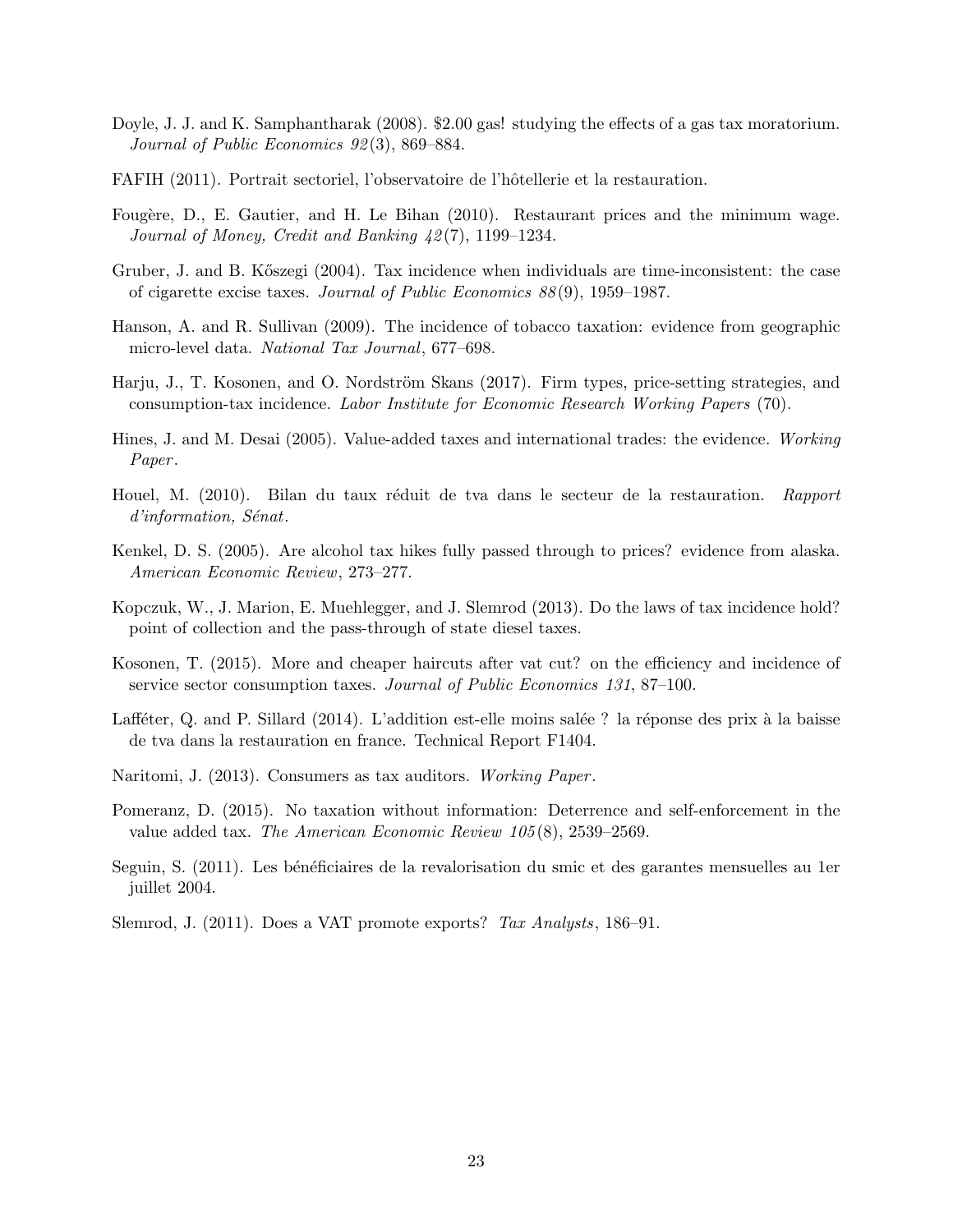<span id="page-25-0"></span>

Figure 1: Effect of VAT Cut on Prices

Source: In panel a. the price with full pass-through is computed assuming that its percent change is equal to the level difference in the VAT rate, which decreased from 19.6 to 5.5 percent. Panel b. uses INSEE data and authors' computations on Eurostat data. The price of nonrestaurant market services uses Eurostat price data and is computed as a weighted average (using EUROSTAT weights) of seasonally adjusted prices by four digits COICOP. Price series are seasonally adjusted using monthly dummies. The Figure in panel c. is constructed using Eurostat and INSEE data. Panel d. shows the same price series as panel b and computes a counterfactual price difference, constructed from fitting the price change in the period January 2004-December 2007 on an eighth order polynomial of the month variable.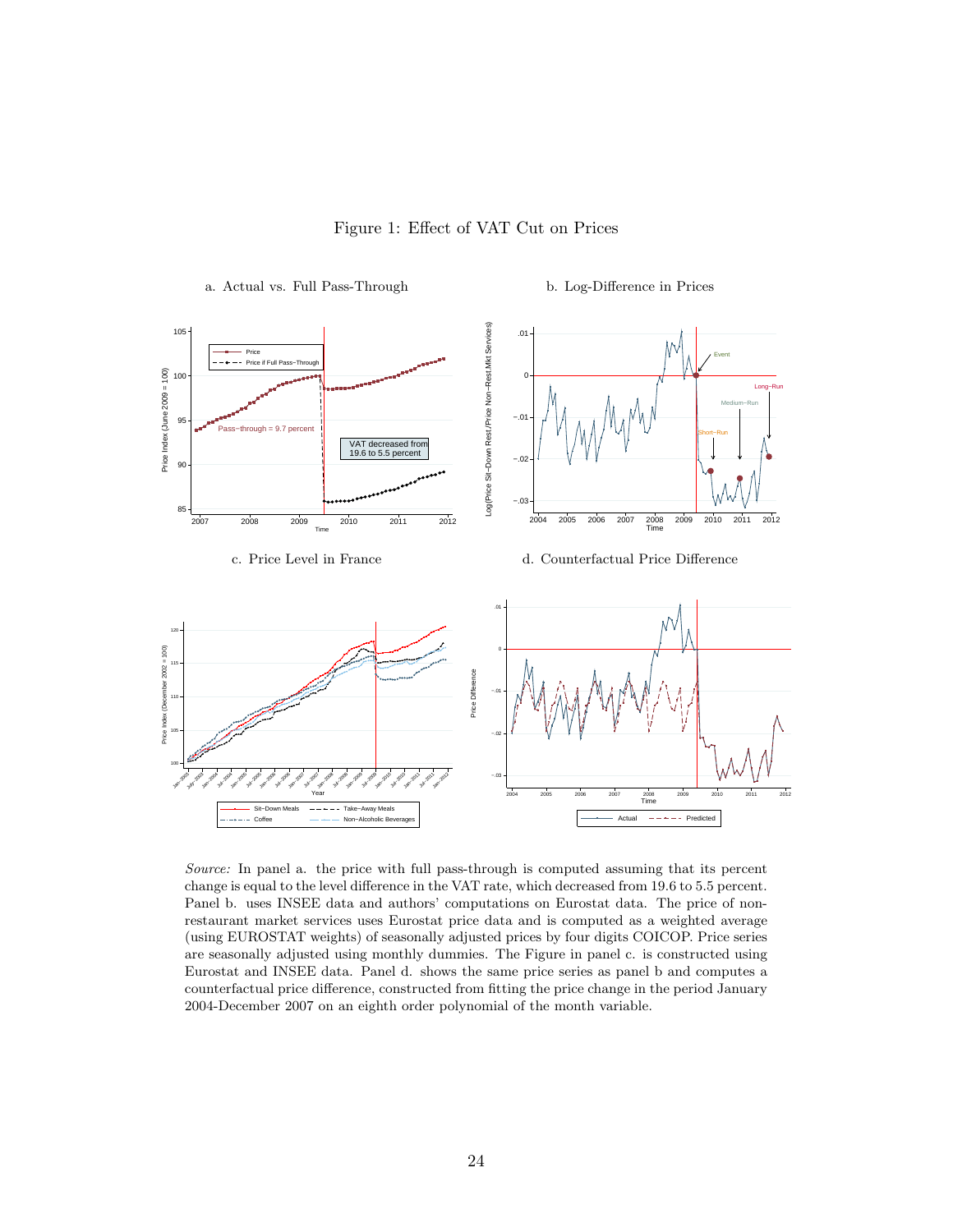

<span id="page-26-0"></span>

a. Sit-Down Restaurants, Value



Source: The Figures show aggregate INSEE data on value and volume of goods sold by sitdown restaurants.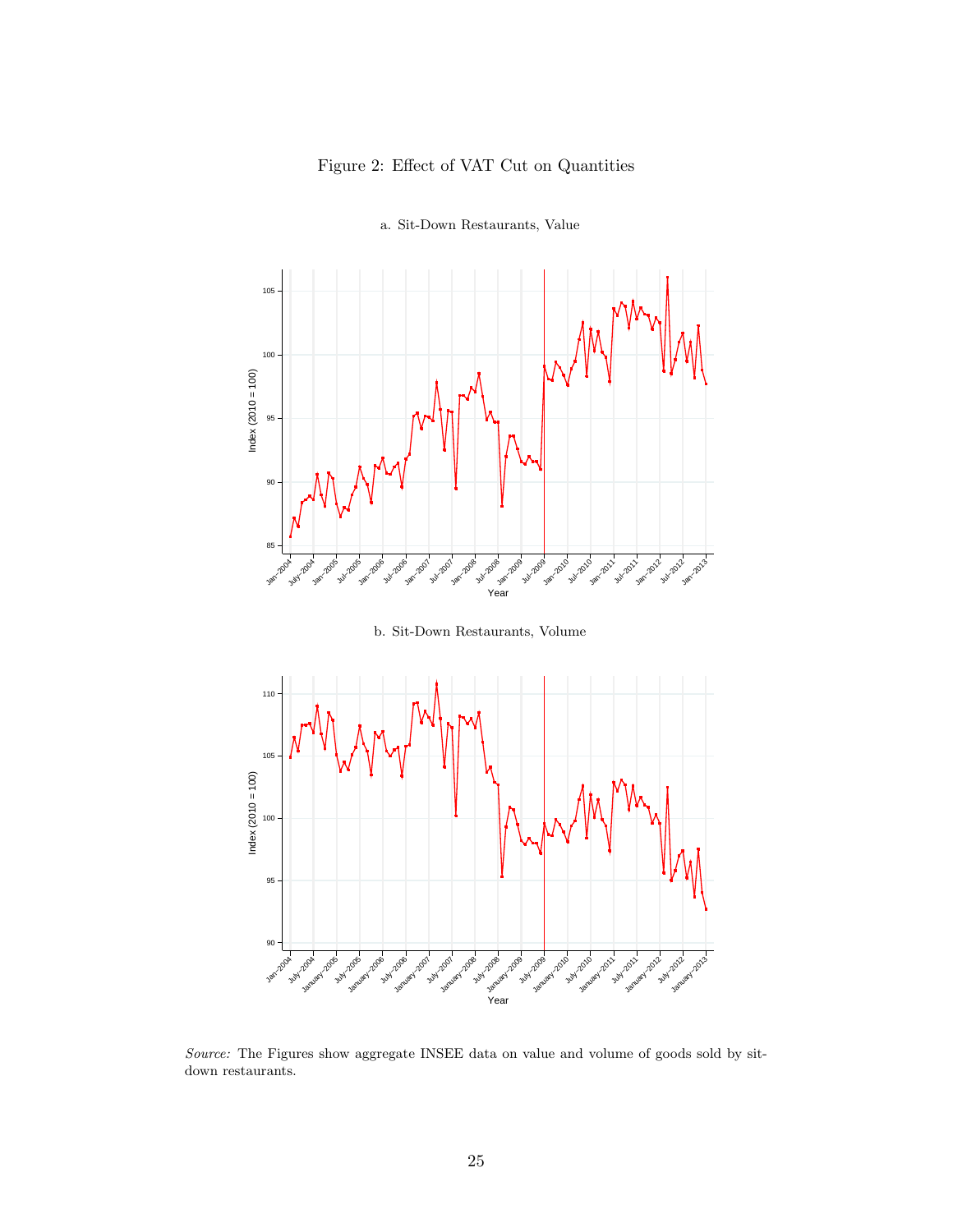<span id="page-27-0"></span>



Notes: The Figure shows event-time coefficients estimated using equation [\(2\)](#page-10-0), which includes year and firm fixed effects. The treatment group includes all sit-down restaurants, while the control group includes all firms in non-restaurant market service sectors. The dashed lines represent 95 percent confidence intervals.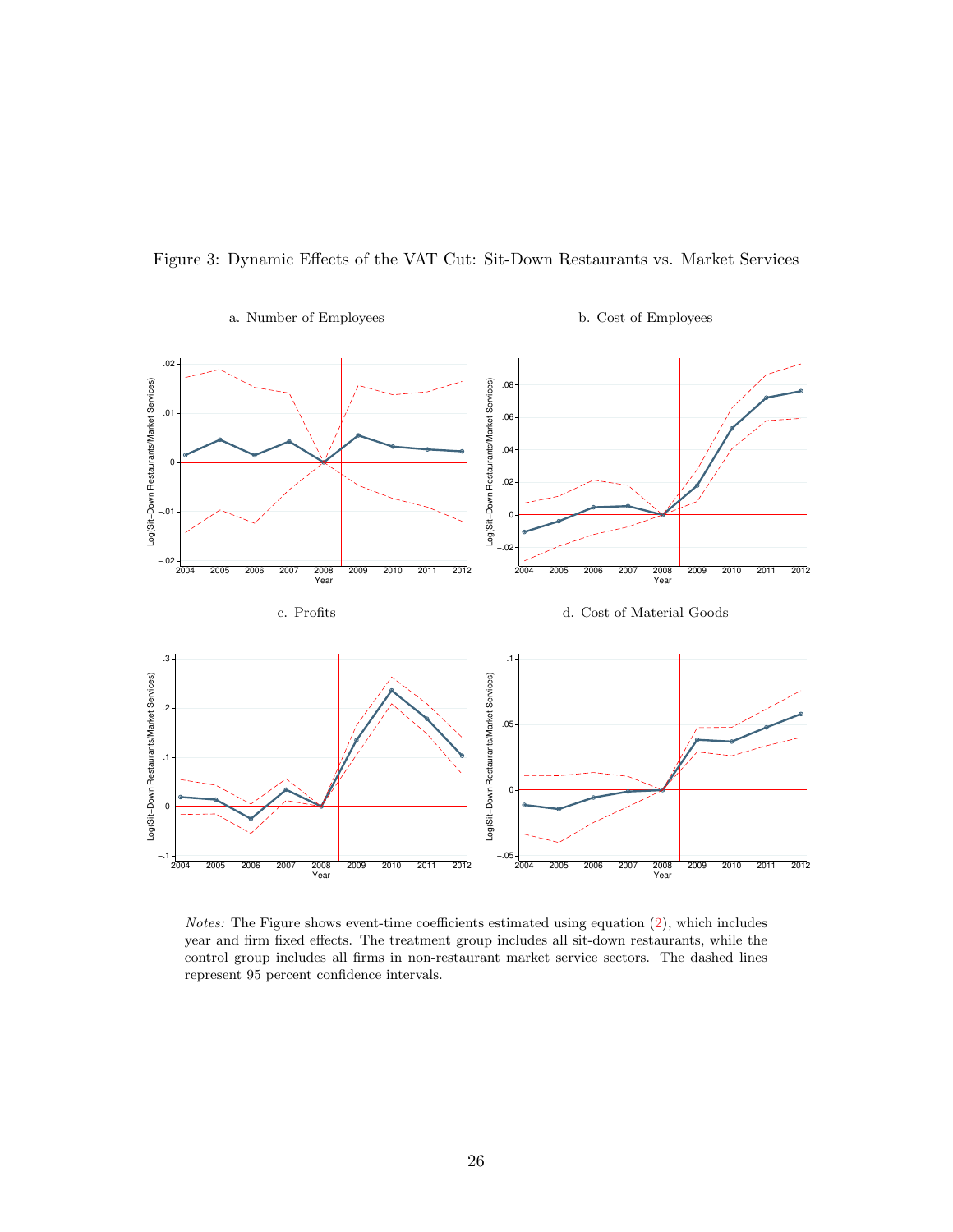

<span id="page-28-0"></span>Figure 4: Dynamic Effects of the VAT Cut: Sit-Down Restaurants vs. Market Services (continued)

Notes: Panel a. and b. show the dynamic effects of the reform estimated using equation [\(2\)](#page-10-0), which includes year and firm fixed effects. The treatment group includes all sit-down restaurants, while the control group includes all firms in non-restaurant market service sectors. The dashed lines represent 95 percent confidence intervals. Panel c. shows the dynamic effects of the reform estimated using equation [\(2\)](#page-10-0). The counterfactual log-difference is constructed using a linear fit on the pre-reform years 2004-2008. The treatment group includes all sitdown restaurants, while the control group includes all firms in non-restaurant market service sectors. The dashed lines represent 95 percent confidence intervals.

−.1 <del>|</del><br>2004

2004 2005 2006 2007 2008 2009 2010 2011 2012 2008<br>Year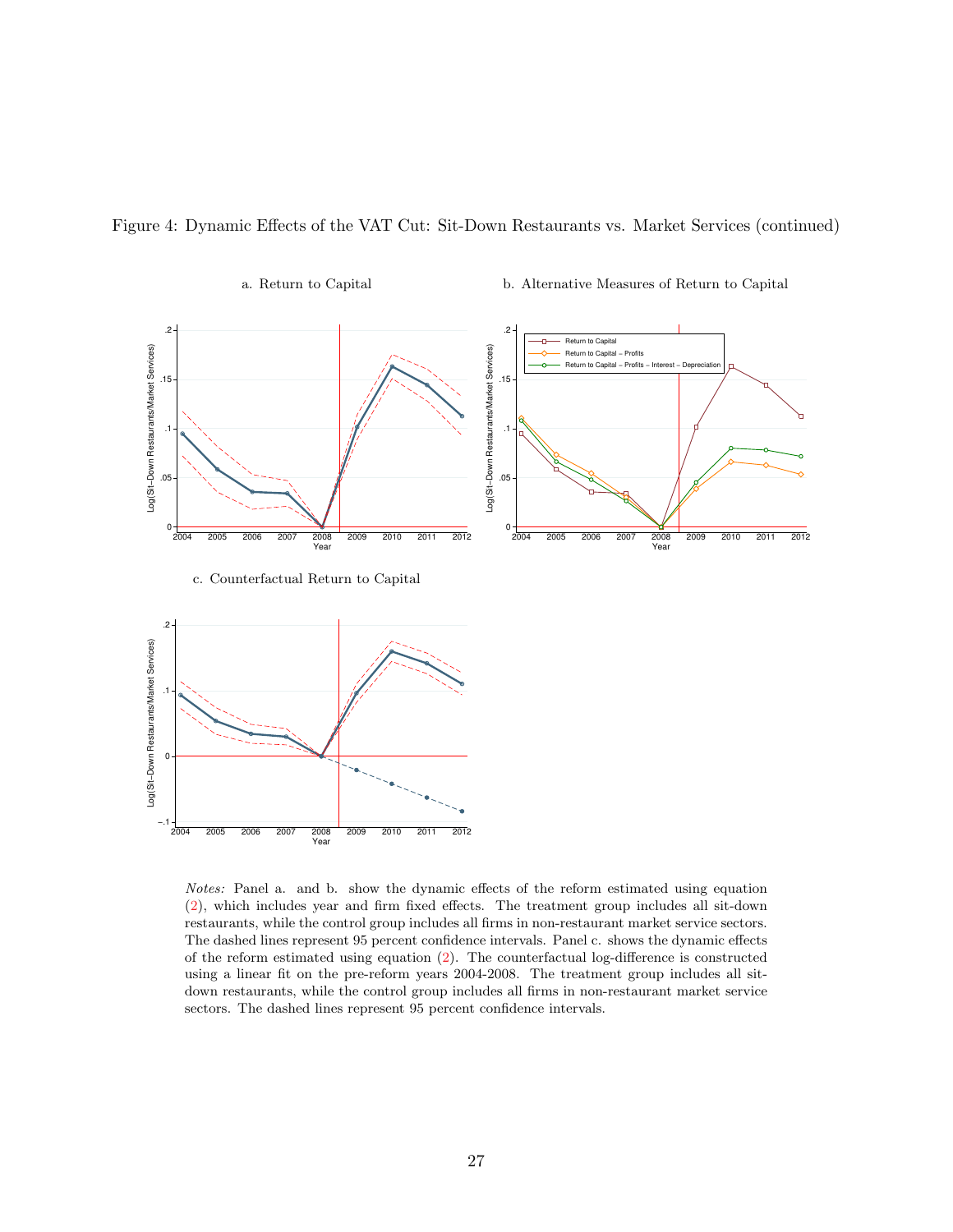

<span id="page-29-0"></span>

Notes: Event-type coefficients computed using equation [\(3\)](#page-14-5). The treatment group includes employees of French sit-down restaurants, while the control group includes employees of nonrestaurant market service sectors.

### 28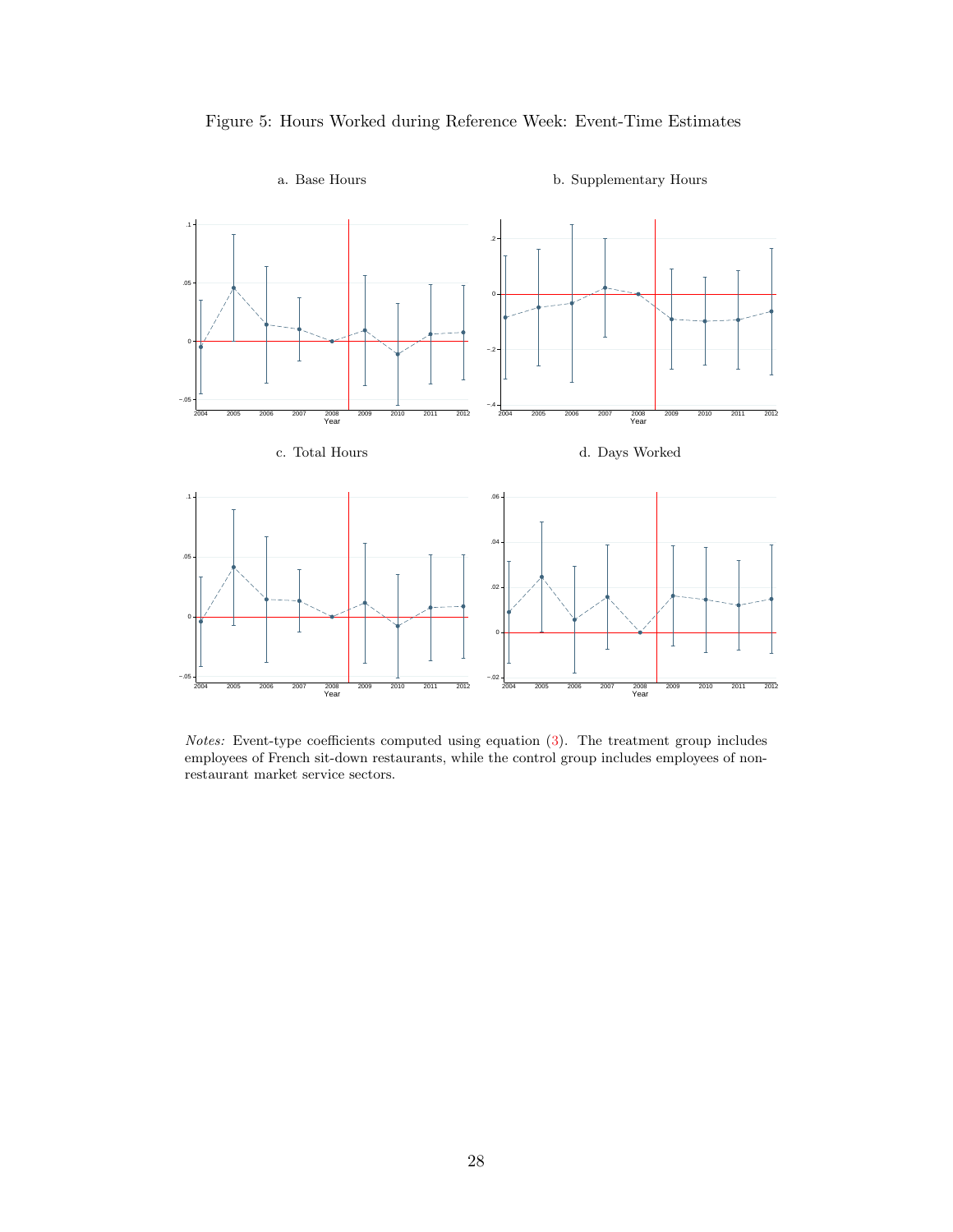<span id="page-30-0"></span>



a. Number of Employees b. Cost per Employee

Notes: These Figures are generated by subtracting event-type coefficients computed for hotel sector vs. non-restaurant market services from the event-type coefficients found using equation [\(1\)](#page-8-2) on sit-down restaurants vs. non-restaurant market services to account for the effect of the removal of the payroll tax subsidy.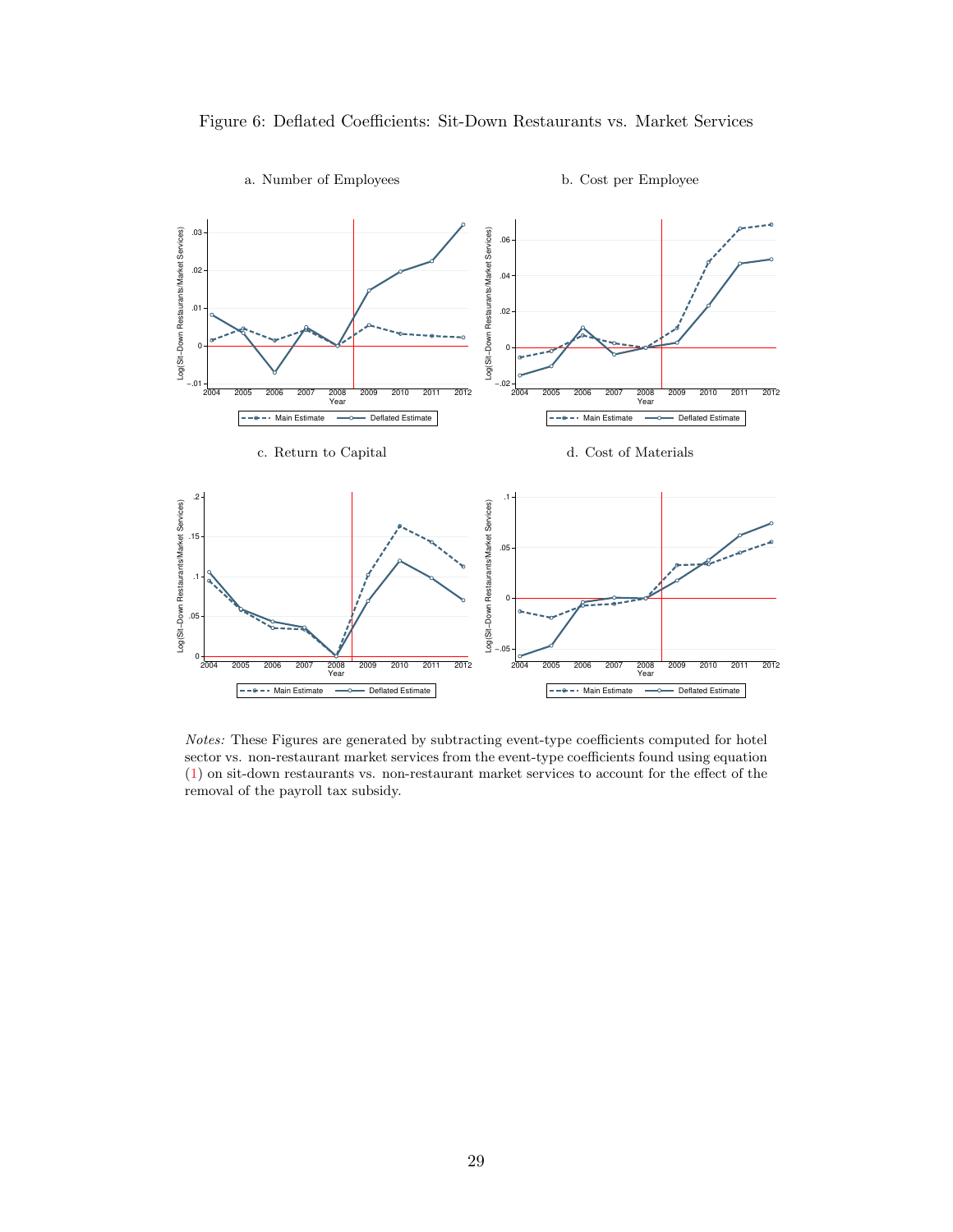<span id="page-31-0"></span>Figure 7: Welfare Effect of VAT Decrease on Consumers if Full Pass-Through



*Notes:*  $p_0$  is the pre-reform price of the good, corresponding to a VAT tax rate of 19.6.  $p_0 + \Delta \tau$ is the pre-reform price plus the change in the tax rate. If there is full pass-through to prices, then the welfare effect of the VAT decrease on consumers corresponds to the change in tax revenue (keeping quantities fixed), implying a 100 percent incidence on consumers.

<span id="page-31-1"></span>

Figure 8: Estimated Incidence of the VAT Reform

Notes: Incidence shares are computed using equation [\(5\)](#page-18-0). The short-run denotes December 2009, the medium-run December 2010 and the long-run December 2011.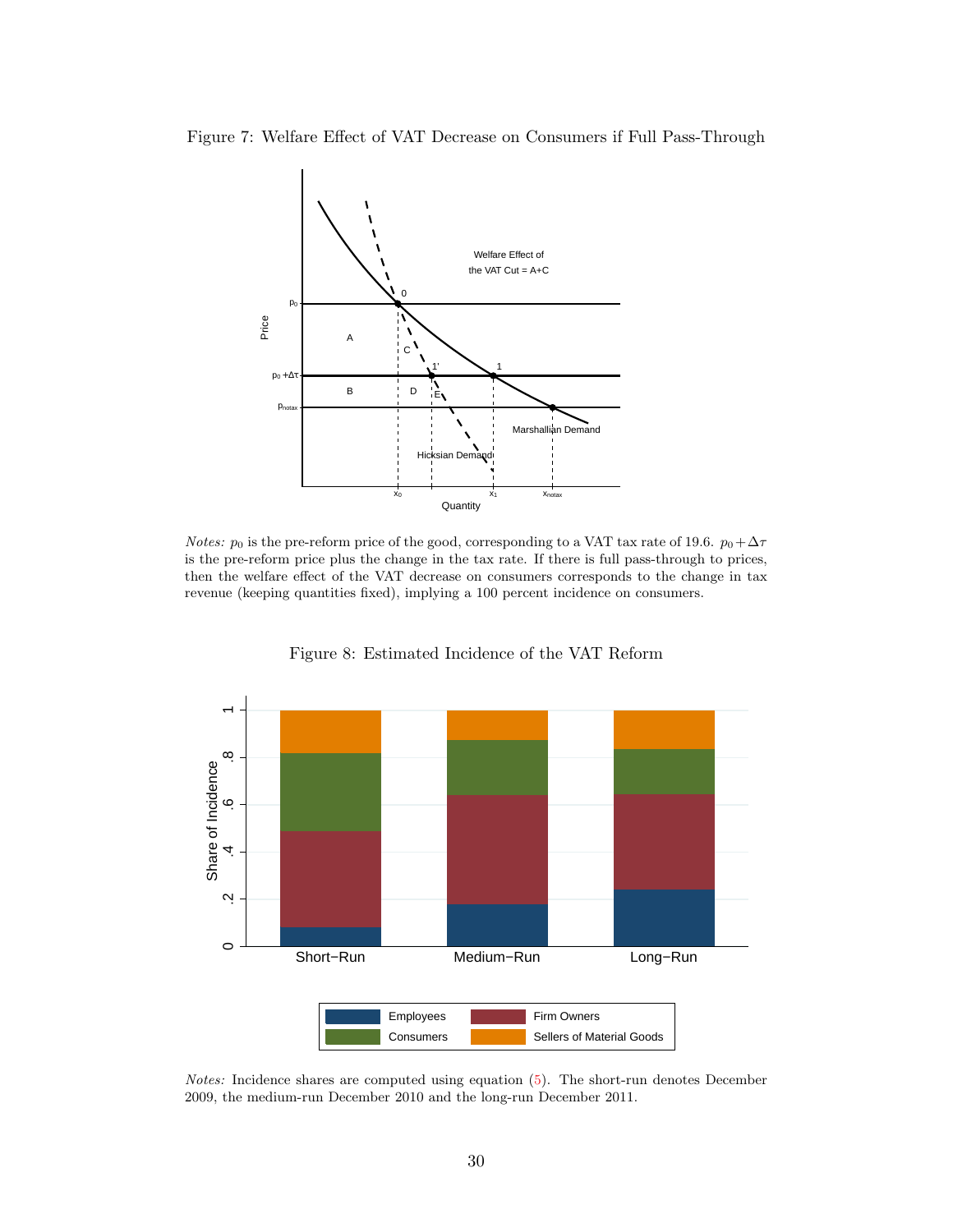<span id="page-32-0"></span>

Figure 9: Dynamic Effects of the VAT Cut: Sit-Down Restaurants vs. Small Firms

Notes: The Figures show the dynamic effects of the reform estimated using equation [\(2\)](#page-10-0), which includes year and firm fixed effects. The treatment group includes all sit-down restaurants, while the control group includes all non-restaurant small firms. The dashed lines represent 95 percent confidence intervals.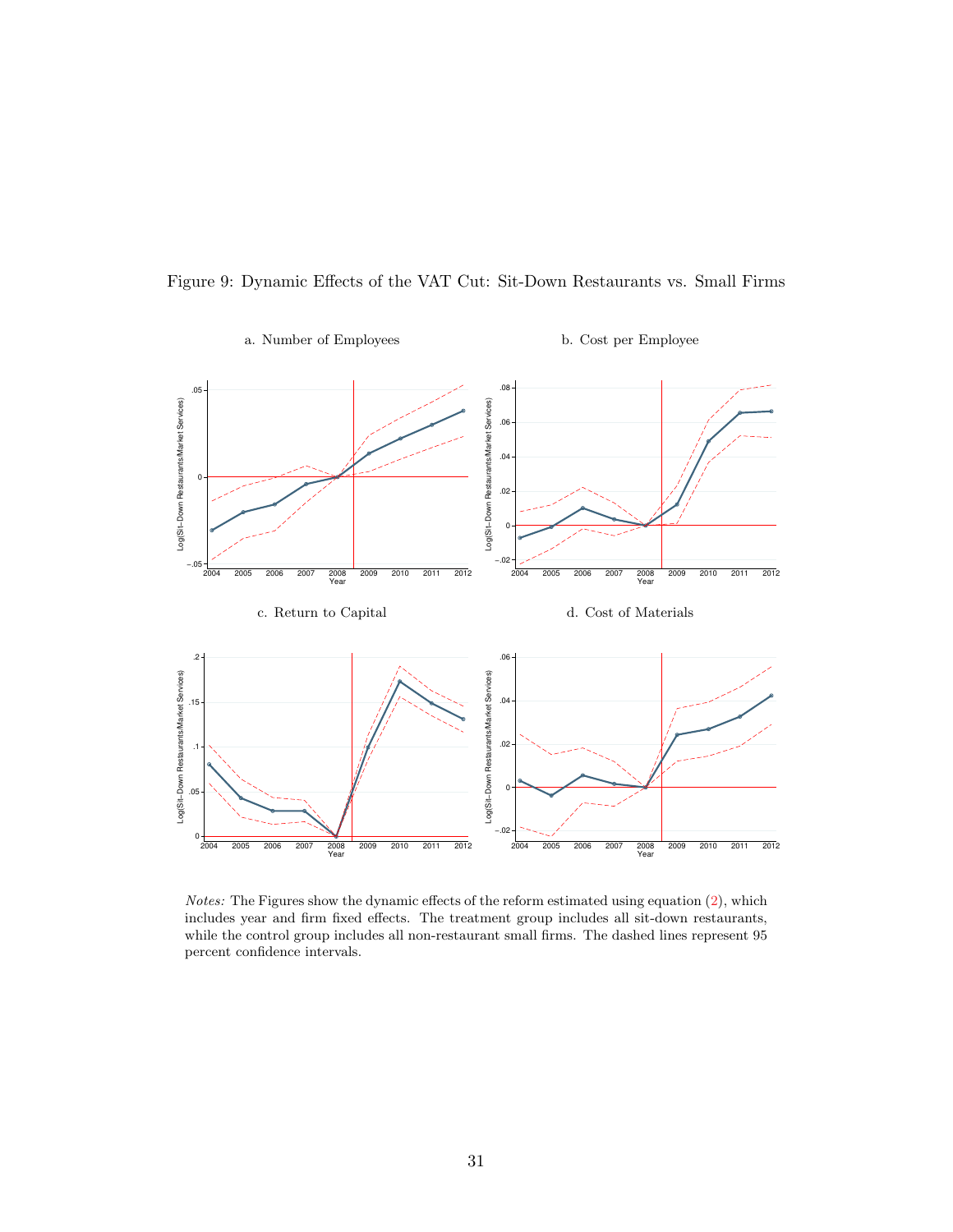|                              | Treatment Group |                   | Control Groups    |
|------------------------------|-----------------|-------------------|-------------------|
|                              | Sit-Down        | Non-Restaurant    | Non-Restaurant    |
|                              | Restaurants     | Market Services   | Small Firms       |
|                              | (1)             | $\left( 2\right)$ | $\left( 3\right)$ |
| Profit/Loss before tax       | 16,165          | 91,489            | 16,314            |
|                              | (7,233)         | (17, 439)         | (8, 448)          |
| Operating revenue (Turnover) | 438,169         | 2,871,716         | 382,476           |
|                              | (269, 187)      | (494, 925)        | (281, 683)        |
| Sales                        | 426,683         | 2,798,209         | 374,341           |
|                              | (261, 938)      | (482, 643)        | (275, 886)        |
| Number of employees          | 5.510           | 11.37             | 3.569             |
|                              | (4)             | (3)               | (2)               |
| Costs of employees           | 168,813         | 497,571           | 129,637           |
|                              | (99, 214)       | (139, 562)        | (93,300)          |
| Material costs               | 127,173         | 2,208,138         | 147,482           |
|                              | (81, 714)       | (206, 779)        | (80, 774)         |
| Observations                 | 147,958         | 1,482,447         | 1,737,234         |

<span id="page-33-0"></span>Table 1: Outcome Variables: Sit-Down Restaurants vs. Control Groups for 2004-2012

Notes: All amounts are in real terms (2012 euros). Mean values with median values in parenthesis.

### Table 2: Mean Impact Estimates

<span id="page-33-1"></span>

|                                    | Number of            | Cost per             | Return     | Profit or    | Cost of              |
|------------------------------------|----------------------|----------------------|------------|--------------|----------------------|
|                                    | <b>Employees</b>     | Employee             | to Capital | Loss         | Materials            |
|                                    |                      | $\left( 2\right)$    | (3)        | (4)          | (5)                  |
| After $\times$ Sit-Down Restaurant | 0.0012               | $0.039***$           | $0.099***$ | $0.18***$    | $0.044***$           |
|                                    | (0.0064)             | (0.0051)             | (0.0066)   | (0.013)      | (0.0053)             |
| $\rm R^2$                          | 0.95                 | 0.81                 | 0.82       | 0.74         | 0.95                 |
| Observations                       | 994,389              | 994,389              | 994,389    | 710,008      | 994,389              |
| Year FE                            | Yes                  | Yes                  | Yes        | $_{\rm Yes}$ | $\operatorname{Yes}$ |
| Firm FE                            | $\operatorname{Yes}$ | $\operatorname{Yes}$ | Yes        | Yes          | $_{\rm Yes}$         |

Notes: Coefficients on the interaction variable are average percent changes of the outcome variable estimated using [\(1\)](#page-8-2) on the period 2004-2011. The control group used is firms operating in non-restaurant market services. Standard errors are clustered by *département* \*\*\*  $p<0.01$ .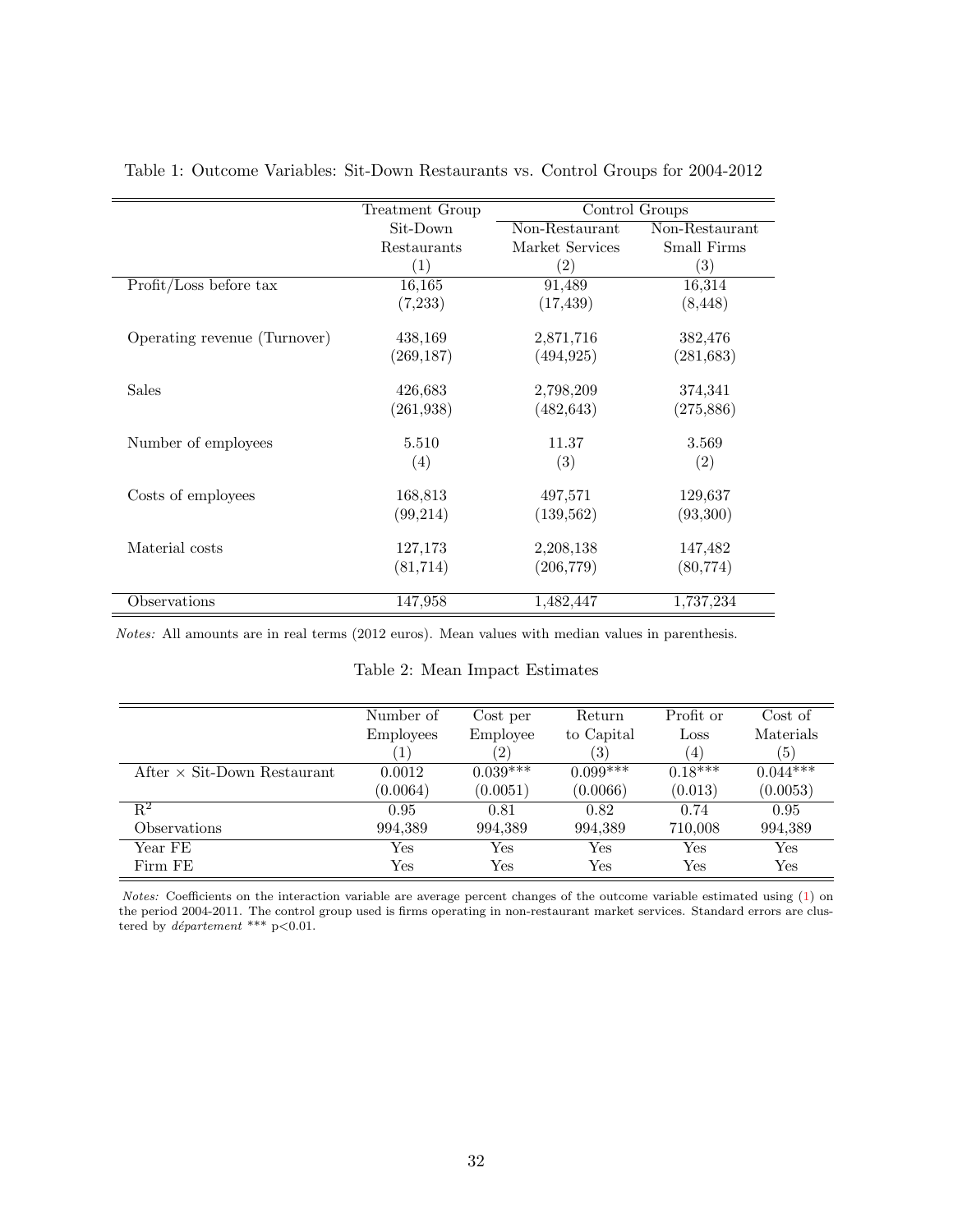<span id="page-34-0"></span>

|                                     | Panel A: Total Hours |                |                      |             |  |  |
|-------------------------------------|----------------------|----------------|----------------------|-------------|--|--|
|                                     |                      |                |                      |             |  |  |
| After $\times$ Sit-Down Restaurants | $-0.017$             | $-0.014$       | $-0.016$             | 0.0038      |  |  |
|                                     | (0.015)              | (0.016)        | (0.016)              | (0.016)     |  |  |
|                                     |                      |                |                      |             |  |  |
| After                               | $0.025***$           | $0.048***$     | $0.045***$           | 0.00087     |  |  |
|                                     | (0.0031)             | (0.0055)       | (0.0052)             | (0.0058)    |  |  |
| Sit-Down Restaurants                | $0.034***$           | $0.031***$     | $0.031***$           | $0.051***$  |  |  |
|                                     | (0.0092)             | (0.0093)       | (0.0094)             | (0.0087)    |  |  |
| $\overline{\mathrm{R}^2}$           | 0.00057              | 0.0039         | 0.011                | 0.13        |  |  |
| Observations                        | 284,602              | 284,602        | 284,602              | 215,052     |  |  |
|                                     |                      |                | Panel B: Days Worked |             |  |  |
|                                     |                      |                |                      |             |  |  |
| After $\times$ Sit-Down Restaurants | 0.015                | 0.015          | 0.016                | 0.015       |  |  |
|                                     | (0.011)              | (0.010)        | (0.010)              | (0.011)     |  |  |
| After                               |                      | $-0.0034$      |                      | $0.0058***$ |  |  |
|                                     | $-0.0037$            |                | $0.0029***$          |             |  |  |
|                                     | (0.0024)             | (0.0024)       | (0.00037)            | (0.00044)   |  |  |
| Sit-Down Restaurants                | $0.027**$            | $0.027**$      | $0.027**$            | $0.032***$  |  |  |
|                                     | (0.010)              | (0.010)        | (0.0099)             | (0.010)     |  |  |
| Observations                        | 93,538               | 93,538         | 93,538               | 79,264      |  |  |
| Region FE                           | N <sub>o</sub>       | Yes            | Yes                  | Yes         |  |  |
| $Region \times After$               | No                   | N <sub>o</sub> | Yes                  | Yes         |  |  |
| Individual Characteristics          | No                   | No             | No                   | Yes         |  |  |

Table 3: Hours Worked: Sit-Down Restaurants vs. Non-Restaurant Market Services

Notes: Reported coefficients are percent changes in hours worked estimated using year and region fixed effects. Pretreatment period is 2004-2008, while the post-treatment period includes 2009-2012. \* p<0.00, \*\* p<0.05, \*\*\* p<0.01

| Table 4: Effect of Hiring Subsidy Cut |  |  |  |  |  |
|---------------------------------------|--|--|--|--|--|
|---------------------------------------|--|--|--|--|--|

<span id="page-34-1"></span>

|                           | Number of        | Cost per          | Return       | Profit           | Cost of          |
|---------------------------|------------------|-------------------|--------------|------------------|------------------|
|                           | <b>Employees</b> | Employee          | to Capital   | or Loss          | Materials        |
|                           |                  | $\left( 2\right)$ | ΄3΄          | $\left(4\right)$ | $\left(5\right)$ |
| After $\times$ SC         | $-0.017***$      | 0.010             | $0.058***$   | $0.081***$       | $-0.014$         |
|                           | (0.0060)         | (0.0064)          | (0.0069)     | (0.021)          | (0.016)          |
| $\overline{\mathrm{R}^2}$ | 0.95             | 0.81              | 0.82         | 0.74             | 0.95             |
| Observations              | 1,033,231        | 1,033,231         | 1,033,231    | 734,290          | 1,033,231        |
| Year FE                   | Yes              | Yes               | $_{\rm Yes}$ | Yes              | Yes              |
| Firm FE                   | Yes              | Yes               | Yes          | Yes              | Yes              |

Notes: Reported coefficients are percent changes in hotels (which are affected by the subsidy cut) relative to firms in non-restaurant market services. The pre-treatment period is 2004-2008, while the posttreatment period includes 2009-2011. \* p<0.10, \*\* p<0.05, \*\*\* p<0.01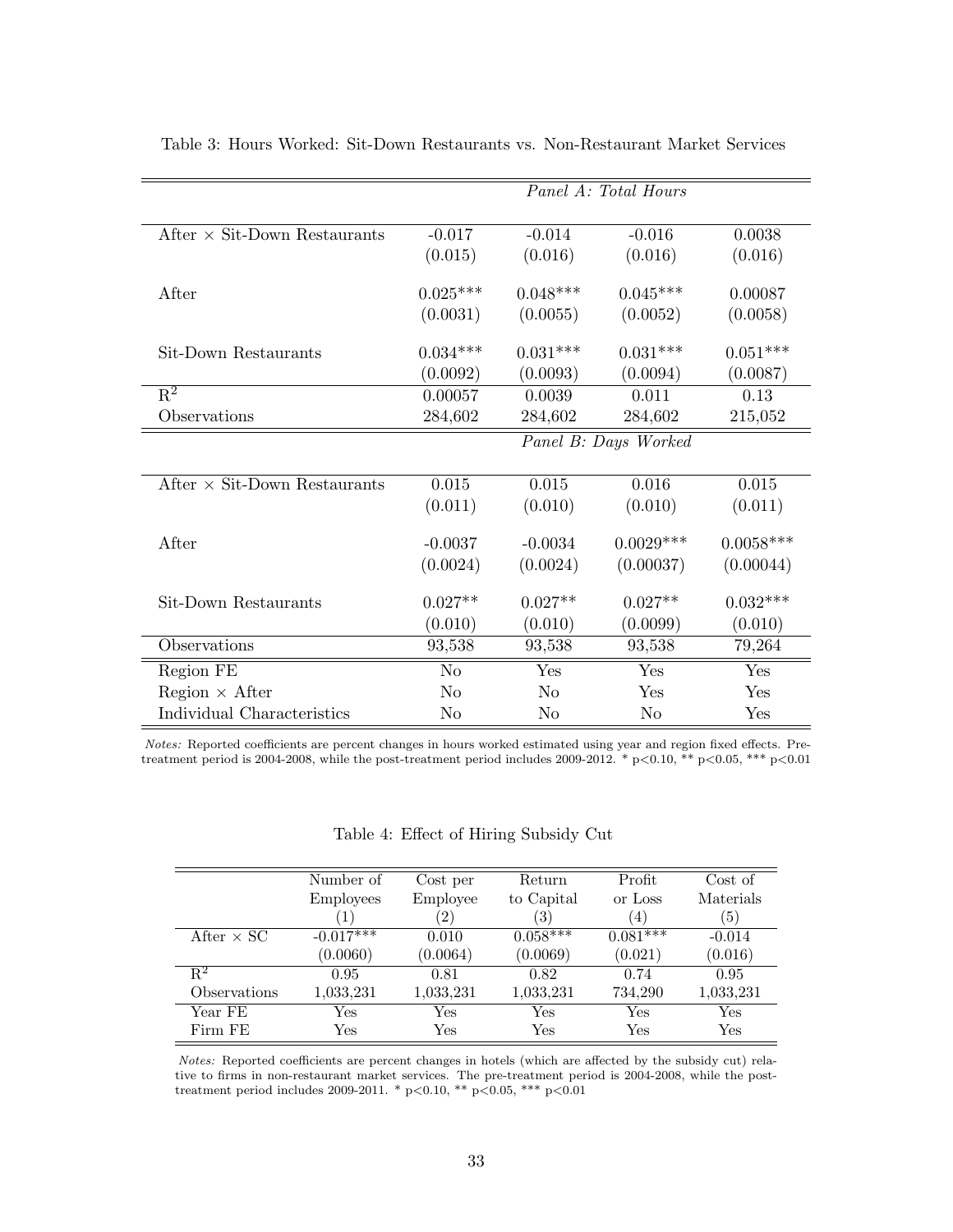<span id="page-35-1"></span>

|                   | Panel A: Short-Run Incidence  |              |                |           |  |  |
|-------------------|-------------------------------|--------------|----------------|-----------|--|--|
|                   | Estimated                     | <b>Sales</b> | Weighted       | Share of  |  |  |
|                   | Percent Change                | Share        | Percent Change | Incidence |  |  |
| Cost of Employees | 0.015                         | 39.3         | 0.006          | 8.6       |  |  |
| Return to Capital | 0.098                         | 29.4         | 0.029          | 41.4      |  |  |
| Cost of Materials | 0.038                         | 31.3         | 0.012          | 17.1      |  |  |
| Prices            | $-0.023$                      |              | $-0.023$       | 32.9      |  |  |
|                   | Panel B: Medium-Run Incidence |              |                |           |  |  |
|                   | Estimated                     | <b>Sales</b> | Weighted       | Share of  |  |  |
|                   | Percent Change                | Share        | Percent Change | Incidence |  |  |
| Cost of Employees | 0.047                         | 39.3         | 0.018          | 17.7      |  |  |
| Return to Capital | 0.162                         | 29.4         | 0.048          | 47.0      |  |  |
| Cost of Materials | 0.039                         | 31.3         | 0.012          | 11.8      |  |  |
| Prices            | $-0.024$                      |              | $-0.024$       | 23.5      |  |  |
|                   | Panel C: Long-Run Incidence   |              |                |           |  |  |
|                   | Estimated                     | <b>Sales</b> | Weighted       | Share of  |  |  |
|                   | Percent Change                | Share        | Percent Change | Incidence |  |  |
| Cost of Employees | 0.064                         | 39.3         | 0.025          | 24.5      |  |  |
| Return to Capital | 0.142                         | 29.4         | 0.042          | 41.2      |  |  |
| Cost of Materials | 0.052                         | 31.3         | 0.016          | 15.7      |  |  |
| Prices            | $-0.019$                      |              | $-0.019$       | 18.6      |  |  |

Table 5: Incidence of the VAT Reform

Notes: Percent changes for the cost per employee, the return to capital and the cost of material goods are estimated using the event-type coefficients computed from equation [\(2\)](#page-10-0). The change in prices is computed from the log-difference in prices between sit-down restaurants and non-restaurant market services. Sales shares reported in the Table are firm averages in the pre-reform year 2008. Incidence estimates are computed using equation [\(5\)](#page-18-0).

| Table 6: Approximation Error |  |  |
|------------------------------|--|--|
|------------------------------|--|--|

<span id="page-35-0"></span>

|                                                    | Short-Run:   | Medium-Run:  | $Long-Run:$  |
|----------------------------------------------------|--------------|--------------|--------------|
|                                                    | 6 Months     | 18 Months    | 30 Months    |
|                                                    | after Reform | after Reform | after Reform |
| $d\tau(1-\delta) + \tau(dln p_x - \delta dln c_x)$ | 0.091        | 0.090        | 0.091        |
| Sum of Numerators                                  | 0.070        | 0.102        | 0.102        |
| Approximation Error                                | 0.021        | 0.012        | 0.011        |

Notes: Table compares sum of numerators in equation [\(5\)](#page-18-0) to the denominator of the same equation.

L,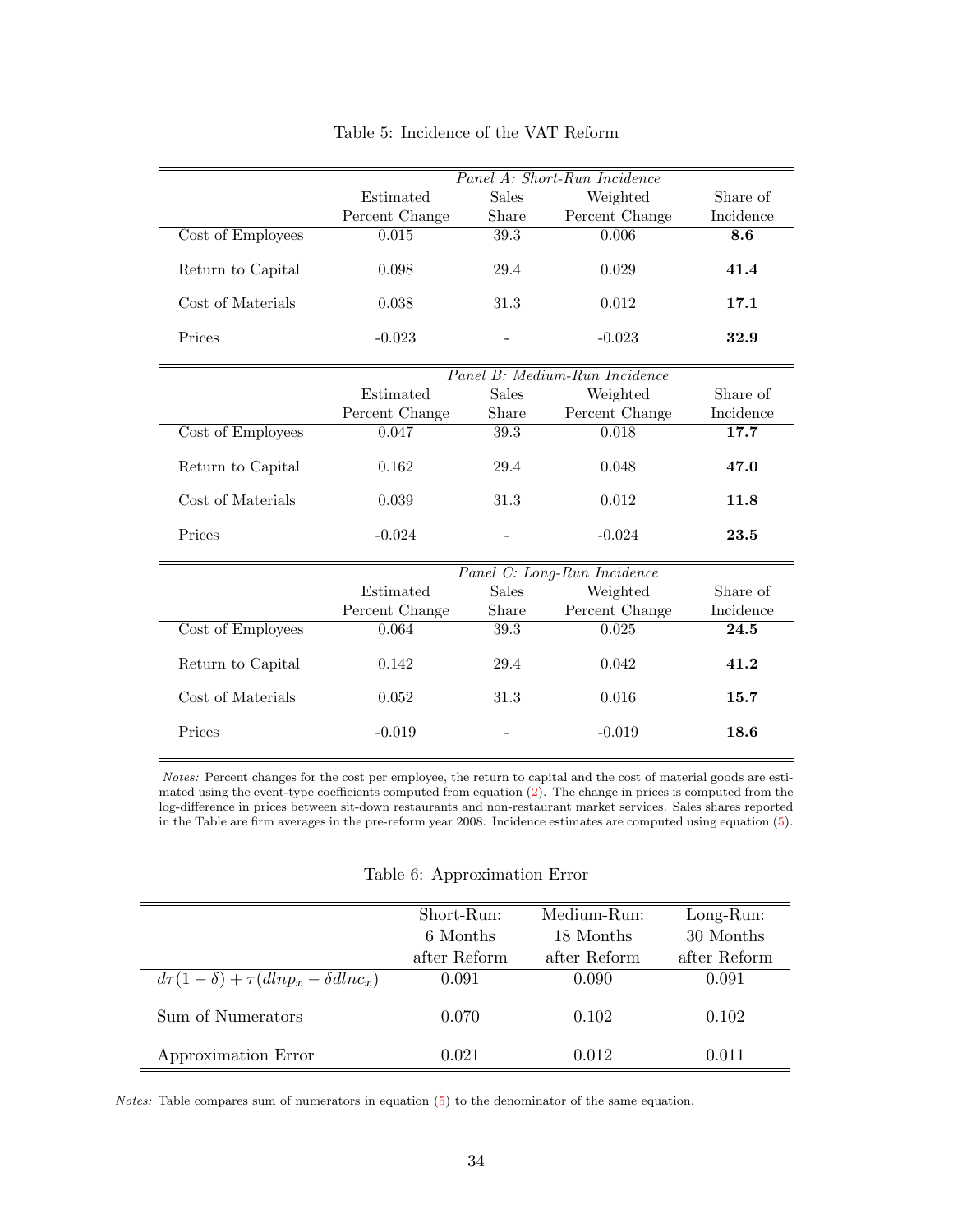<span id="page-36-0"></span>

|                   | Panel A: Short-Run Incidence      |                                                                                 |                   |                                  |                                  |          |
|-------------------|-----------------------------------|---------------------------------------------------------------------------------|-------------------|----------------------------------|----------------------------------|----------|
|                   |                                   | Counterfactual Price                                                            |                   |                                  | Counterfactual Return to Capital |          |
|                   |                                   |                                                                                 |                   |                                  |                                  |          |
|                   | Estimated                         | Weighted                                                                        | Share of          | Estimated                        | Weighted                         | Share of |
|                   |                                   | Percent Change Percent Change Incidence Percent Change Percent Change Incidence |                   |                                  |                                  |          |
| Cost of Employees | 0.015                             | 0.006                                                                           | 9.7               | 0.015                            | 0.006                            | 7.9      |
| Return to Capital | 0.098                             | 0.029                                                                           | 46.9              | 0.119                            | 0.035                            | 46.1     |
| Cost of Materials | 0.038                             | 0.012                                                                           | 19.4              | 0.038                            | 0.012                            | 15.8     |
| Prices            | $-0.015$                          | $-0.015$                                                                        | 24.2              | $-0.023$                         | $-0.023$                         | 30.2     |
|                   | Panel B: Medium-Run Incidence     |                                                                                 |                   |                                  |                                  |          |
|                   | Counterfactual Price              |                                                                                 |                   |                                  | Counterfactual Return to Capital |          |
|                   |                                   |                                                                                 |                   |                                  |                                  |          |
|                   | Estimated                         | Weighted                                                                        | Share of          | Estimated                        | Weighted                         | Share of |
|                   |                                   | Percent Change Percent Change Incidence Percent Change Percent Change Incidence |                   |                                  |                                  |          |
| Cost of Employees | 0.047                             | 0.018                                                                           | 19.1              | 0.047                            | 0.018                            | 15.8     |
| Return to Capital | 0.162                             | 0.048                                                                           | 51.1              | 0.204                            | 0.060                            | 52.6     |
| Cost of Materials | 0.039                             | 0.012                                                                           | 12.8              | 0.038                            | 0.012                            | 15.8     |
| Prices            | $-0.016$                          | $-0.016$                                                                        | 17.0              | $-0.024$                         | $-0.024$                         | 21.1     |
|                   |                                   |                                                                                 |                   | Panel C: Long-Run Incidence      |                                  |          |
|                   | Counterfactual Price              |                                                                                 |                   | Counterfactual Return to Capital |                                  |          |
|                   | Weighted<br>Share of<br>Estimated |                                                                                 | Estimated         | Weighted                         | Share of                         |          |
|                   |                                   | Percent Change Percent Change Incidence Percent Change Percent Change Incidence |                   |                                  |                                  |          |
| Cost of Employees | 0.064                             | 0.025                                                                           | $\overline{26.6}$ | 0.064                            | 0.025                            | 20.8     |
| Return to Capital | 0.142                             | 0.042                                                                           | 44.7              | 0.205                            | 0.060                            | 50.0     |
| Cost of Materials | 0.052                             | 0.016                                                                           | 17.0              | 0.052                            | 0.016                            | 13.3     |
| Prices            | $-0.011$                          | $-0.011$                                                                        | 11.7              | $-0.019$                         | $-0.019$                         | 15.9     |

Table 7: Incidence of the VAT Reform using Counterfactual Price and Return to Capital

Notes: Percent changes for the cost per employee, the return to capital and the cost of material goods are estimated using the event-type coefficients computed from equation [\(2\)](#page-10-0). The change in prices is computed from the log-difference in prices between sit-down restaurants and non-restaurant market services. Sales shares reported in the Table are firm averages in the pre-reform year 2008. Incidence estimates are computed using equation [\(5\)](#page-18-0).

 $\equiv$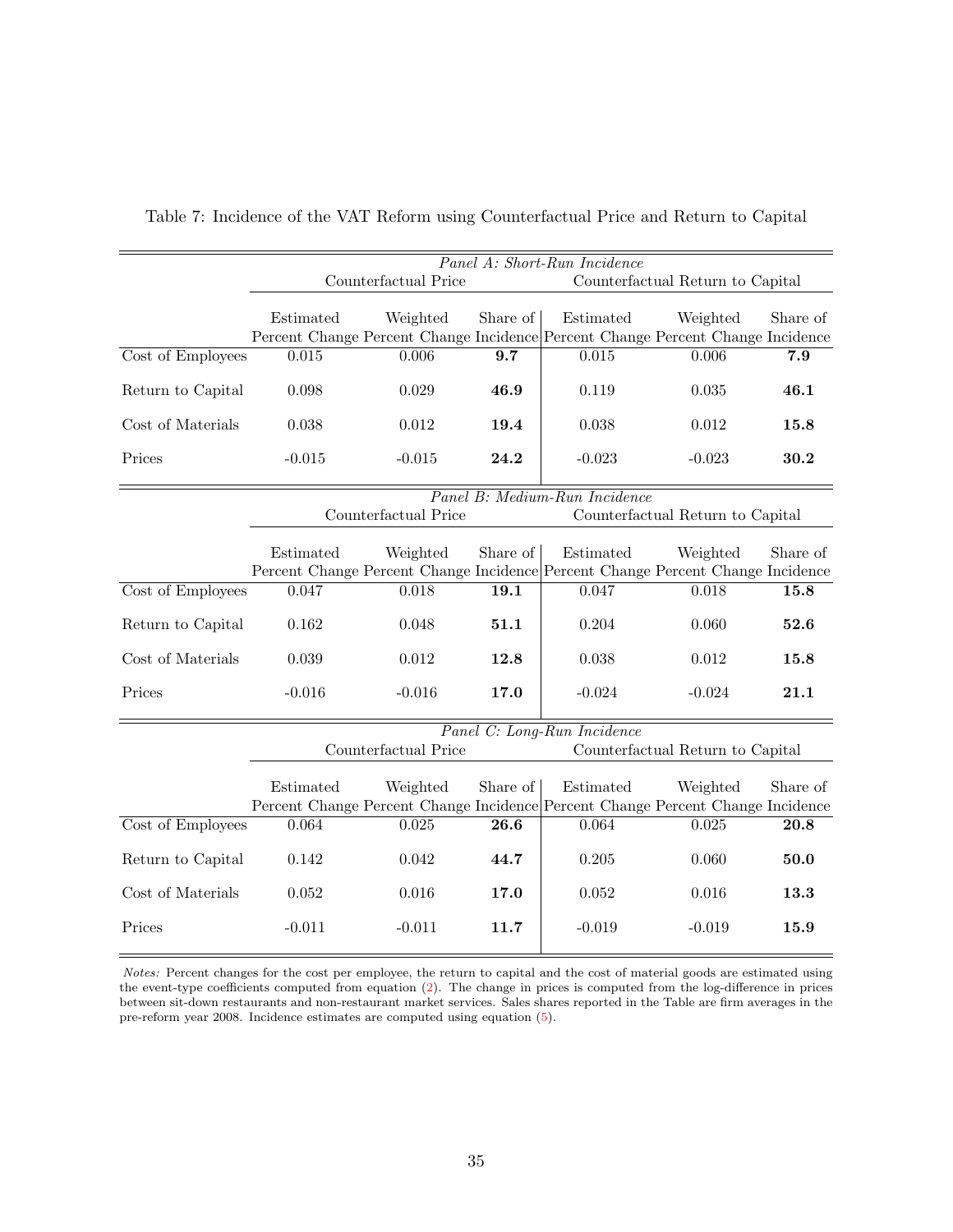<span id="page-37-0"></span>

|                                    | Number of        | Cost per          | Return     | Profit     | Cost of    |
|------------------------------------|------------------|-------------------|------------|------------|------------|
|                                    | <b>Employees</b> | Employee          | to Capital | or Loss    | Materials  |
|                                    | $ 1\rangle$      | $\left( 2\right)$ | (3)        | (4)        | (5)        |
| After $\times$ Sit-Down Restaurant | 0.00091          | $0.039***$        | $0.099***$ | $0.18***$  | $0.045***$ |
|                                    | (0.0061)         | (0.0051)          | (0.0067)   | (0.013)    | (0.0058)   |
| $URate_{dt}$                       | $-0.015***$      | $-0.0038$         | 0.00098    | $-0.015**$ | $0.020**$  |
|                                    | (0.0024)         | (0.0041)          | (0.0051)   | (0.0063)   | (0.0092)   |
| $R^2$                              | 0.95             | 0.81              | 0.82       | 0.74       | 0.95       |
| <i><b>Observations</b></i>         | 994,389          | 994,389           | 994,389    | 710,008    | 994,389    |
| Year FE                            | Yes              | Yes               | Yes        | Yes        | Yes        |
| Firm FE                            | Yes              | Yes               | Yes        | Yes        | Yes        |

|  |  | Table 8: Controlling for the Local Unemployment Rate |  |  |  |  |
|--|--|------------------------------------------------------|--|--|--|--|
|--|--|------------------------------------------------------|--|--|--|--|

Notes: URate<sub>dt</sub> is departement unemployment rate in year t. All specifications include year and firm fixed effects. Standard errors are clustered by *département*. \*  $p<0.10$ , \*\*  $p<0.05$ , \*\*\*  $p<0.01$ 

|  | Table 9: Robustness Check: Sit-Down Restaurants vs. Small Firms |  |  |  |
|--|-----------------------------------------------------------------|--|--|--|
|--|-----------------------------------------------------------------|--|--|--|

<span id="page-37-1"></span>

|                                    | Number of        | Cost per   | Return               | Profit               | Cost of    |
|------------------------------------|------------------|------------|----------------------|----------------------|------------|
|                                    | <b>Employees</b> | Employee   | to Capital           | or Loss              | Materials  |
|                                    |                  | (2)        | $\left( 3\right)$    | $\left(4\right)$     | (5)        |
| After $\times$ Sit-Down Restaurant | $0.031***$       | $0.038***$ | $0.11***$            | $0.20***$            | $0.026***$ |
|                                    | (0.0078)         | (0.0047)   | (0.0058)             | (0.014)              | (0.0044)   |
| $\mathrm{R}^2$                     | 0.88             | 0.79       | 0.77                 | 0.70                 | 0.93       |
| Observations                       | 1,229,883        | 1,229,883  | 1,229,883            | 837,528              | 1,229,883  |
| Year FE                            | Yes              | Yes        | $\operatorname{Yes}$ | $\operatorname{Yes}$ | Yes        |
| Firm FE                            | Yes              | Yes        | Yes                  | Yes                  | Yes        |

Notes: Coefficients on the interaction variable are average percent changes of the outcome variable estimated using [\(1\)](#page-8-2) on the period 2004-2011. The control group used is non-restaurant small firms. Standard errors are clustered by *département*. \* p<0.10, \*\* p<0.05, \*\*\* p<0.01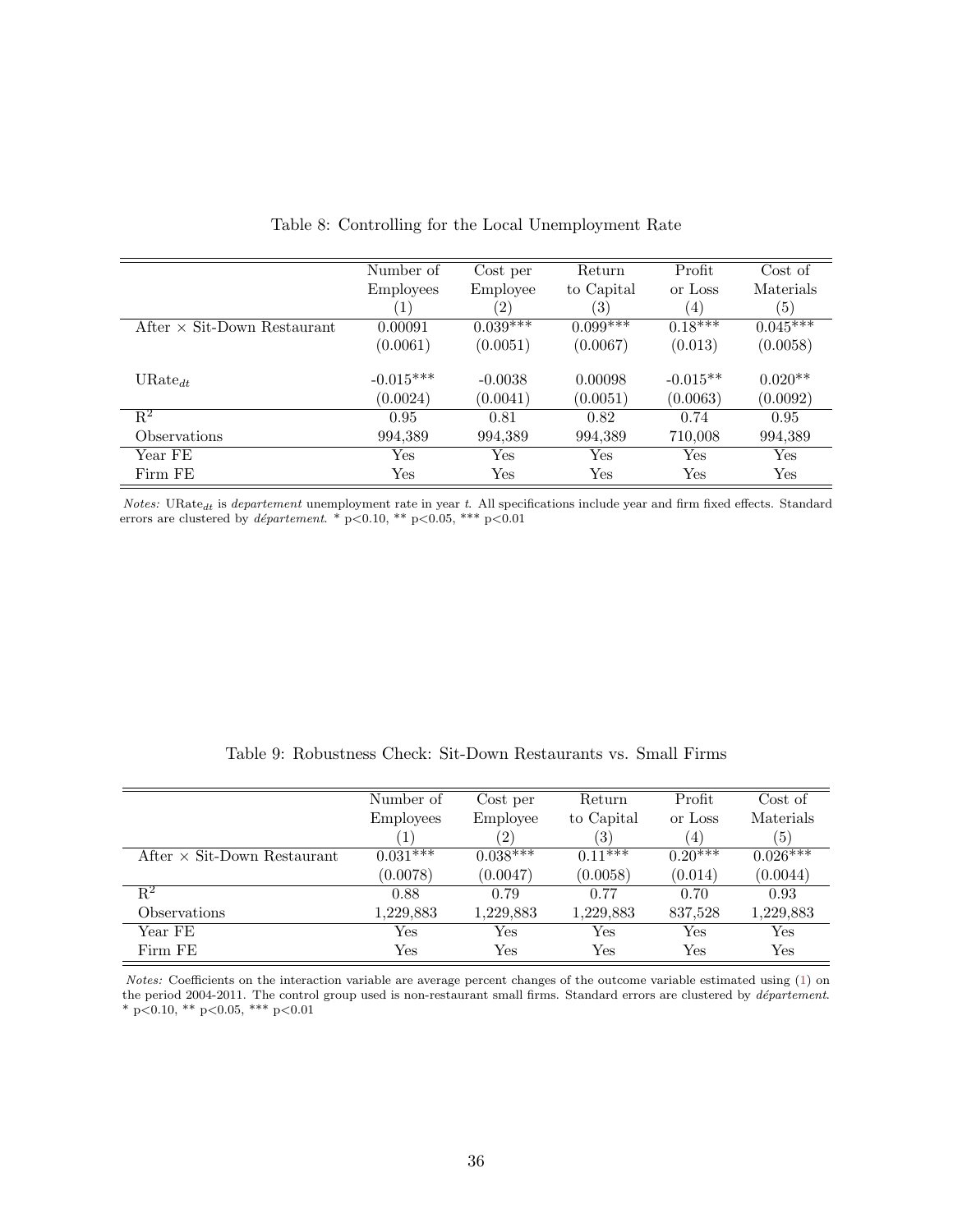# APPENDIX FOR ONLINE PUBLICATION

# A Appendix

## <span id="page-38-0"></span>A.1 Contrat D'Avenir Details

The Sarkozy government signed the *Contrat D'Avenir* in April 2009, at the time of the restaurant VAT reform we are analyzing. The contract was not binding and only involved unionized restaurants, which represent approximately 50 percent of the restaurant industry.

The goal of the contract was to give directives on how to allocate the surplus created by the reduction in the VAT rate. These directives involved four broad categories: employment; prices; investments and modernization of the restaurant sector; and work conditions and social dialogue.

The price directives depended on the type of restaurant:

- Sit-down restaurants were encouraged to reduce prices by 11.8% for 7 out of the 10 following items: appetizer, entree (meat or fish), daily special, dessert, appetizer-entree menu, entreedessert menu, kid's menu, soda or fruit juice, mineral water, coffee, tea or herbal tea. In case a restaurant did not sell at least seven of these products, it could also reduce prices by 11.8% for products that represent more than one third of total turnover, excluding alcoholic drinks.
- Although no tax reduction was enacted in take-out restaurants, the government instructed them to reduce price for their reference menus by 5%.
- Cafes and juice bars: a full incidence of the VAT reduction on the price.

The employment directives aimed to create 40,000 jobs over two years in addition to the 15,000 jobs that are created in the restaurant industry every year on average.

The work conditions and social dialogue directives aimed to broadly improve remuneration (for example, faster salary increases over the years), health coverage and training, and to reduce the use of illegal workers.

Finally, the modernization directive aimed at improving employee and customers' safety (including better hygiene), increasing customers' comfort (for example through the purchase of better tables and chairs), the acquisition of environmentally friendly equipment, the renewal of electronic equipment, and increasing the size of the restaurants.

A report by the Ministere de l'Artisanat, du Commerce et du Tourisme<sup>[43](#page-38-1)</sup> attempts to analyze whether these directives were achieved. A significant issue they struggle with is that no clear measures were established ex-ante. For example, the price drops the directives suggest are not given a time frame making it hard to assess.

It is worth re-emphasizing that these measures were not binding and were not enforced by the government.

## A.2 2004-2009 Payroll Tax Reductions

This government subsidy program, targeting the *Hotels Cafés et Réstaurants* (HCR) industry, was implemented in 2004 as a temporary measure to help restaurants before the introduction of the VAT cut in 2009. The 2004-804 Law established that firms operating in the HCR sector are eligible for an employment subsidy, initially available for one year and a half. In addition, the 2004-1239 Decree approved on November 22, 2004 defined the criteria for the implementation of the subsidy.

<span id="page-38-1"></span><sup>43</sup>Ministry of Craft, Commerce and Tourism.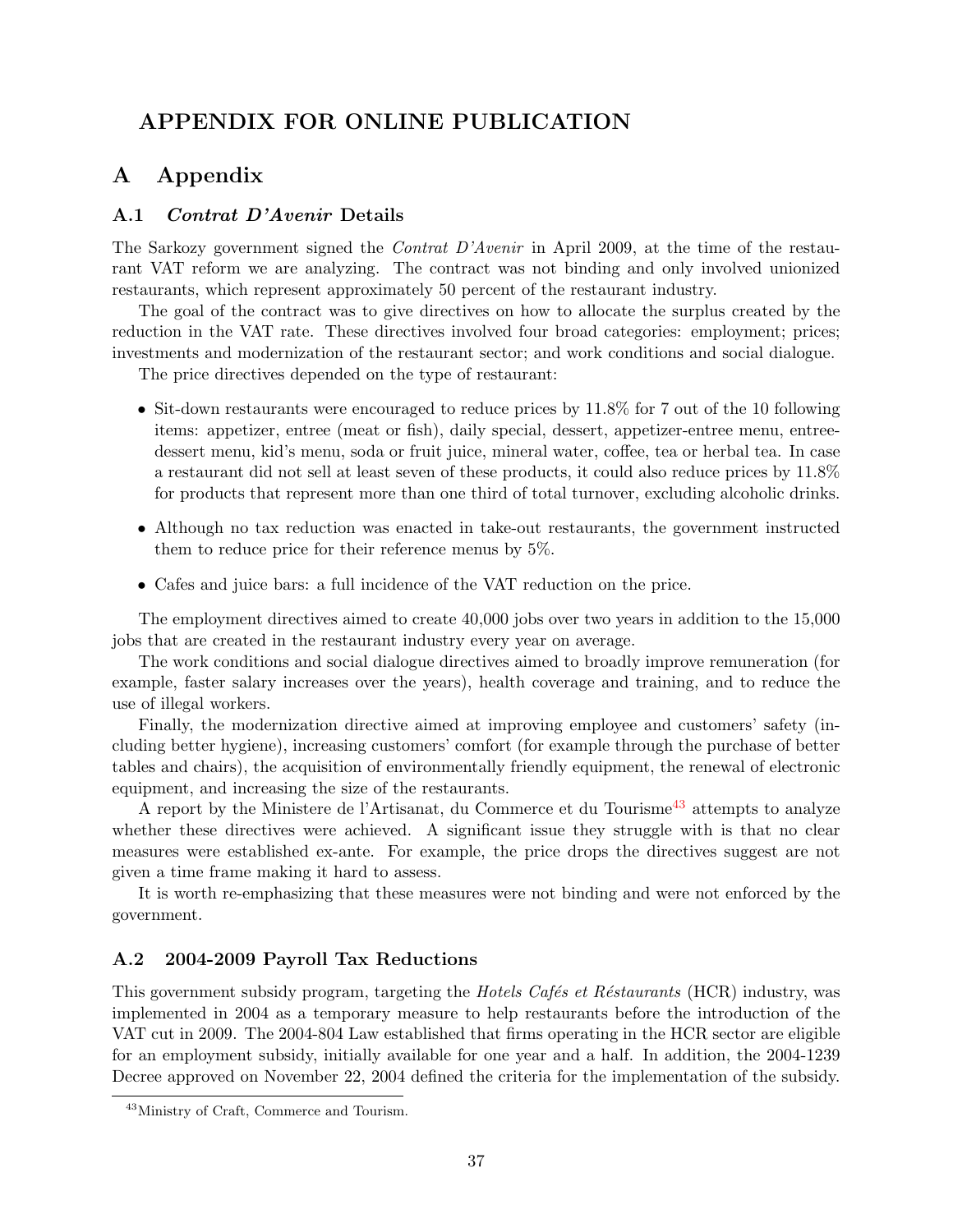|                                                         | Employee Earning |                   | Employee Earning More         |
|---------------------------------------------------------|------------------|-------------------|-------------------------------|
|                                                         | Reference Salary |                   | than Reference Salary         |
|                                                         |                  | Existing          | New                           |
|                                                         |                  |                   | Establishments Establishments |
|                                                         | (1)              | $\left( 2\right)$ | $\left(3\right)$              |
| Hotels and similar accommodation $(55.10Z)^{(a)}$       | 114.4            | 114.4             | 28.6                          |
| Holiday and other short-stay accommodation (55.20Z)     | 114.4            | 114.4             | 57.2                          |
| Camping grounds and recreational vehicle parks (55.30Z) | 114.4            | 114.4             | 28.6                          |
| Sit-down restaurants (56.10A)                           | 180              | 180               | 180                           |
| Cafeterias and other self-service catering (56.10B)     | 180              | 180               | 180                           |
| Fast food restaurants (56.10C)                          | 114.4            | 67.925            | 67.925                        |
| Event catering activities $(56.21Z)$                    | 114.4            | 114.4             | 57.2                          |
| Beverage serving activities $(56.30Z)^{(b)}$            | 114.4            | 90                | 90                            |

## Table 10: Maximum Monthly Subsidy per Full-Time Employee in 2008

Notes: Reference salary is defined as the minimum wage (SMIC) from 2004 to 2007 and the SMIC plus 3 percent after 2007. Existing establishments have been open for more than a year, while new establishments have operated for a year or less. All amounts are expressed in euros.

(a) Different amounts apply to the sub-category  $H\delta tels$  touristiques avec restaurant. In this case a new firm hiring an employee earning more than the reference salary gets up to 90 euros.

(b) Both existing and new bowling alleys and casinos receive 28.6 euros for each worker earning more than the reference salary, while both existing and new discos receive 71.5 euros for each worker earning more than the reference salary.

The subsidy was subsequently extended to the period 2006-2008 by the 2005-1719 Law (December 30, 2005), the 2006-1666 Law (December 21, 2006) and the 2007-1822 Law (December 24, 2007), with small changes relative to the original measures. In July 2009, the 2009-888 Law abolished the subsidy, as the VAT cut from 19.6 to 5.5 percent became effective.

Subsidies under this program could not be claimed for the following categories of workers:

- All young workers below 18 years old, who already receive a subsidy of 10-20 percent.
- Employees hired under one of these contracts: (a) *contrat jeune en entreprise*, (b) *contrat* initiative emploi, (c) contrat d'apprentissage, (d) contrat d'insertion RMA, (e) contrat de l'aide dégressive a l'employeur (ADE), (f) contrat d'accès a l'emploi dans les DOM.
- Employees for which the employer claims the minimum wage (SMIC) in the hotel industry.
- Employees working in the following sub-industries: *hébergements non touristiques* (NAF 55.2) F), cantines et restaurants d'entreprise (code NAF 55.5A) and restauration collective sous contrat (NAF 55.5 C)

Notice that though these subsidies were industry-specific, restaurants also received government subsidies that applied to all industries, and that were not abolished in 2009. These included subsidies on contributions paid (allègements de cotisations sociales) established by the January 2003 Fillon law, which could be received on top of the industry specific subsidies, and subsidies for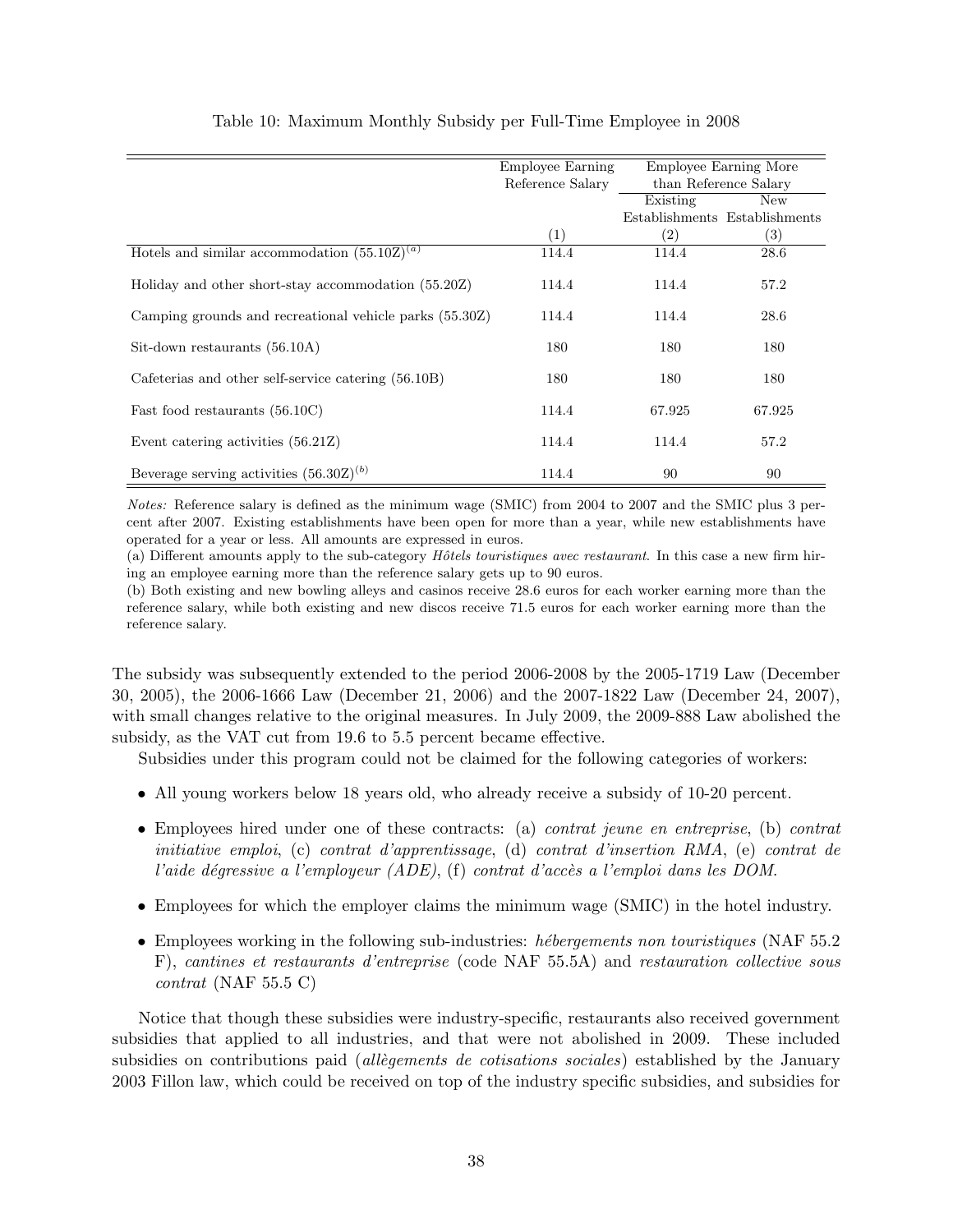firms operating in economically depressed geographic areas,  $44$  which a firm could not receive if it claimed the industry specific subsidies. Finally, subsidies received by each firm could not be larger than 200,000 euros over three years, as established by European rules on government subsidies.

# <span id="page-40-0"></span>A.3 Employment Contract types

Indeterminate Length Contract Indeterminate Length Contracts (Contrats a Duree Inderterminee) do not have a specific expiry date. Workers are employed for an undetermined length of time. Termination occurs if workers decide to quit, if they are fired or if they retire. If workers are fired, employers are expected to pay them a severance pay. This type of contract usually starts with a 4-month trial period during which the contract can be terminated at no cost.

Determinate Length Contract Determinate Length Contracts (Contrats a Duree Derterminee) have a specific expiry date after which the contract is terminated unless it is renewed for an additional period of time or if the contract is transformed into an Indeterminate Length Contract. It is estimated that there were 2,250,002 such contracts in 2009.

<span id="page-40-1"></span> $^{44}$ These include the Zones Franches Urbaines (ZFU), the Zones de Revitalisation Rurale (ZRR) and the Zones de Redynamisation Urbaine (ZRU)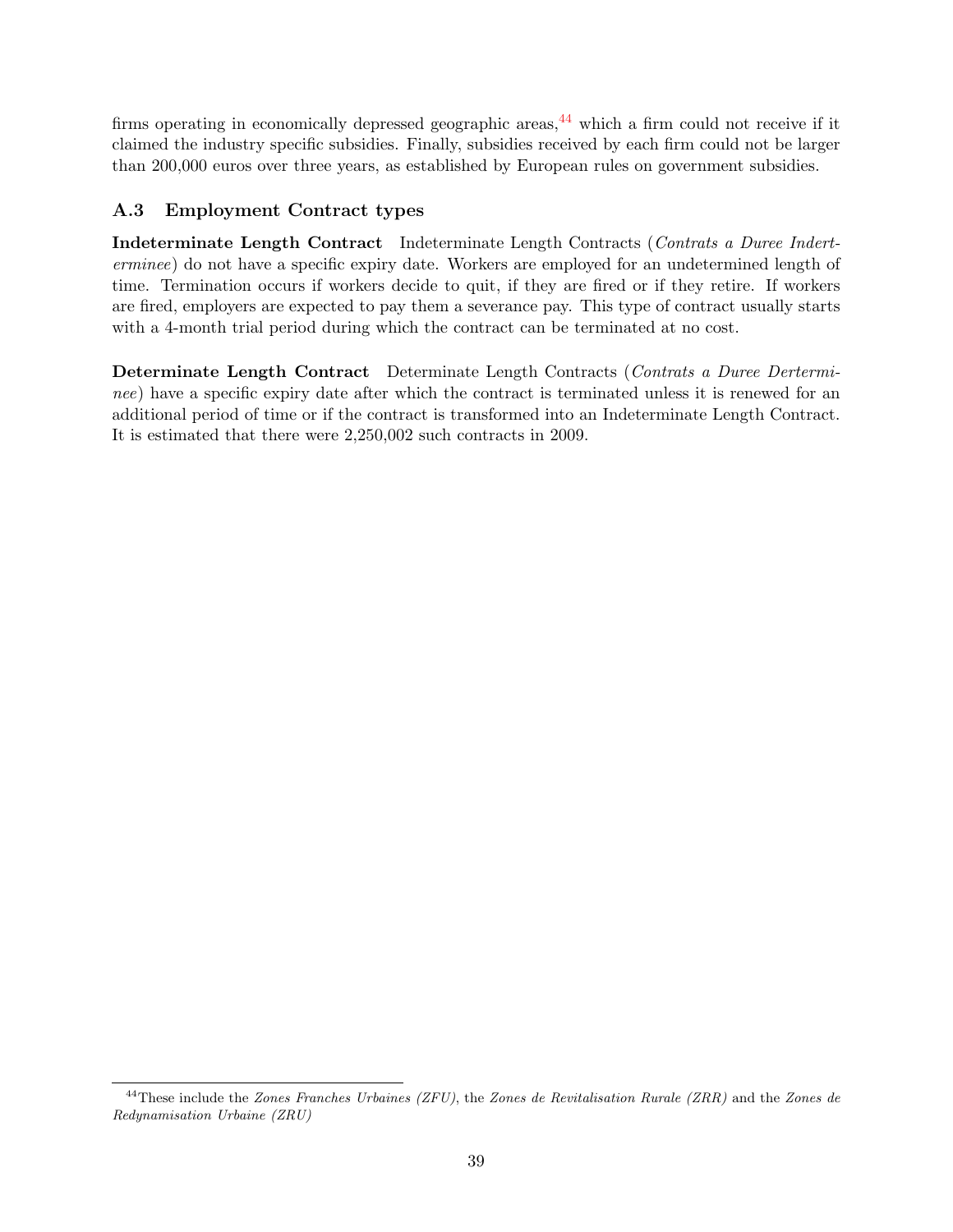# A.4 Income and Payroll Tax Rates

| Income                   |        |        |
|--------------------------|--------|--------|
| up to $9,690$ euros      | $0\%$  | 50.85% |
| 9,690 to $12,344$ euros  | 14%    | 41.95% |
| 12,344 to $26,764$ euros | 14%    | 21.28% |
| 26,764 to 71,754 euros   | $30\%$ | 21.28% |
| 71,754 to 151,956 euros  | 41\%   | 21.28% |
| above $151,956$ euros    | 45%    | 21.28% |

Table 11: Marginal Income Tax Rates and Payroll Tax Rates

Table 12: Payroll Taxes

|                            |                                 |          |          | Employee Share of Payroll Taxes |            |           |
|----------------------------|---------------------------------|----------|----------|---------------------------------|------------|-----------|
| Monthly Salary             | Sickness                        | Old Age  | Family   | Unemployment                    | Retirement | Total     |
| $0$ to 1.3 min. wage       | 0.75%                           | 6.75%    | $0\%$    | 2.40\%                          | $3.80\%$   | 13.70\%   |
| 1.3 min. wage to $3,086$   | 0.75%                           | $6.75\%$ | $0\%$    | 2.40\%                          | 3.80%      | 13.70%    |
| 3,086 to 9,258             | 0.75%                           | $0.10\%$ | $0\%$    | 2.40\%                          | 8.90%      | 12.15%    |
| 9,259 to 12,344            | 0.75%                           | $0.10\%$ | $0\%$    | 2.40%                           | $0\%$      | 3.25%     |
| 12,344 to 24,688           | 0.75%                           | $0.10\%$ | $0\%$    | $0.00\%$                        | $0.33\%$   | 1.18%     |
| more than $24,988$         | 0.75%                           | $0.10\%$ | $0\%$    | $0.00\%$                        | $0.33\%$   | 1.18%     |
|                            | Employer Share of Payroll Taxes |          |          |                                 |            |           |
| Monthly Salary             | Sickness                        | Old Age  | Family   | Unemployment                    | Retirement | Total     |
| $0$ to min. wage           | 13.10\%                         | 8.40%    | 5.40\%   | $4.30\%$                        | $6.22\%$   | 37.42\%   |
| min. wage to 1.3 min. wage | 13.10\%                         | 8.40\%   | 5.40\%   | 4.30\%                          | $6.22\%$   | 37.42%    |
| $1.3$ to $1.6$ min. wage   | 13.10\%                         | 8.40\%   | $5.40\%$ | 4.30\%                          | $6.22\%$   | 37.42\%   |
| 1.6 min. wage to $3,086$   | 13.10\%                         | 8.40\%   | $5.40\%$ | $4.30\%$                        | $6.22\%$   | 37.42\%   |
| 3,086 to 9,258             | 13.10\%                         | $1.60\%$ | $5.40\%$ | $4.30\%$                        | 14.30%     | 38.70%    |
| 9,259 to 12344             | 13.10\%                         | $1.60\%$ | $5.40\%$ | $4.30\%$                        | 14.30%     | 38.70\%   |
| 12,344 to 24,688           | 13.10\%                         | $1.60\%$ | $5.40\%$ | $0\%$                           | $0\%$      | 20.10\%   |
| more than 24,988           | 13.10%                          | 1.60%    | 5.40%    | $0\%$                           | $0\%$      | $20.10\%$ |

Notes: This Table reports the share of payroll taxes paid by employers and employees as well as the total payroll taxes paid.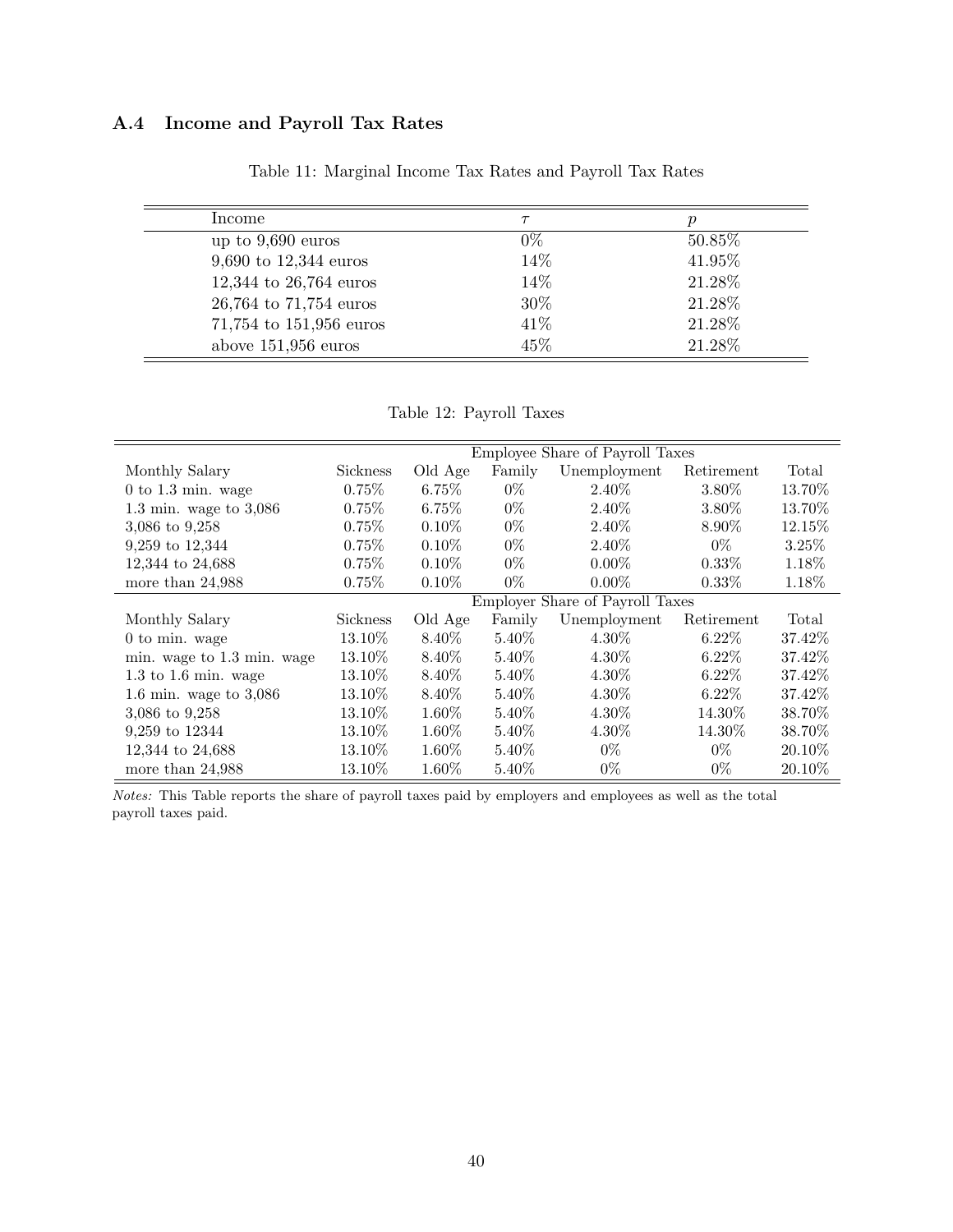# B Data Appendix

## B.1 Definition of Market Services

Following level 1 of the French NAF Rev.2 industry classification and the official definition from the French National Institute of Statistics and Economic Studies (INSEE), this group includes: wholesale and retail trade, repair of motor vehicles and motorcycles (section G), accommodation service activities (division 55 in section I), information and communication (section J), financial and insurance activities (section K), real estate activities (section L), professional, scientific and technical activities (section M) and administrative and support service activities (section N).

Market services does not include services that are either non-marketable or subsidized by the government such as transportation and storage (section H), public administration and defense, compulsory social security (section O), education (section P), human health and social work activities (section Q), arts, entertainment and recreation (section R), and other services (section S).

## B.2 Goods Produced in Market Services

| COICOP Code | Description                                                               |
|-------------|---------------------------------------------------------------------------|
| 03.1.4      | Cleaning, repair and hire of clothing                                     |
| 04.1.1/2    | Actual rentals paid by tenants including other actual rentals             |
| 04.3.2      | Services for the maintenance and repair of the dwelling                   |
| 04.4.2      | Refuse collection                                                         |
| 04.4.3      | Sewage collection                                                         |
| 04.4.4      | Other services relating to the dwelling n.e.c.                            |
| 05.1.3      | Repair of furniture, furnishings and floor coverings                      |
| 05.3.3      | Repair of household appliances                                            |
| 05.6.2      | Domestic services and household services                                  |
| 08.1.0      | Postal services                                                           |
| 08.2/3.0    | Telephone and telefax equipment and telephone and telefax services        |
| 09.1.5      | Repair of audio-visual, photographic and information processing equipment |
| 11.2.0      | Accommodation services                                                    |
| 12.5.2      | Insurance connected with the dwelling                                     |
| 12.5.3      | Insurance connected with health                                           |
| 12.5.4      | Insurance connected with transport                                        |
| 12.5.5      | Other insurance                                                           |
| 12.6.2      | Other financial services n.e.c.                                           |
| 12.7.0      | Other services n.e.c.                                                     |

Table 13: Services Included in Price Index for Market Services

Notes: This Table reports COICOP codes used by Eurostat to describe price categories included in the service sector and categorized as market services by the INSEE.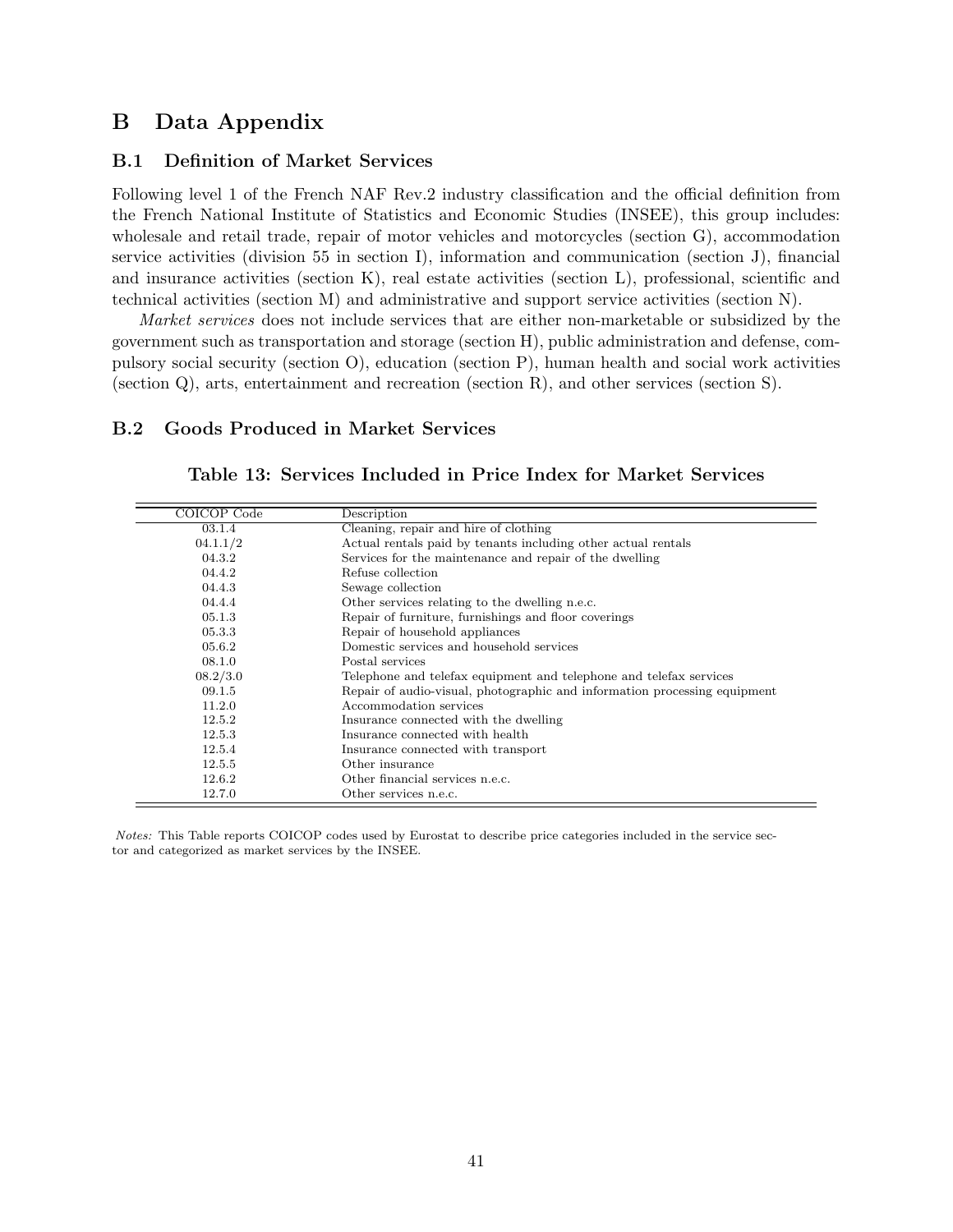| COICOP Code | Description                                                               |
|-------------|---------------------------------------------------------------------------|
| 06.2.1/3    | Medical and paramedical services                                          |
| 06.2.2      | Dental services                                                           |
| 06.3.0      | Hospital services                                                         |
| 07.2.3      | Maintenance and repair of personal transport equipment                    |
| 07.2.4      | Other services in respect of personal transport equipment                 |
| 07.3.1      | Passenger transport by railway                                            |
| 07.3.2      | Passenger transport by road                                               |
| 07.3.3      | Passenger transport by air                                                |
| 07.3.4      | Passenger transport by sea and inland waterway                            |
| 07.3.5      | Combined passenger transport                                              |
| 07.3.6      | Other purchased transport services                                        |
| 09.2.3      | Maintenance and repair of other major durables for recreation and culture |
| 09.4.1      | Recreational and sporting services                                        |
| 09.4.2      | Cultural services                                                         |
| 09.6.0      | Package holidays                                                          |
| 10.X.0      | Pre-primary and primary, secondary, post-secondary non-tertiary,          |
|             | tertiary education, and education not definable by level                  |
| 11.1.1      | Restaurants, cafes and the like                                           |
| 11.1.2      | Canteens                                                                  |
| 12.1.1      | Hairdressing salons and personal grooming establishments                  |
| 12.4.0      | Social protection                                                         |

Table 14: Services Excluded from Price Index for Market Services

Notes: This Table reports COICOP codes used by Eurostat to describe price categories included in the service sector but excluded from the market services definition used by INSEE.

# C Technical Appendix

In equilibrium, total after-tax firm revenue equals total income, that is:

$$
(1 - \tau)(p_x X - c_x M_x) = w_x L_x + r_x K_x
$$

By the envelope theorem, we have:

 $(1 - \tau)p_x dX = w_x dL_x + (1 - \tau)c_x dM_x + r_x dK_x$ 

In this case the first order effect of the tax is given by:

$$
Xd(\tau p_x) - c_x M_x d\tau - \tau M_x d c_x = X dp_x + L_x(-dw_x) + K_x(-dr_x) + M_x(-dc_x)
$$

from which:

$$
\frac{Xdp_x}{Xd(\tau p_x) - c_x M_x d\tau - \tau M_x dc_x} - \frac{L_x dw_x}{Xd(\tau p_x) - c_x M_x d\tau - \tau M_x dc_x} - \frac{K_x dr_x}{Xd(\tau p_x) - c_x M_x d\tau - \tau M_x dc_x} - \frac{M_x dc_x}{Xd(\tau p_x) - c_x M_x d\tau - \tau M_x dc_x} = 1
$$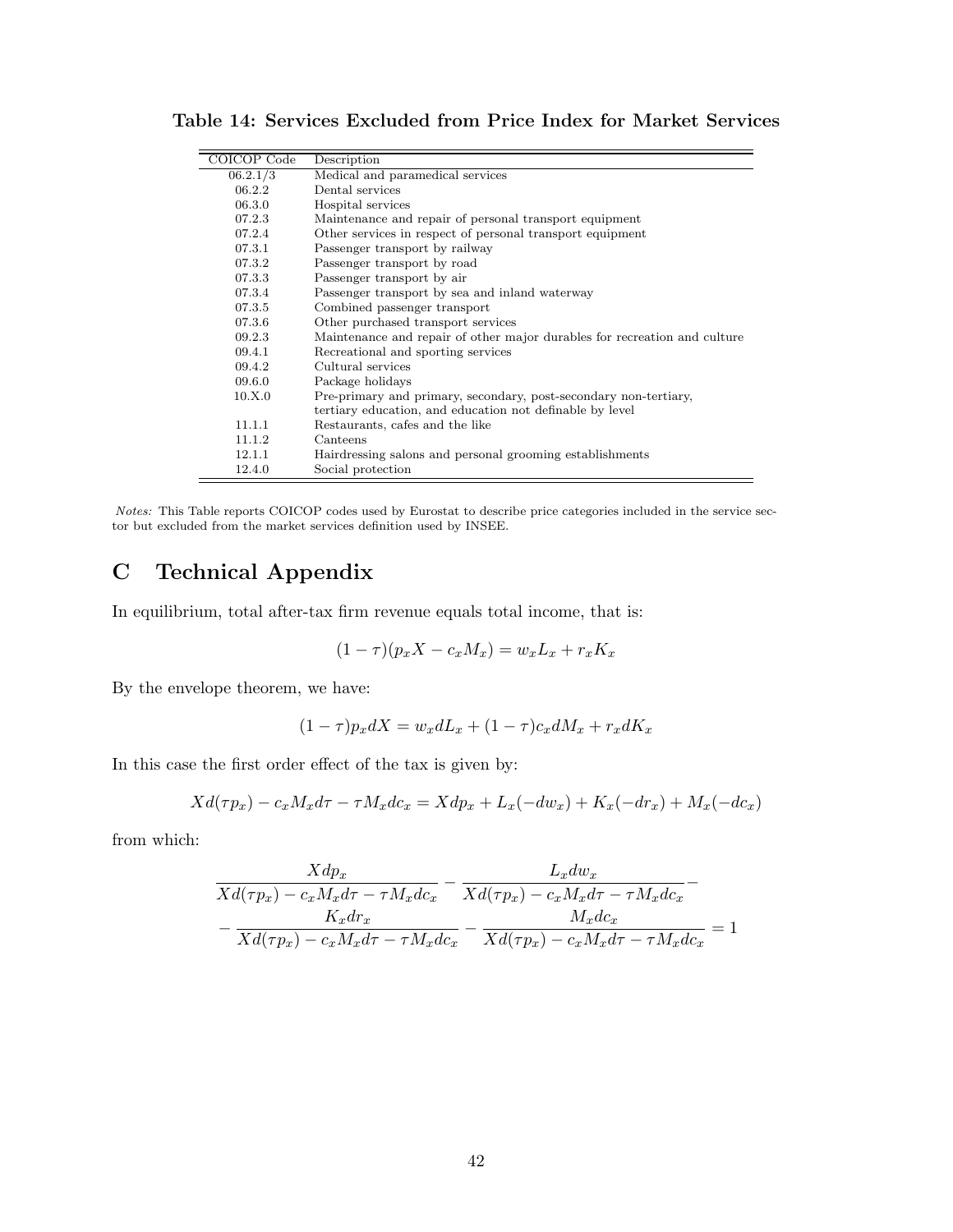Given the Cobb-Douglas production function, we have  $\gamma = \frac{w_x L_x}{n X}$  $\frac{v_x L_x}{p_x X}, \, \delta = \frac{c_x M_x}{p_x X}$  $\frac{c_x M_x}{p_x X}$  and  $(1 - \gamma - \delta) = \frac{r_x K_x}{p_x X}$ . It follows that:

| $d\ln p_x$              |            | $d\ln w_r$                                                                                                                                             |
|-------------------------|------------|--------------------------------------------------------------------------------------------------------------------------------------------------------|
|                         |            | $d\tau(1-\delta) + \tau(d\ln p_x - \delta d\ln c_x) \quad \left(d\tau(1-\delta) + \tau(d\ln p_x - \delta d\ln c_x)\right)$                             |
| Share on Consumers      |            | Share on Employees                                                                                                                                     |
|                         | $d\ln r_x$ | $d \ln c_r$                                                                                                                                            |
|                         |            | $-\left(1-\gamma-\delta\right)\frac{1}{d\tau(1-\delta)+\tau(d\ln p_x-\delta d\ln c_x)}-\delta\frac{1}{d\tau(1-\delta)+\tau(d\ln p_x-\delta d\ln c_x)}$ |
| Share on Capital Owners |            | Share on Sellers of Material Goods                                                                                                                     |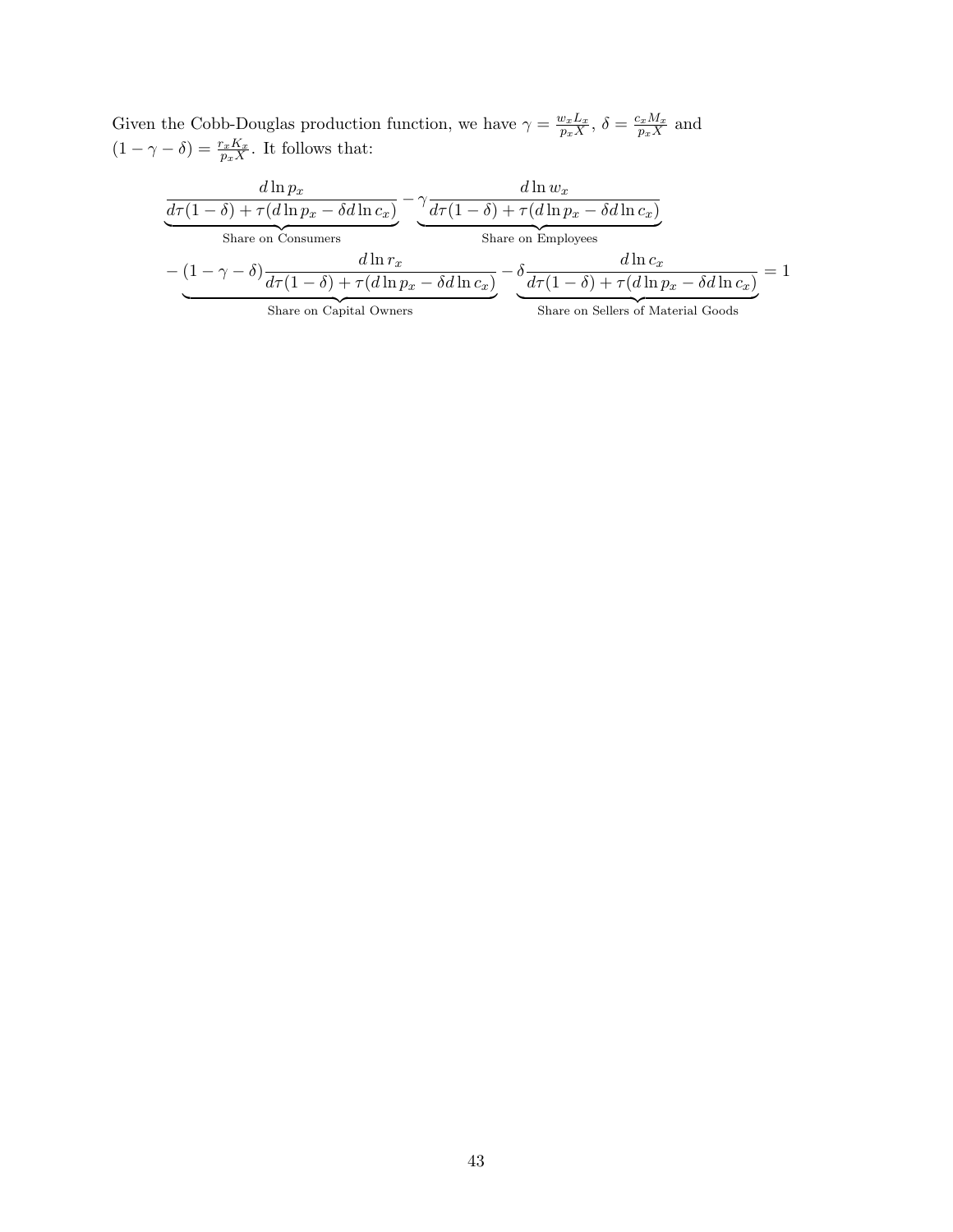# D Appendix Figures



Figure A.1: Unconditional Means: Sit-Down Restaurants vs. Market Services

Notes: Computed using data on French sit-down restaurants from AMADEUS. All amounts are expressed in 2012 euros. The treatment group includes French sit-down restaurants, while the control group includes all firms in non-restaurant market service sectors (see the data appendix for details). Information is taken from restaurants' unconsolidated balance sheets. The top 1 percent and the bottom 1 percent of the profit-loss distribution are excluded from both the treatment and the control group.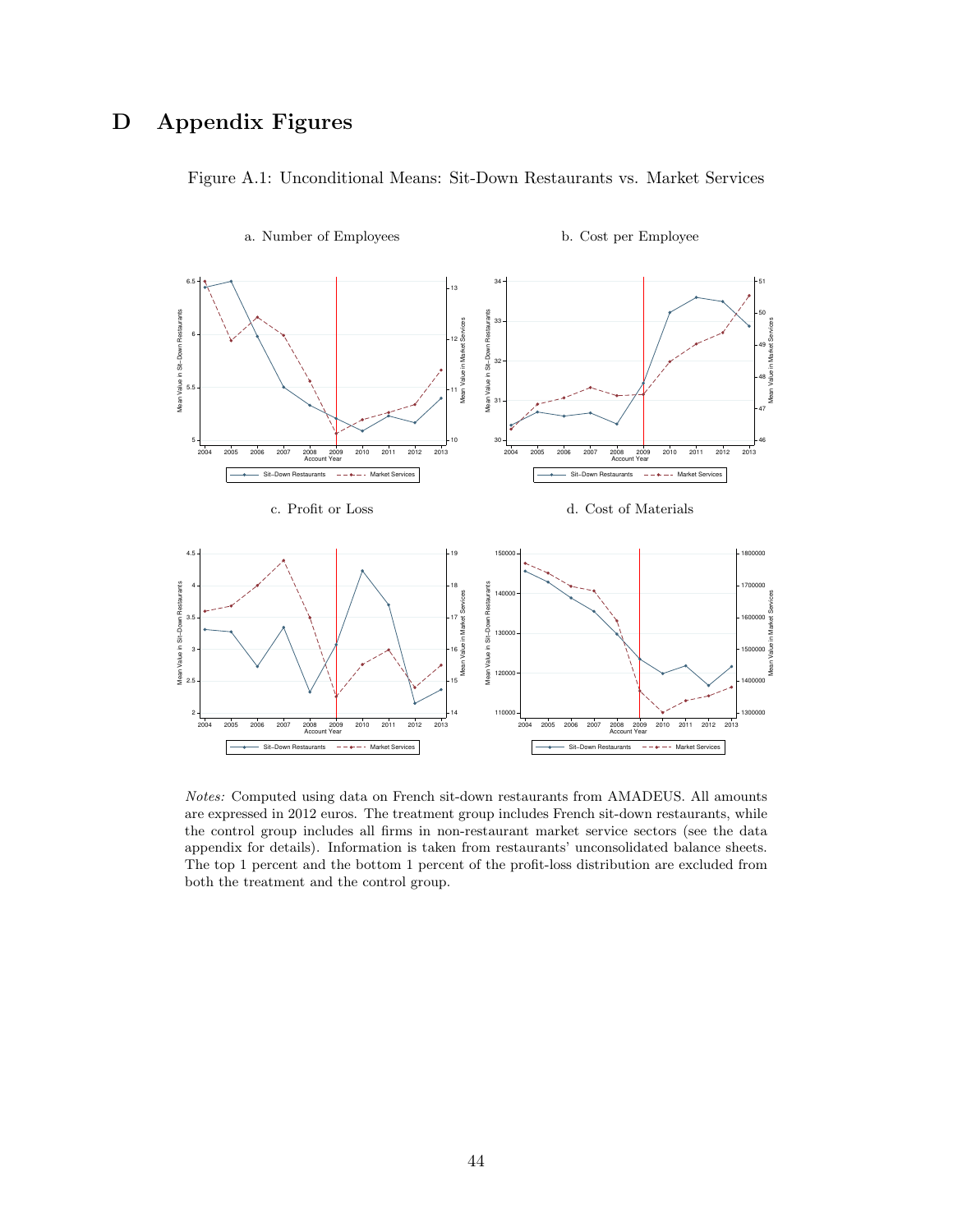

a. Number of Employees b. Cost of Employees

<span id="page-46-0"></span>

Notes: Figure shows coefficients estimated using equation [\(2\)](#page-10-0) on the period 2008-2012. The treatment group includes sit-down restaurants, while the control group includes all firms in non-restaurant market services. The dashed lines represent 95 percent confidence intervals. All firms includes both firms which were active in 2008, and firms that entered the sample later on. Firms active in 2008 only includes firms which were active in 2008 but not necessarily active in 2009-2012. Finally, Firms active from 2008 to 2012 includes firms which were active in 2008 and did not exit the sample in period 2009-2012.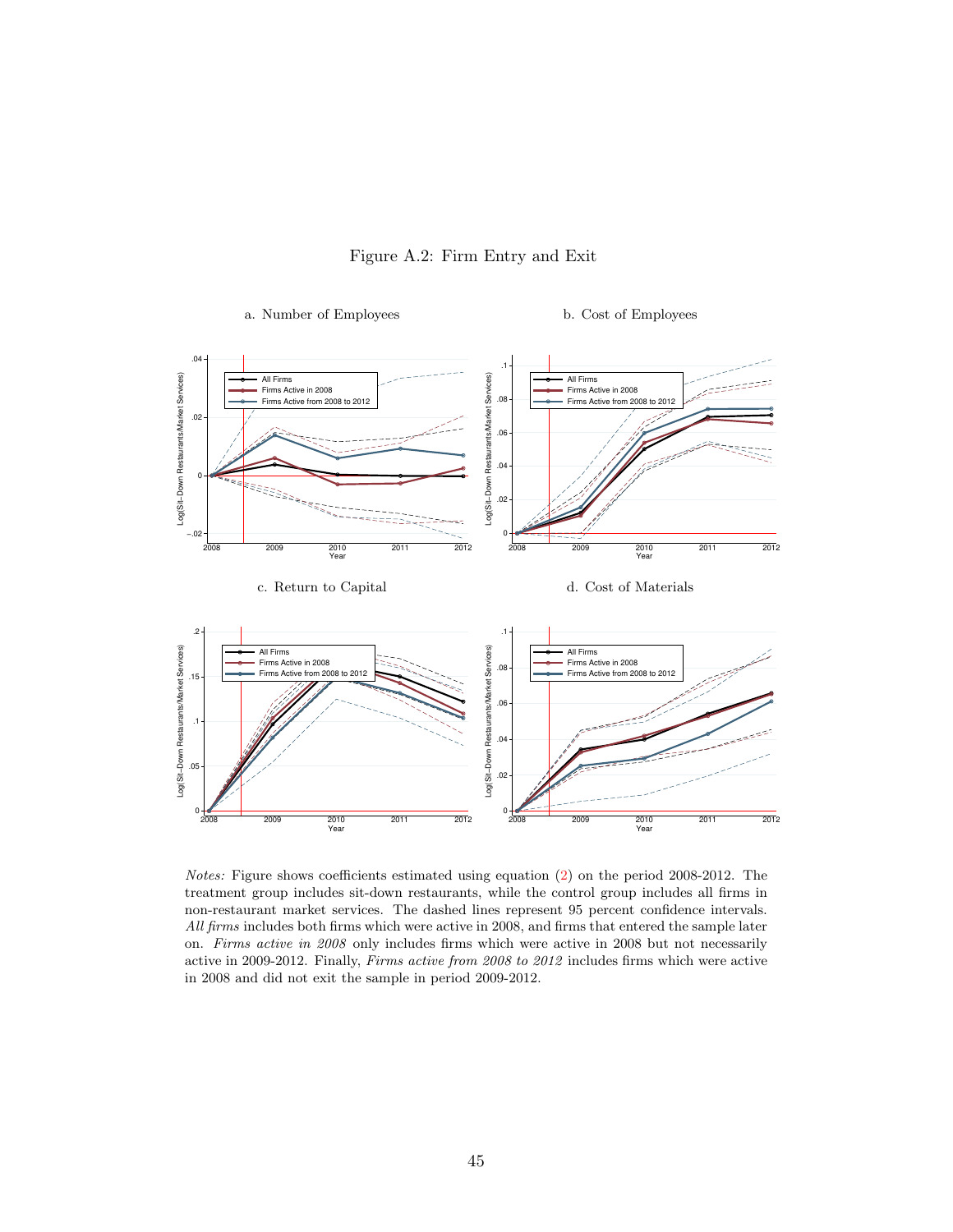

<span id="page-47-0"></span>

Source: INSEE and authors' computations on Eurostat data.